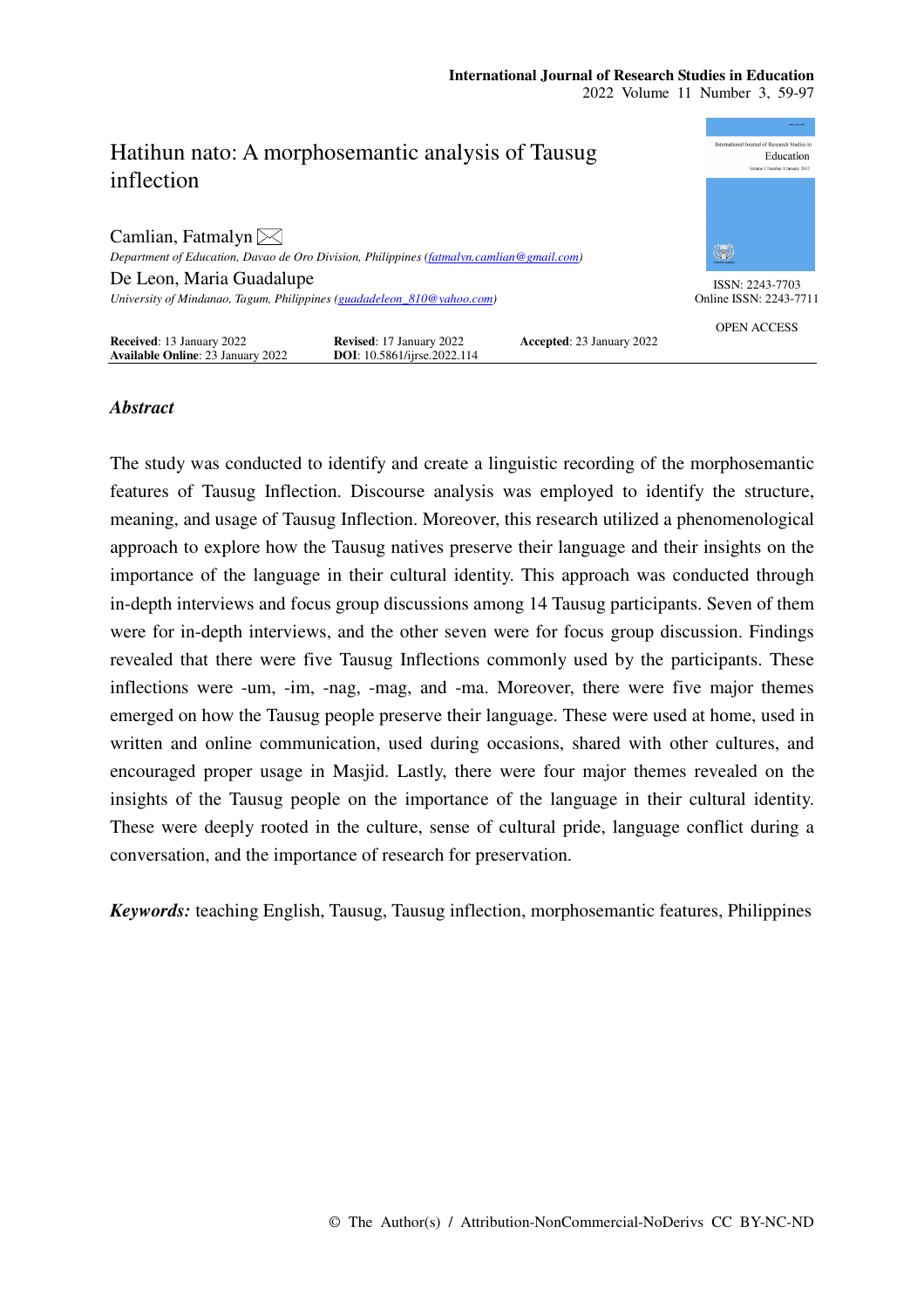## **Hatihun nato: A morphosemantic analysis of Tausug inflection**

### **1. Introduction**

As the world races to cope with globalization, indigenous languages are dying almost every two weeks. With the small numbers of native speakers and lack of regard for economically developed societies to their culture, indigenous languages across the globe might vanish forever (Castillo, 2019). For almost 7,000 languages worldwide, 2,700 of these are at risk of extinction. These losses may significantly affect understanding the relationships with one another. Each language around the world gives a unique way of understanding social affairs and human relationships among us. Each death of these languages is a loss for all of us (Old Dominion University, 2020).

Language gives way to understanding one's culture. It is not just a tool for communication. Also, it can be a powerful tool in preserving culture and heritage. Globalization significantly affects the indigenous people in maintaining their mother tongue. Thus, efforts are taken to keep these languages from extinction. In 1999, United Nations introduced International Mother Language Day. This Language Day is celebrated every 21st of February. Also, it is encouraged to use the native language at home and learn the correct pronunciation of words from elders (Goswami, 2019). Language is powerful, and it determines one's identity. Linguists consider it as a cultural, social, and psychological phenomenon. Linguists explore language's uniqueness and how it is acquired and used because of its significance in expression and communication. Thus, language experts scrutinized phonetics and phonology, and semantics and syntax features (Shashkevich, 2019).

On the other hand, the Philippines is a home of 175 languages. However, some of these languages have only a few speakers left, and worst, native tongues are considered extinct because the natives are not using them anymore. Others claimed that the leading cause of this problem is only English, and Filipino are taught and encouraged to use it in school during the colonization of the United States. With this, natives were hesitant to use their language publicly because of discrimination. Some chose not to use their language even at home because it affects their intonation and pronunciation of other languages brought by how they speak their native language (Presse & Lavalle, 2012). Language binds the unique methods, knowledge, and culture of a particular society. Preserving the language is crucial in protecting the culture. A language without a written record may lose the irreplaceable knowledge of the speakers, such as their ecosystems and geography (Newnum, 2018). Hence, as one of the natives of the Tausug tribe, it is my privileged to scrutinize and explore our language and keep a printed data about it. Thus, this research was undertaken. This study is an initiative to explore our language, specifically looking into the morphosemantic features of Tausug Inflection, show the importance of using our mother tongue, and encourage the natives to be proud of using it whenever and wherever.

Tausug language is the official language of the Tausug ethnic group. This language is used about a million in parts of the Philippines and other neighboring countries such as Malaysia and Indonesia. In the Philippines, the Tausug language is the lingua franca of the Sulu Archipelago, Zamboanga Peninsula, and Southern Palawan. It is part of the Malayo-Polynesian language family and a member of the Visayan branch of Central Philippine languages (Omniglot, 2020). Tan (1967) conducted this study, The Phonology of Tausog: A Descriptive Analysis. This study looked into the phonological system of the Tausug language. He provided a significant description of the phonemes of the Tausug language and presented data that would contribute to redefining the orthography of the Tausug language. Moreover, this study served as a reference to the linguists who looked unto the other components of the Tausug language over the years. However, after 23 years, the Tausug language is still inadequately explored. Hence, I conducted this study to address the inadequacy of exploring and analyzing the Tausug language and provide a reference for the linguists who would like to research more about it. As a native speaker of this language, I studied another component of the Tausug language, which is the morphosemantic features of Tausug Inflection. Also, I provided a comprehensive description of how the natives preserve their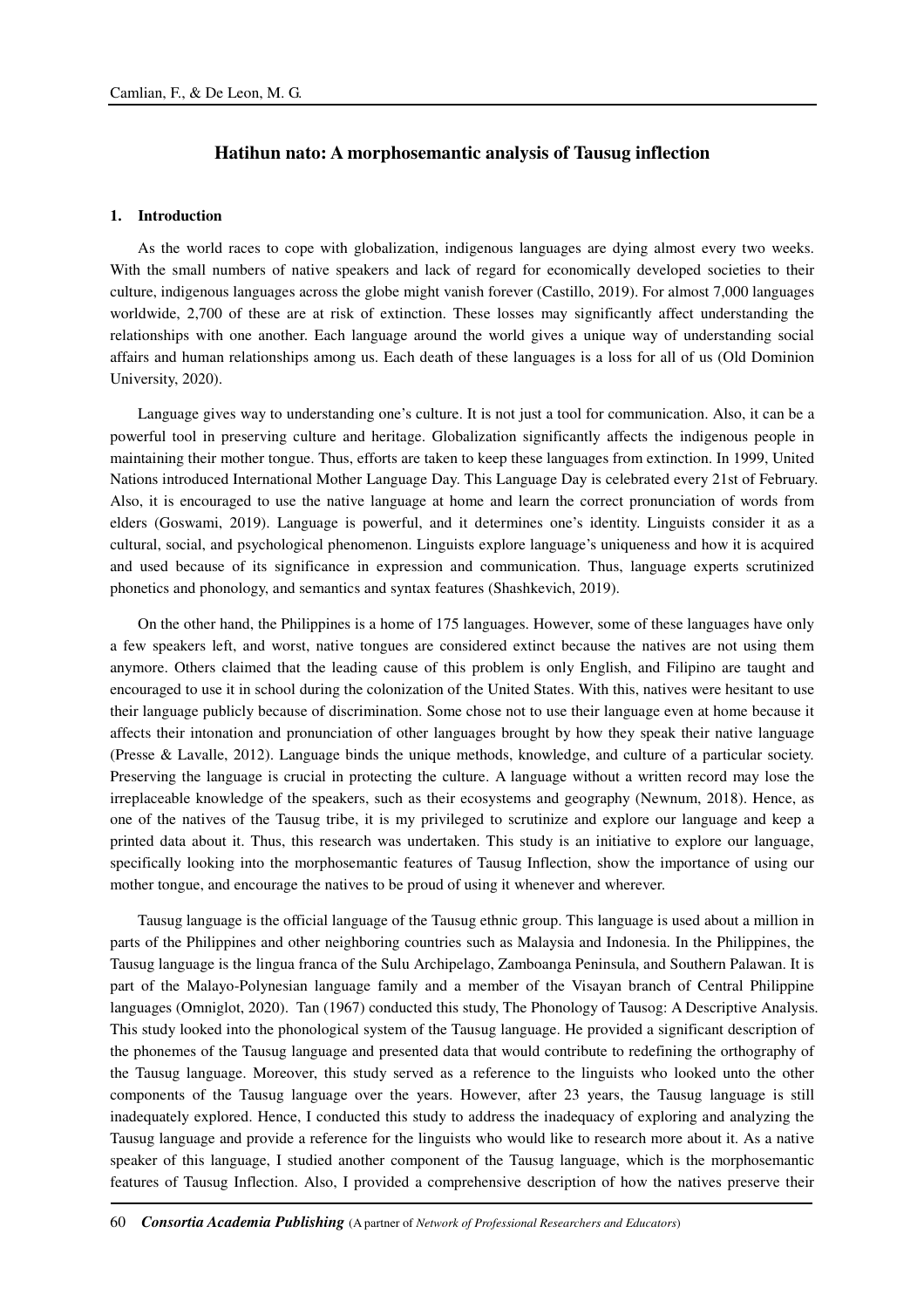native tongue. Moreover, this research may be beneficial in teaching the second language to the native speakers of Tausug by providing them the morphological and semantic system of the Tausug Inflection and use it as a reference to provide an activity or a program for second language acquisition. Furthermore, this study was conducted in Barangay Hijo, Maco, Davao de Oro, where the natives moved from Zamboanga and Sulu, which are some of the ancestral territories of the Tausug tribe. This research examined how the natives here preserve their language and culture. It also identified if their language changes and evolves when they only use it inside their homes and community.

### *1.1 Purpose of the Study*

The purpose of this study was to analyze the Morphosemantic features of Tausug Inflection. Discourse analysis was employed in this study to identify language characteristics and explore human communication of the natives of the Tausug ethnic group of Barangay Hijo, Maco, Davao de Oro. In addition, this research study generated information through in-depth interviews and focus group discussions and utilized technological devices such as audio recording and cameras to gather precise and credible data from the chosen participants. This study may serve as a reference in understanding the structure, forms, and usage of Tausug Inflection. It aimed to develop information on the system and meaning of words of Tausug Inflection and give a clear understanding of the Tausug tribe. Also, this study aimed to describe the efforts of the natives of the Tausug tribe in preserving their language and identify the insights of the Tausug ethnic group on the importance of the language in their cultural identity. This study may give linguists and other researchers a clear view of the morphosemantic features of the Tausug Inflection and would encourage them to examine this language more and contribute to the effort of preserving the indigenous languages specifically here in Mindanao. On the other hand, this study may be inspired the natives of Tausug to share their language and be encouraged to showcase and preserve their native tongue.

### *1.2 Research Questions*

This study sought to describe the morphosemantic analysis of Tausug Inflection and aimed to answer the following questions:

- What are the morphosemantic features of Tausug Inflection?
- $\triangleright$  How do the Tausug people preserve their language?
- $\triangleright$  What are the insights of the Tausug ethnic group on the importance of the language in their cultural identity?

## *1.3 Theoretical Lens*

This study was seen through the lens of the Sapir-Whorf Hypothesis (1929) as cited by Hussein (2012). This theory was developed by Edward Sapir and Benjamin Lee Whorf and called Linguistic Relativity Principle. The theory states that language influence our thoughts and perceptions. It makes humans perceive the world around us through the language spoken. Different languages have different ways of thinking and attitude toward reality. In this hypothesis, the unique ways of thinking are affected by the native language. Hence, understanding the structures and forms of native languages can be a tool to understand the culture and tradition of the natives. With this, linguists and other language experts can easily understand the ways of Tausug and be encouraged to study more about them and help natives initiate programs and other activities to preserve their language. Moreover, this study scrutinized and described the morphosemantic analysis of Tausug Inflection to look into the ways of life of the Tausug tribe and make a reference in creating learning materials for second language acquisition.

In the Theory of Interlanguage by Larry Salinker (1972) as cited by Al-khresheh (2015), it was described that the transition of the speakers from their first language to second language acquisition could be explored. It is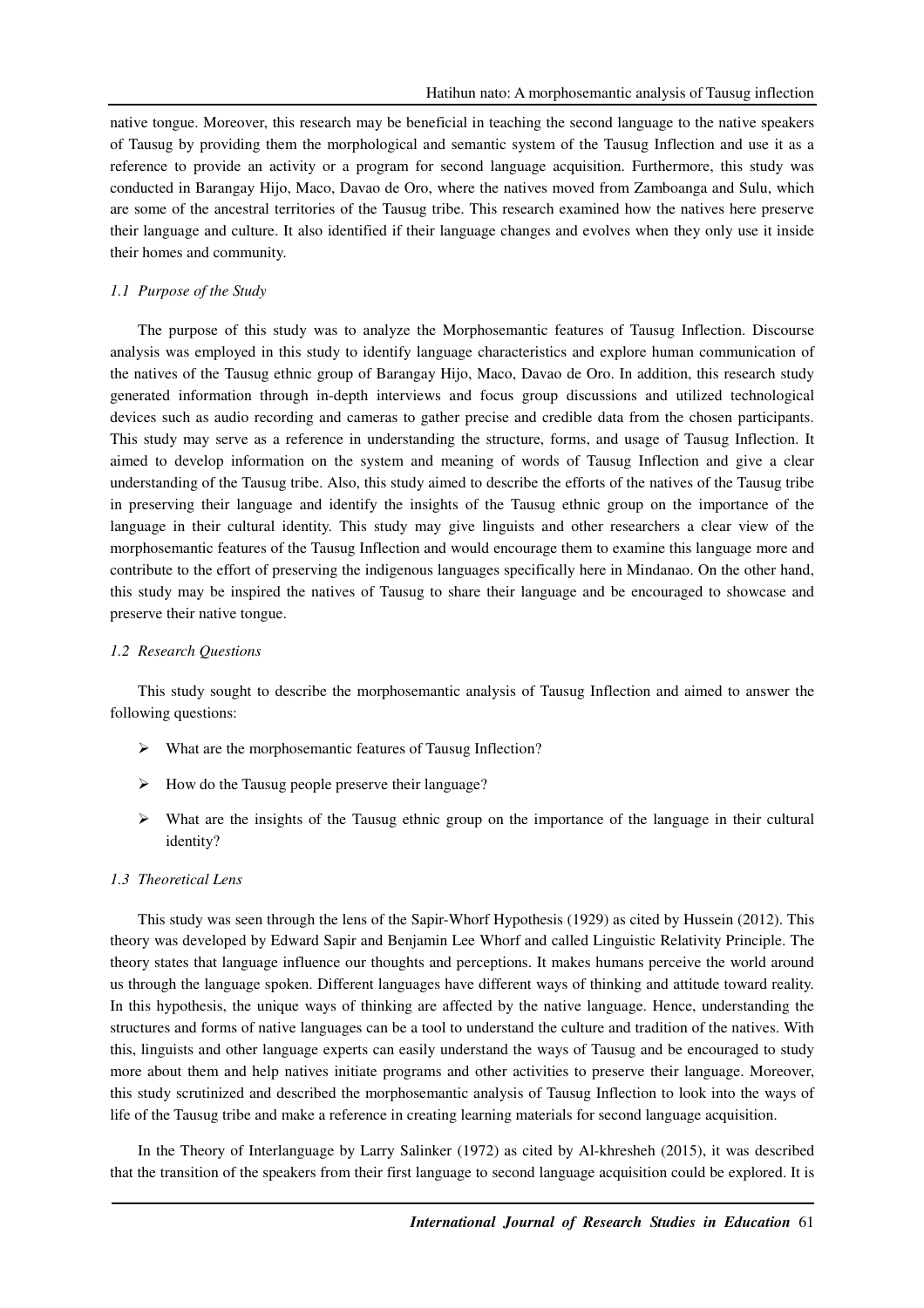## Camlian, F., & De Leon, M. G.

observable when the learners use their knowledge in their first language and in learning a new speech. Thus, analyzing the first language will strengthen the bridge of acquiring the second language. As this theory describes, the first language can be the reference in second language acquisition. Thus, this research analyzed the morphosemantics features of Tausug Inflection, which is the native language of the researcher, to come up with a comprehensive reference in acquiring the second language.

### *1.4 Significance of the Study*

The findings of this study hoped to benefit the following individuals; first, the Barangay Chieftain of Tausug ethnic group of Barangay Hijo, Maco, Davao de Oro. This research may motivate him to work with Barangay and the municipal officials to create a program preserving and showcasing the language, culture, and traditions of the Tausug tribe. Though there are activities for Muslim people in the area, this kind of event does not fully present nor support the Tausug ethnic group. Moreover, the findings of this research may give him the notion that the tribe's culture and tradition are also acknowledged and worthy of appreciation and acclamation. With this, it may encourage him to participate and suggest activities presenting the Tausug ethnic group.

Secondly, the study may positively affect the natives in our area. Knowing the technical explanation and features of the Tausug language, the natives in Barangay Hijo, Maco, Davao de Oro may work together to preserve the language. The first step in doing this is through giving support to the programs of Barangay Chieftain and actively participate in every program. These initiatives may have a significant impact on the next generation of our tribe. They will be motivated to continue preserving and showcasing the language, culture, and traditions of the Tausug tribe. Also, this study may encourage them to strive for their education and conduct other research about other features of our language.

Lastly, this research hoped to benefit the schools in our area and the neighboring Barangays where the Tausug students are studying. This research may serve as their reference in understanding the language of the Tausug tribe and their culture and traditions. With this, they may create learning materials suited for these students and conduct activities exhibiting the language, culture, and practices of the Tausug tribe and other Indigenous groups. These activities can be another way to preserve our language as these events may give pride to the students and be confident in using our language inside the school. Moreover, for Mother-Tongue Based teachers, the result of this study may provide them with an idea of the structure, forms, and usage of Tausug language, specifically Tausug Inflection, and may consider it to use in their instructions.

### **2. Literature review**

#### *2.1 Understanding the Language and Culture of Tausug Tribe*

Tausug or Tausog is among the most prominent Muslim ethnic group in the Philippines. They are one of the significant migrants from Malaysia, Indonesia, and on the northeastern coast of the island of Borneo. In the Philippines, Tausug inhabits the Sulu Archipelago and southwest of the Mindanao, mainly in Jolo Island. Today, Tausug in the Philippines is roughly 900,000 in numbered (The Editors of Encyclopaedia Britannica, 2021). The Tausug language contains riddles or *tigum-tigum*. Riddles serve as entertainment for them and often perform during weddings and wakes and during Ramadan. For the Tausug society, a riddle is a fight of wit and wisdom. Also, it serves as an avenue to teach the young generation the value of thinking and be conscious of the nature and objects surrounding them *(Tausog Familiarization Course, 2020)*.

Tausug Literature is said to be rich and flourish from generation to generation. Their literary stories are taught through oral tradition. They call their tales *katakata* that are mainly about the lives of their Sultan*.*  However, Tausug tales may vary depending on the geographical locations of the Tausug people. One of their stories is *Posong* or *Pusong*. It is a story about a man and his adventure in tricking the Sultan and gets away with it. Also, Tausug calls their legend *usulan*. These legends are primarily about their known lakes, mountains, or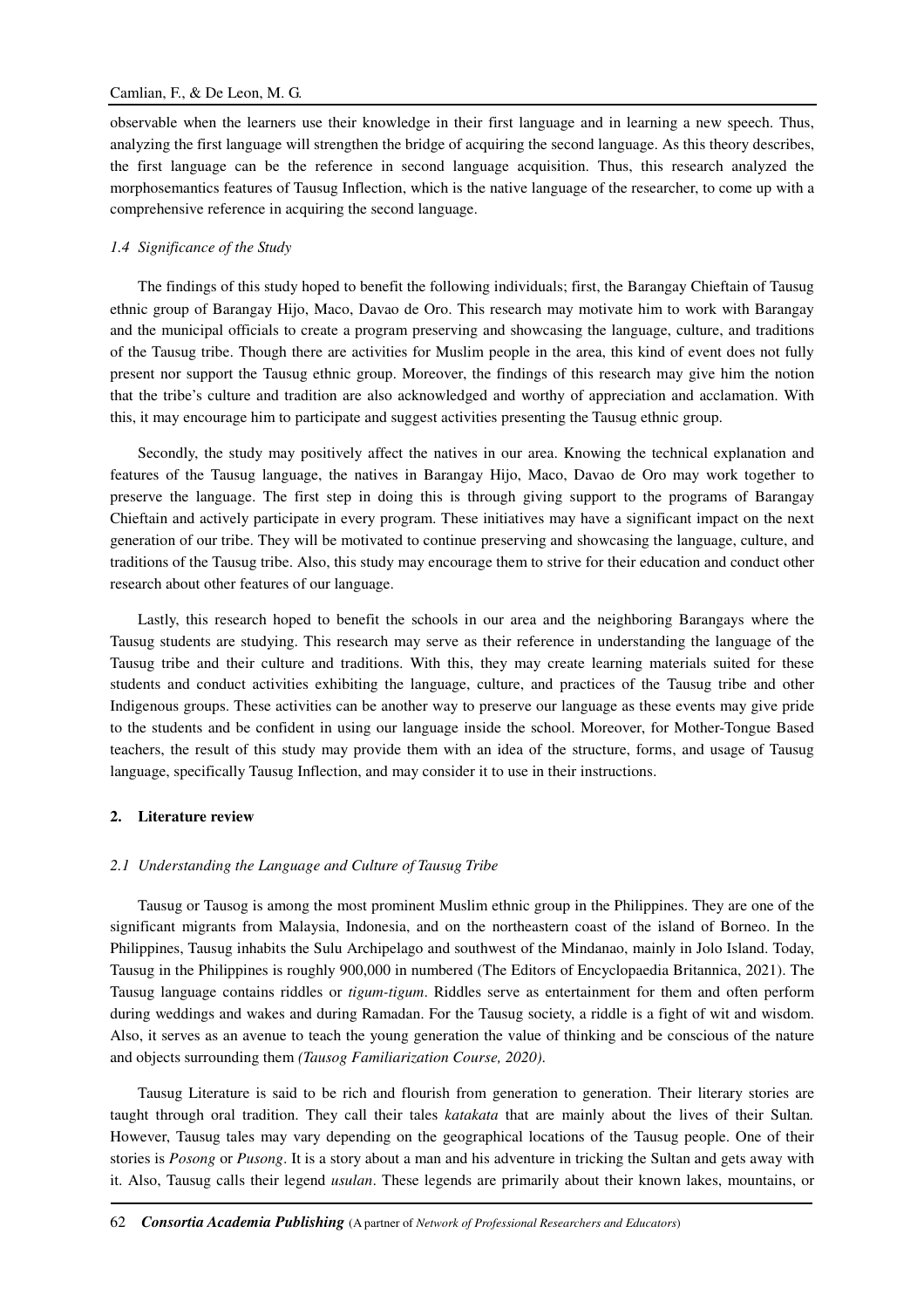their provinces. *Kawwn of Bud Tumatangis* or The Weeping River is their famous legend. This legend is about Mount Tumatangis, the highest mountain in Sulu, which believed that whenever sailors see its peak, they will lose their sight (Calderon, 2020). Furthermore, the language of Tausug is anchored to the teaching of Islam. Islam is a way of life that goes strongly with the observance of adat, the customary laws, for the Muslim speakers of this language. Hence, profanity among speakers of Bahasa Sug is sanctioned by the Islamic faith and declared *haram*, or religiously forbidden (Jubilado, Ingilan & Dumanig, 2015).

On the other hand, Tausug ethnic tribe is the first tribe in the Philippines that was converted to Islam. They follow the Sunni Islamic beliefs and practices, which is the largest branch of the Islam religion. Tausug people believe in the spiritual being those lives in nature, such as in trees and rocks. Some of these spiritual beliefs are their evil spirit named *Saytan* and *Jin,* an unseen magical creature. In terms of their folk stories, it is mainly about the adventure of their great ancestors and legends. One of these is the *Kaawn of Bud Tumantangis* or The Weeping Mountain, which *Bud* means mountain, and *Tumantangis* came from the root word *tangis,* which means to cry. Generally, the beliefs of the Tausug ethnic group are present in their rituals and dances that mostly show their relationship with nature (De Jong, 2010).

Tausug or *the people of the sea current* depend on the abundance of nature to survive every day. Their primary source of income is through fishing and agriculture. In fishery, they utilize different tools such as nets, hook and line, various types of bamboo traps. In agriculture, coconuts, coffee, and fruit are their primary crops, and they usually raise cattle, chickens, and ducks (Joshua Project, 2020). The Tausug ethnic group values the importance of allegiance; to signify their loyalty, they practice the ritual of blood compact. It shows a depth of bond and commitment. In terms of marriage, they practice the ancient tradition of marriage. The parents arrange the wedding of their children. The groom's parents will give a dowry to the bride's family to signify the start of the couple's union. The dowry can be in different forms, such as money, jewelry, land, crops, or animals (Living In The Philippines, 2020).

In addition, Tausug culture and traditions came from pre-Islamic and are practiced until today. Religion plays an essential role in maintaining the hierarchical structure of the state of Tausug identity. They value the presence of their Imam; as a vital community figure that leads rites, religious counsel, and prayer. The head of their Islamic polity is called Sultan. The political structure of Tausug is regarded as a religious one. It is led by a Sultan consisting of state to the community level of *kadi, ulama,* and juridical and spiritual advisors. Moreover, mosque officials are consisting of an imam, *hatib,* and *bilal* (Countries and their Cultures, 2020).

#### *2.2 Understanding Morphology and Morphological Analysis of Language*

Morphology is the structure and construction of words. It is one of the linguistic skills that require an understanding of how words are formed. It includes knowing the components of words, such as the root words and suffixes. (Children's Speech & Language Services, 2020). In understanding morphology, morpheme should first be learned. It is the smallest unit of words with meanings. These meanings depend on how the language transmits the message. You can create a morpheme to form a word and produce content when letters are put together (Janovsky, 2020). Teaching morphology can enhance vocabulary development and reading comprehension. Morphology allows children to manipulate words and construct meaning, and it widens their vocabulary. Understanding the construction of terms helps the students understand more the text they are reading. Direct teaching of morphology can be a great strategy to develop students' reading comprehension and their ability to decode words effectively, spelling, and vocabulary study (Stowe, 2020).

More so, morphology is said to be an important organizing principle of English and other alphabetic languages. However, theories of reading acquisition are disregarded. An article was conducted to develop the view that learning to appreciate morphological relationships may be a vital part of acquiring understanding between printed words and their meanings, represented in the ventral brain pathway of the reading network. It shows that morphology provides an essential degree of regularity across this mapping in English. It suggests that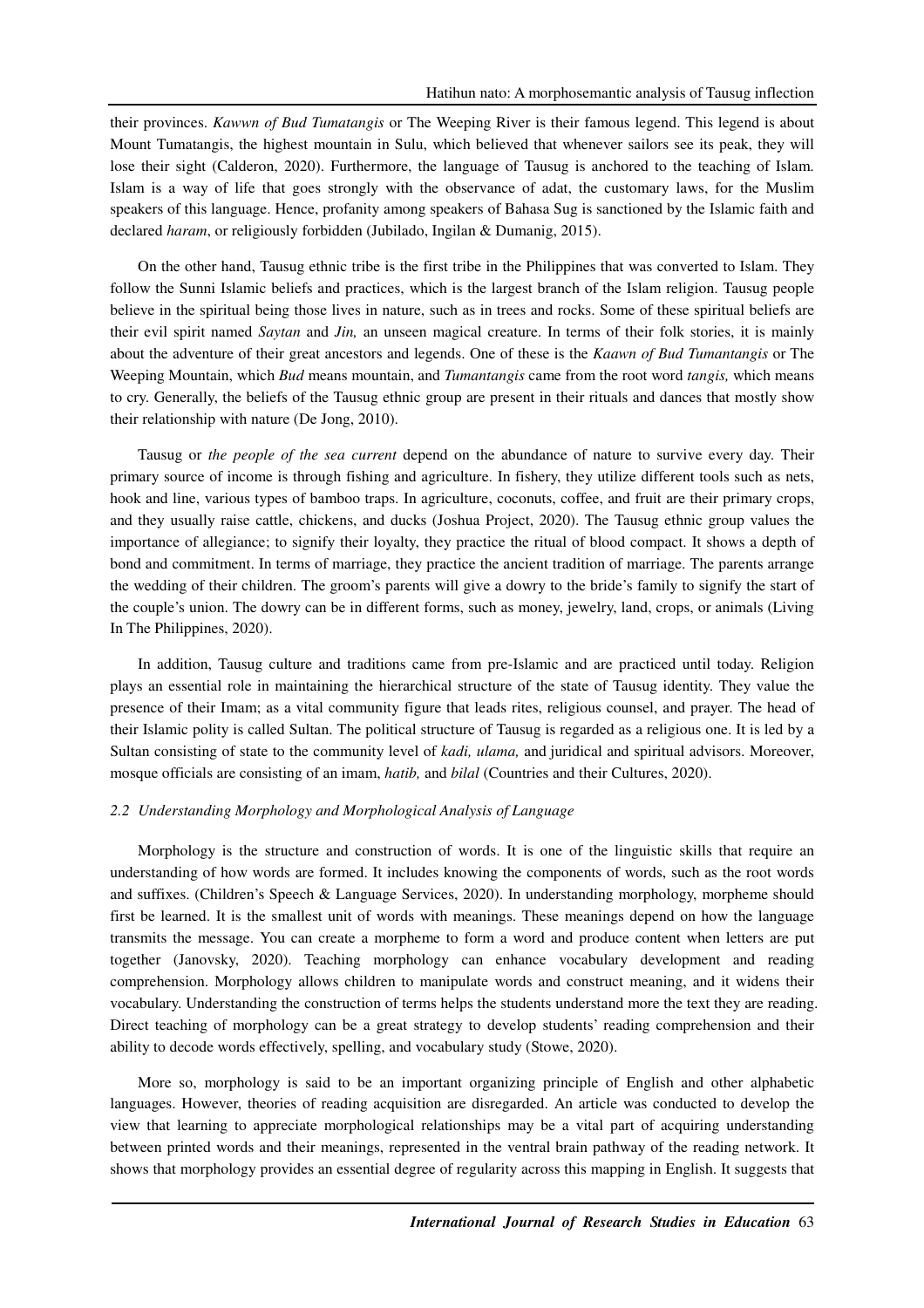this regularity is directly associated with irregularity in the mapping between spelling and sound. Moreover, it shows that while children in primary school display explicit knowledge of morphological relationships, less evidence shows the rapid morphological analysis of printed words that skilled readers exhibit. The results suggested that the acquisition of long-term morphological understanding may be associated with the ongoing development of reading expertise (Rastle, 2018).

In research on *Morphology in Language Acquisition*, children produce an organized morphological modulation of words during the first year they begin to talk. As they develop their ability in speaking, they improve their expressions of meaning and become oriented with grammatical morphemes such as prefixes, suffixes, prepositions, postpositions, and clitics. However, this process may take several years for the child to master, and Clark presented three reasons. First, the distinctions of meanings might be difficult for the child to learn because of their complexity. Second, examples might be typical for other children but, for some, find it difficult. Lastly, the organization of language might affect the process of morphological acquisition of the child. Like learning suffixes are understood first before prefixes (Clark, 2017)*.* 

Furthermore, words were examined to provide a general overview of words through his publication Morphology and implications for English language teaching. Morphology awareness in English enables language teachers to help their learners understand how words enter a language, what they consist of, and how they are formed by combining prefixes, suffixes, and roots. A variety of morphological issues were introduced, such as the concept of morpheme, its types, the distinction between inflections and derivations, exceptions in English morphology and morphs, allomorphs, and the pronunciation of morphemes. Word formation was through derivation, which is by far the most common word-formation process in creating new English words and other word-formation processes such as coinage, compounding, backformation, borrowing, and conversion. Each of these and other methods are examined and exemplified for students of English to develop their awareness. Moreover, some morphological implications for English language teaching, and in discussing these implications for language teaching, particular attention is paid to recent research findings that focus on the explicit teaching of morphological awareness as metalinguistic ability (Oz, 2014).

Similarly, a study about the effects of morphological awareness on second language vocabulary knowledge: analyzed the impact of morphological treatment in the English morphological awareness tasks. There were fifty-two preparatory class students as participants in his study. Two groups were divided into the experimental and the control group. The experimental group was conducted three hours of morphological guideline and morpheme teaching treatment for twelve weeks, whereas the control group was exposed to traditional vocabulary teaching. The students completed Nation's Vocabulary Size Test, language history questionnaire, and Morphological Awareness Test (Part A and B) to know the effects of morphological treatment on English vocabulary acknowledgment. In the study's findings, the experimental group had shown a higher score on vocabulary recognition than the control group after thirty-six hours of treatment. These results indicate that the participants who obtained morphological treatment considered the morphemes and vocabulary items better than the others who took traditional vocabulary teaching procedures (Akbulut, 2017).

On the other hand, Utah State University conducted a study about the influence of Morphological Awareness on the literacy development of first-grade children. It investigated whether these first-grade children had morphological awareness when they spelled words whether these abilities could predict their performance on word-level reading and spelling measures. The study found out that first graders had morphological awareness and influenced their literacy development (Wolter, D'zatko & Wood, 2009). Further, literature was reviewed to identify vocabulary outcomes of the students on instruction in morphological analysis strategies with English Language Learners (ELLs) at the University of Minnesota. This article examined the nature of teaching and quality of products for ELLs and those with or at risk of reading disabilities. Nine students met the inclusion criteria for this review. Results suggested that morphological analysis strategies were a promising approach to improving the vocabulary knowledge of ELLs, including those with or at risk of reading disabilities (Brandes & McMaster, 2017).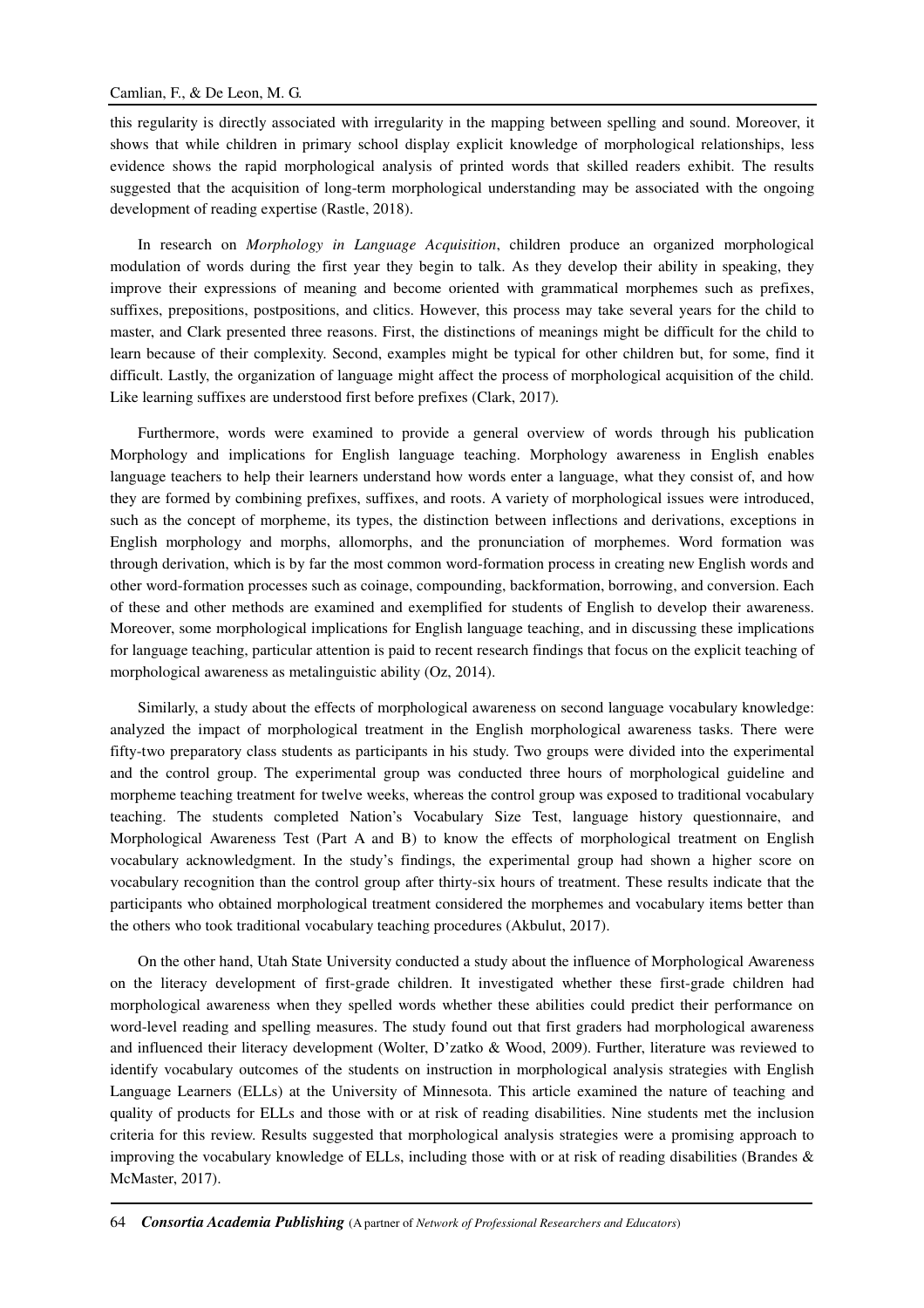Morphological analysis is an approach that provides grammatical information about words considering their morpheme. This approach is a vital part of natural language processing and can be done in speech synthesis, information extraction, and machine translation. In some morphological analyses, programs to analyze the morphology of words are used. These programs describe the lexical form of words in a text, such as a noun word. Also, this program will identify its gender, number, and case information, and will determine its tense, aspect, and modularity (Literature Review, 2020).

#### *2.3 Understanding Semantics and Semantic Analysis of Language*

Semantics is the study of the meaning system of a language, and its approaches vary widely. Some viewed that meaning as the relationship between language and the external world (referential or denotative meaning), between a word and the concept it stands for. Other experts said that semantics involves the mental state of the speaker, as reflected in a range of personal, emotive overtones (affective or connotative meaning). A paper to analyze the language features of English advertisements at a semantic level was conducted. The writer has built a corpus of over 20 English advertisements. The semantic features of the language of advertising are summarized and given possible conclusions through the detailed survey of all the advertisements. After a brief introduction to semantics and advertising language, the paper is focused on the linguistic realizations in English advertising from the semantic perspective. The use of the connotative meaning of words, adjectives, coined words, misspelled words, repetition, metaphoric use of words, punning, non-existing words, and the use of ambiguous statements to reveal fuzzy nature were discussed. Advertisers used these words to achieve their persuasive ends (African Research Review, 2011).

Further, a study that highlighted the critical part of questions in understanding the linguistics structure of semantics was conducted that asked three questions on how to scrutinize it, first how language gives basic concepts and ideas of words and idioms. Second, how we identify the parts of sentences are combined to understand their meaning. Lastly, how we know the importance of words and sentences in a particular situation also depends on the context of the speakers (Ladusaw, 2020).

On the other hand, semantic language skills are understanding the correct usage of the meaning of words, phrases, sentences, and paragraphs. Semantic language skills are the ability to identify labels and recognize their categorization, knowledge, and know-how to use adjectives, grasp the functions and state of words, and determine their definition and meaning. Moreover, semantic language skills focus on the knowledge of vocabulary concepts of the children, such as understanding synonyms and antonyms. At a higher level, semantic language skills include knowledge of the complexities of words, such as in figurative languages. Indeed, semantic language skills are fundamental in understanding the world around us and expressing ourselves freely and comprehensibly (Children's Speech and Language Services, 2020).

Furthermore, to expand the English vocabulary for Iraqi Second Language learners, Langacker's Cognitive Linguistic Theory of Domains (1987) was adopted to provide a new sight into vocabulary learning and to expand the vocabulary of Iraqi students. An experimental study on forty-six college students of second-year level from, University of Baghdad, Iraq was conducted. The data of the pre-test and post-test were analyzed using the Statistical Package for Social Sciences editor. The study's findings showed that the progress of more than (0.05≤) as far as students' understanding of the semantic domains of the linguistic concepts had been detected. Second, the primary source of difficulty regarding vocabulary acquisition throughout Langacker's theory has been treated. Lastly, the domains theory has proven its effectiveness in accurately comprehending the semantic domains of the English lexical concepts (Aajami, 2019).

Semantic analysis of language describes human communication based on meanings and context, including identifying the text element and categorizing them logically and grammatically. Semantic analysis analyzes the context and structure of text to comprehensibly identify the complex meaning of words (Expert System Team, 2020). The purpose of semantic analysis is to generate the correct meaning of the text. It is the process of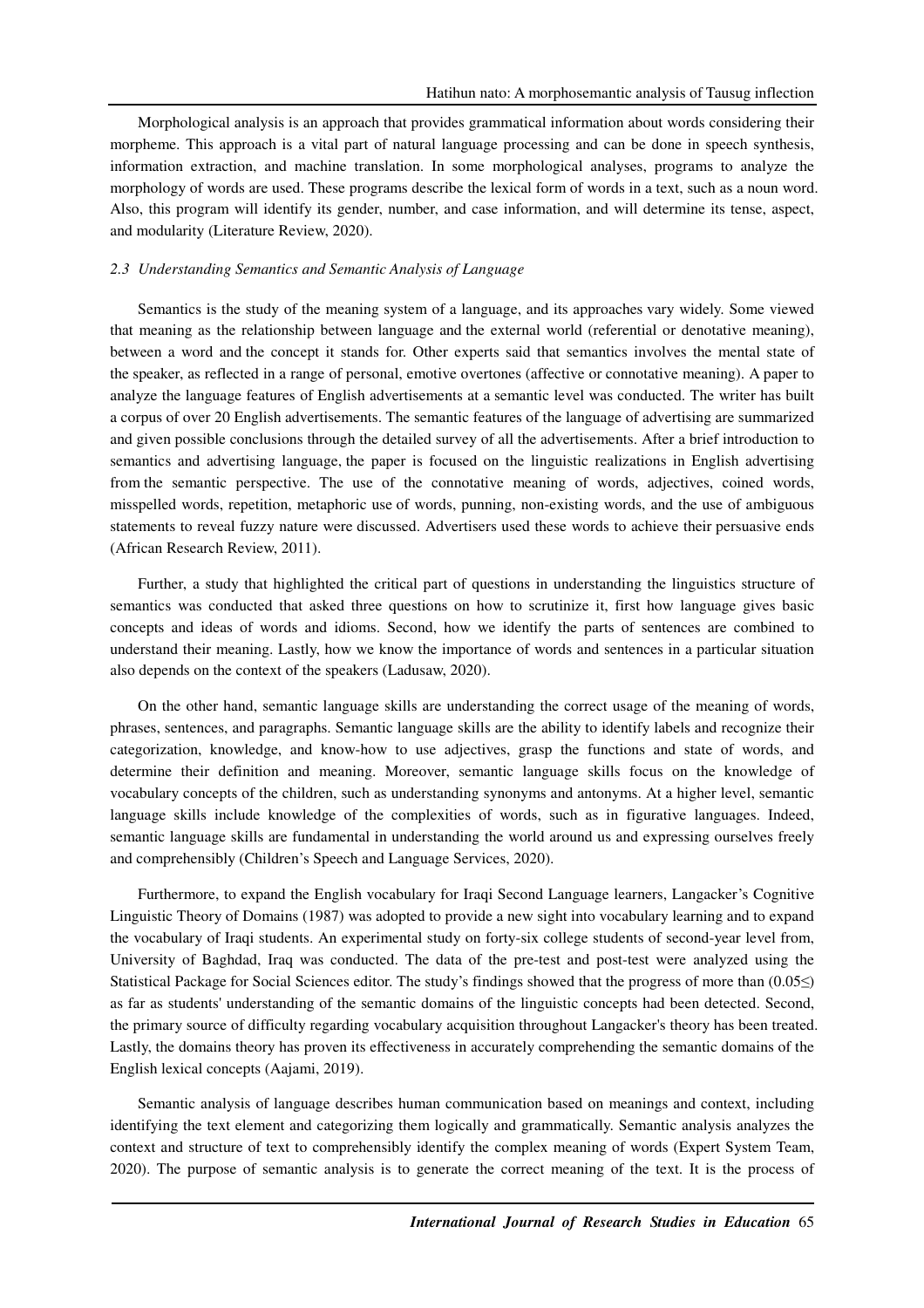scrutinizing the meaning of individual words or lexical semantics and the combined individual words. In semantic analysis, elements will be examined, such as hyponymy, homonymy, and polysemy of words. Generally, the semantic analysis draws the meaning representation of a sentence. In doing this, the building blocks of the semantic system should be understood. It includes entities, concepts, relations, and predicates. Entities represent the individualization of words such as a particular person or location. Concepts represent a general category of individuals, such as a person or city. Relations represent between entities and concepts; for example, Tina is a person. Lastly, predicates represent verb structure such as semantic roles and case grammar (Tutorial Point, 2020).

Similarly, semantic analysis is constructing meaning representations. It includes lexical semantics and compositional semantics. Lexical semantics identify the meaning of words, while compositional semantics is concerned with how words are combined to form broader definitions. Overall, semantic analysis means understanding language. It knows the importance of expressions or speech and how to use them (Klapuri, 2007). In natural language processing, semantic analysis is a tool to identify and understand the meaning of text or language. In doing this, different techniques are used. These techniques are the co-reference solution, semantic role labeling, word sense disambiguation, and named entity recognition. In the co-reference resolution, finding all the references to an entity within a text document are done. Semantic role labeling identifies the predicate in a sentence and the method of grammatical classes to determine how the predicate is identified. On the other hand, word sense disambiguation involves identifying the meaning of ambiguous or complex words based on their context. Lastly, named entity recognition identifies the entity of words such as persons, locations, or organizations. It recognizes the complexity of words like the word *Seattle*. This word can represent a person or location. Named entity recognition can be applied in text classification, topic modeling, content recommendations, trend detection. (Kithulagoda, 2019).

On the other hand, a study was conducted about semantics in Indigenous American Languages particularly, on the languages of the Pacific Northwest. It suggested that in analyzing natural language semantics, specific questions must be considered. First, what semantic properties are common to all languages, and second, how these languages differ in their semantics. This study showed that research on semantic of American languages expanded the empirical knowledge of semantics in non-European languages and provided methodological breakthroughs that impacted linguistic theory (Matthewson, 2017). Generally, semantic analysis is a process of describing, analyzing, and interpreting the meaning of information. In conclusion, semantic analysis of semantic data formed the basis of the cognitive information system. This system of interpretation, description, analysis, and reasoning is conducted (Scott, 2009).

#### *2.4 Researches about Inflection of Language*

A qualitative study was conducted about the Inflection of Sasak Language in Kuripan Village. This study aimed to analyze the types and the functions of inflection of Meno-Mene dialect, which is the dialect used by the Kuripan villagers in their conversation. This study utilized descriptive and qualitative methods. The study found out 34 inflection morphemes in the Meno-Mene dialect. These morphemes were classified into nouns, verbs, and adjectives. Moreover, several affixes in the Meno-Mene dialect of Kuripan that influences their utterances or expressions were identified in this study (Syarifaturrahman, Hanafi & Nuriadi, 2017). Inflectional Morphology in the Oromo language was scrutinized to identify its patterns of morphemes and rules for inflections. Description of inflectional forms to determine the inflectional characteristics of the Oromo Language was examined, specifically nouns and verbs. This research provided a comprehensive report of the structures and functions of the inflectional morphology of the Oromo language (Wakweya, 2017).

Further, a study entitled *Inflectional morphology in bilingual language processing: An age-of-acquisition study* examined the effects of age-of-acquisition (AoA) on grammatical processing, specifically the inflectional morphology in bilinguals. One hundred individuals participated from the Russian and German communities in Berlin. Based on the result of this study using the cross-modal lexical priming technique in which it investigated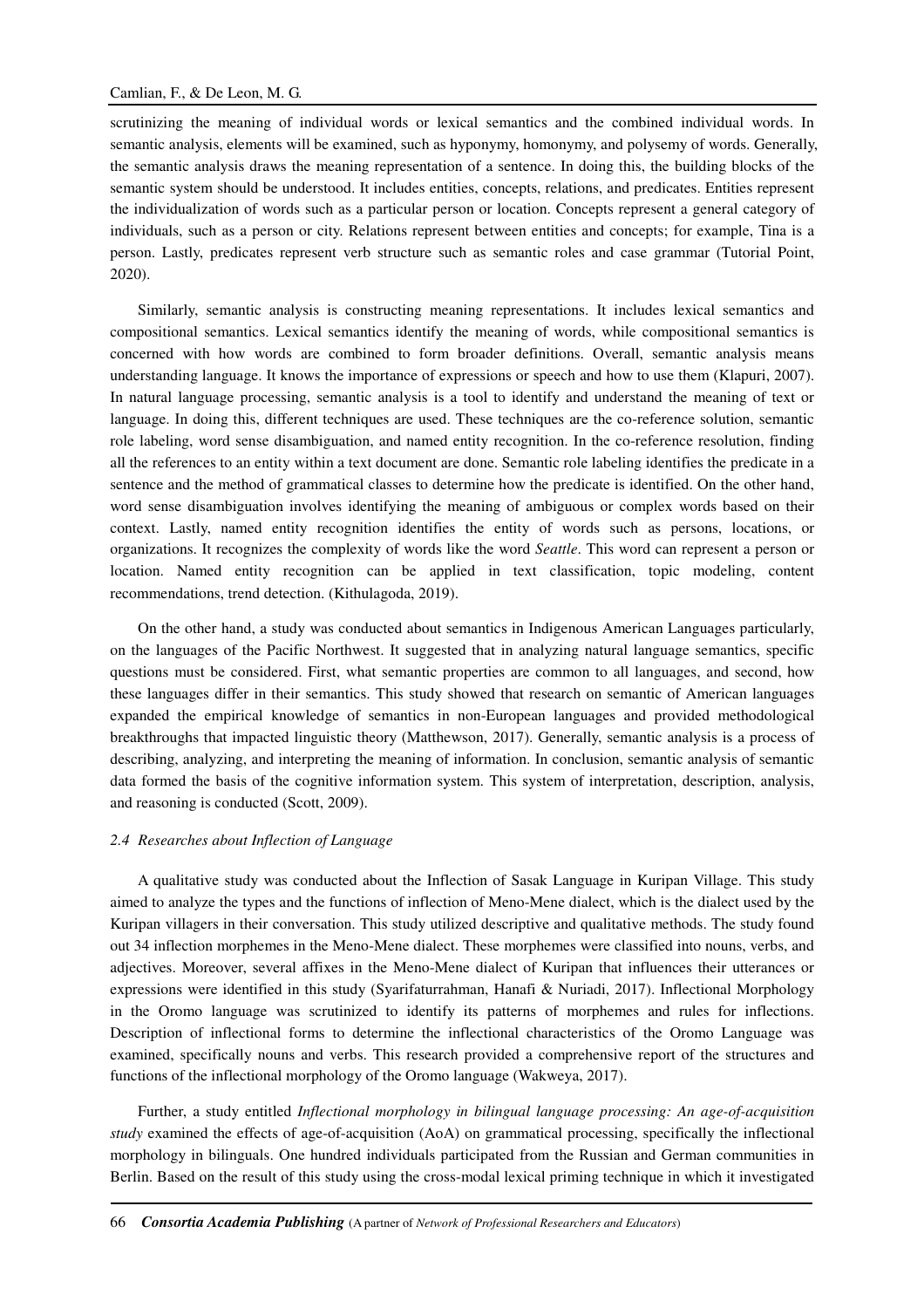the stem allomorphs of German verbs, for early AoA showed efficiency in identifying morphosyntactic features and lower efficiency for increasing AoA (Bosch, Veríssimo & Clahsen, 2019). On the other hand, a study, *The Problem of Verbal Inflection in Second Language Acquisition*, investigated memory, learning, and grammar as phenomena in the difficulties in teaching a second language. Memory and learning were associated with these difficulties in agreement and past tense marking contributed to the problem in learning verbal inflection. This research suggested that subject-verb agreement is complex for second language learners. This notion was created because of the type of memory it belongs to, which is more on procedural memory rather than declarative (O'Grady, 2006).

Moreover, a study was conducted about the loss of case inflection in Bulgarian and Macedonian. One of the characteristics of Slavic Language is Case Inflection, and it was losing since the  $11<sup>th</sup>$  and 16th centuries. Thus, this research was conducted to find out its causes and linguistic changes. It used three methodological approaches to examine it. The first approach was the Corpus method that scrutinized the manuscript from Old Church Slavonic and loses the case inflection. The second was comparing the Bulgarian and Macedonian case systems with the Albanian, Balkan Romance, and Greek case systems based on language contacts. Lastly, a cross-linguistic connection of the case systems of Bulgarian and Macedonian and the rest of the Balkan linguistic area to assess the effect of case loss to universal tendencies evident in the languages of the world (Wahlström, 2017).

### *2.5 Researches about Morphosemantics Analysis of Language*

Qualitative research was conducted about the morphosemantic analysis of Mansaka affixes in the Municipality of Maragusan, Province of Davao de Oro, Philippines. There were 14 participants in this study, and it was revealed that the Mansaka used their affixes for description and stating commands or requests. Also, Mansaka affixes were added in the present, past, and future form of verb tenses, and they use their affixes to achieve completeness of expression, adherence to their native grammatical or syntactical rule, avoidance of structural ambiguity, and to widen ideas mean in the sentence (Datulio, 2019). Moreover, a study was conducted about the morphological features of Mandaya and Kalagan languages in the Municipality of Sto. Tomas, Province of Davao del Norte, Philippines. This study examined the languages of Mandaya and Kalagan through in-depth interviews and focus group discussions with 20 participants and found that these participants considered Mandaya and Kalagan languages to have similarities and differences. These two native languages have different words used in different situations, such as for kinship, greetings, and getting to know each other, giving descriptions and taste, giving directions, instructions, and asking for information. Also, Mandaya and Kalagan have their own words used for stating commands, requests and in complaining, asking directions, and words used in the market. Generally, Mandaya and Kalagan languages have conflicting meanings and terminologies and differences in accent (Maduay, 2017).

In the language of Homosexuality, a study about the reasons for using gay terminologies in the academic community and analyzed its linguistic features was conducted. In research, *Language of Homosexuality: A Morpho-semantic Analysis*, described the patterns of formation in gay words through Morphological analysis. These words are clipped with affixation, variety formation, straight words derivation, popular words derivation, gay word affixation, foreign-sounding, and gay word expressions. In semantic analysis, it explained the semantic processes on the meanings of gay words. These are corporal derivation, mutual comprehension, and variety synonymy. Moreover, the following themes emerged during his interview with 28 gay participants from three college institutions in Tagum City. These are Gay Lingo from Friends, Sex Talks, Making Gossips, Sexual Identity, and Sense of Security (Oficiar, 2019).

In the language of Massively Multiplayer Online Role-Playing Games (or MMORPGs), a case study was conducted about the Morpho-semantic processes in the English language used in a Massively Multiplayer Online Role-Playing Game through a qualitative case study. The study found out that players in Warhammer Online have new and unique words and other semantic changes that have taken place (Daniel, 2009).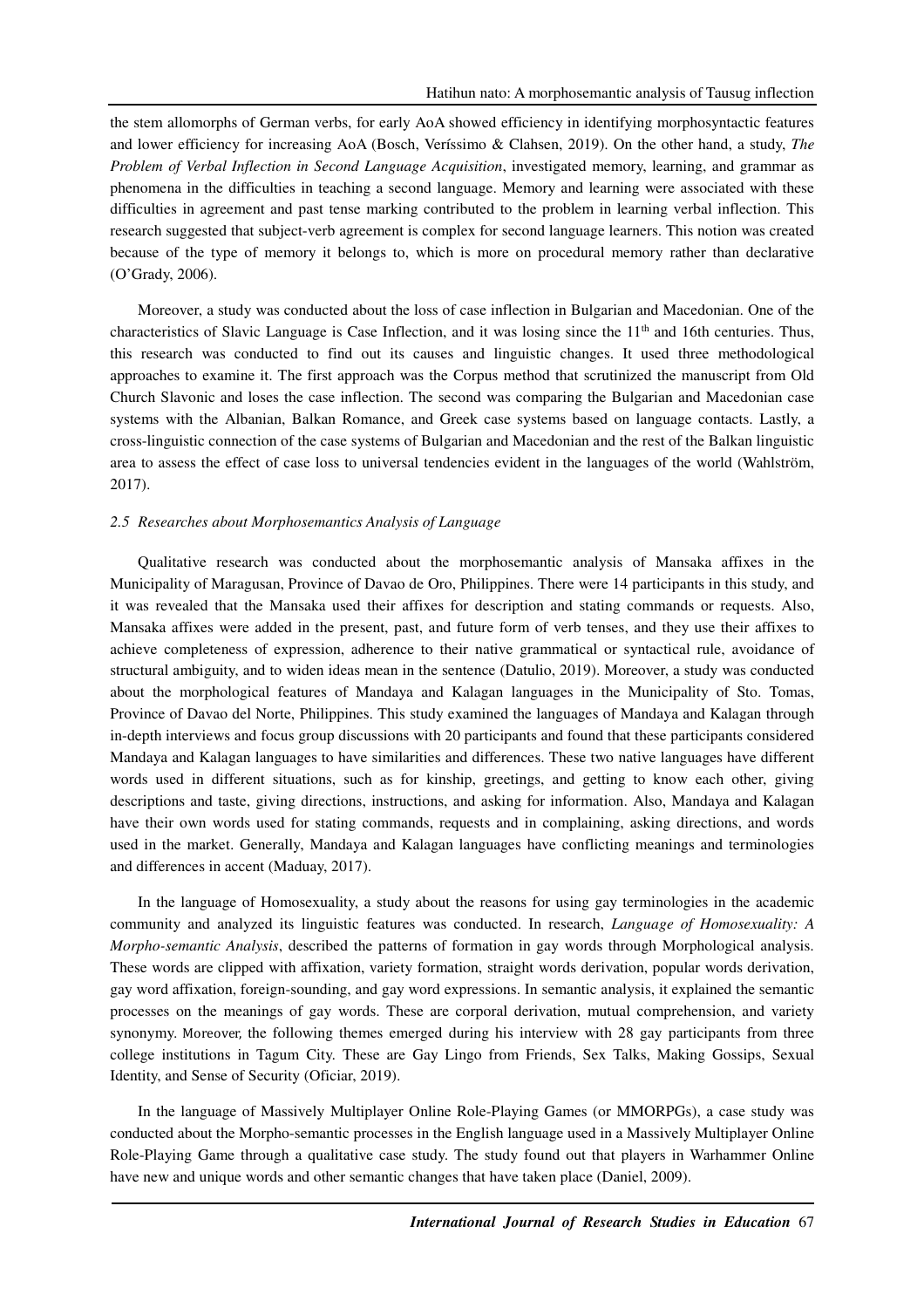### Camlian, F., & De Leon, M. G.

On the other hand, a morphosemantic investigation was conducted on term formation processes in English and Spanish. This article examined 200 English and Spanish terms from the olive oil industry to shed light on their linguistic nature. This was achieved using a corpus which makes it possible to retrieve the units and their contexts from specialized texts. It was considered in the investigation the semantic characteristics and connected the terms' formal and meaning aspects besides considering the derivational features of the relevant terminological processes. It allowed the observation of the close relationship between morphology and semantics in terminological spheres, which is directly linked with the role of these units as a tool for specialized communication (Domínguez, 2016).

Further, in Nigeria, a morpho-semantic analysis of verbs as lexical categories was conducted. It surveys an aspect of word categorization in Edo language (lexical category) with a particular focus on the properties of the verb as a member of this class. Illustrations were provided in the study to justify the dichotomy between different types of words in the language (lexical vs. functional) and the place of the verb in the category of words known as *lexical*. The analysis showed that the verb possesses rich morphological, syntactic, and semantic features that justify its inclusion in the class of lexical class of words (Omoregbe & Aigbedo, 2015). In Ethiopia, a study was conducted about the morphosemantic analysis on the personal names of Oromo. This research aims to show the norms and values of the Oromo people by finding meaning and patterns in their names. There were 110 samples of 128 names for both male and female that were derived from the names of native speakers of Oromo students in Haramaya University, Department of Oromo Language and Literature. It was highlighted in the study the morphological features, semantic interpretations, and referential meaning of Oromo personal names to analyze. It was found out that Oromo's unique names were derived from parts of speech specifically, nouns, adjectives, pronouns, and verbs. Moreover, suffixes that were attached to the Oromo unique names were indicative of marking morphemes. Generally, Oromo personal names have meaning, and these meanings could be descriptive, associative, or referential (Gerba, 2014).

Similarly, a morphosemantic analysis of the Kamue personal names was conducted in Nigeria. This was undertaken to examine and show the Kamue (Kamuə) norms and values expressed in their naming patterns. One hundred twenty-eight names for both males and females were used for the analysis, and data were derived from native speakers of Nkafa in twelve (12) selected villages. The analysis suggested birth-order terms indicating a child's birth position and sex; circumstantial names, showing the circumstances surrounding a child's birth, and twins' names. Moreover, it was identified that the structural components, such as noun-based compounds, verb-based compounds, preposition-based compounds, conjunction-based compounds, adverb-based compounds, and adjective-based compounds and their sub-categories in Kamuə proper names. Lastly, the meanings of some of the proper names are predictable from their structural components (Jauro, Ngamsa & Wappa, 2013).

Also, in Nigeria, *A Morpho-Semantic Analysis of Lexical Creativity of Political Speech of Nigeria's Independence Anniversary (2015)* was examined. This research scrutinized the linguistic creativity of political speech of Nigeria's independence anniversary of 2015 through a morpho-semantic approach. The address was from the 2015 Independence Day speech of President Muhammadu Buhari of Nigeria, and he used a descriptive approach to conduct his study. It was found out in the study that the speaker employed morphological processes such as acronyms, coinages, compounds borrowings as lexical creativity to drive home his points on a memorable day like the Independence Day celebration (Ofoegbu & Usar, 2018).

On the other hand, A Morpho-Semantic Analysis was examined in Electronic Product Brands at the State University of Surabaya. This analysis described the types of word formation and how they denote meanings in the brands of electronic products, particularly in the United States, the United Kingdom, and Japan. It was found out in this study that there were six types of word-formation processes in the electronic brands such as compounding, blending, clipping, coinage, abbreviation, and acronym. Moreover, it was found out that there were five classifications of frame semantic, namely: fruit as a brand, place as a brand, a person as a brand, product as a brand, and concept as a brand (Viramdani & Himmawati, 2017).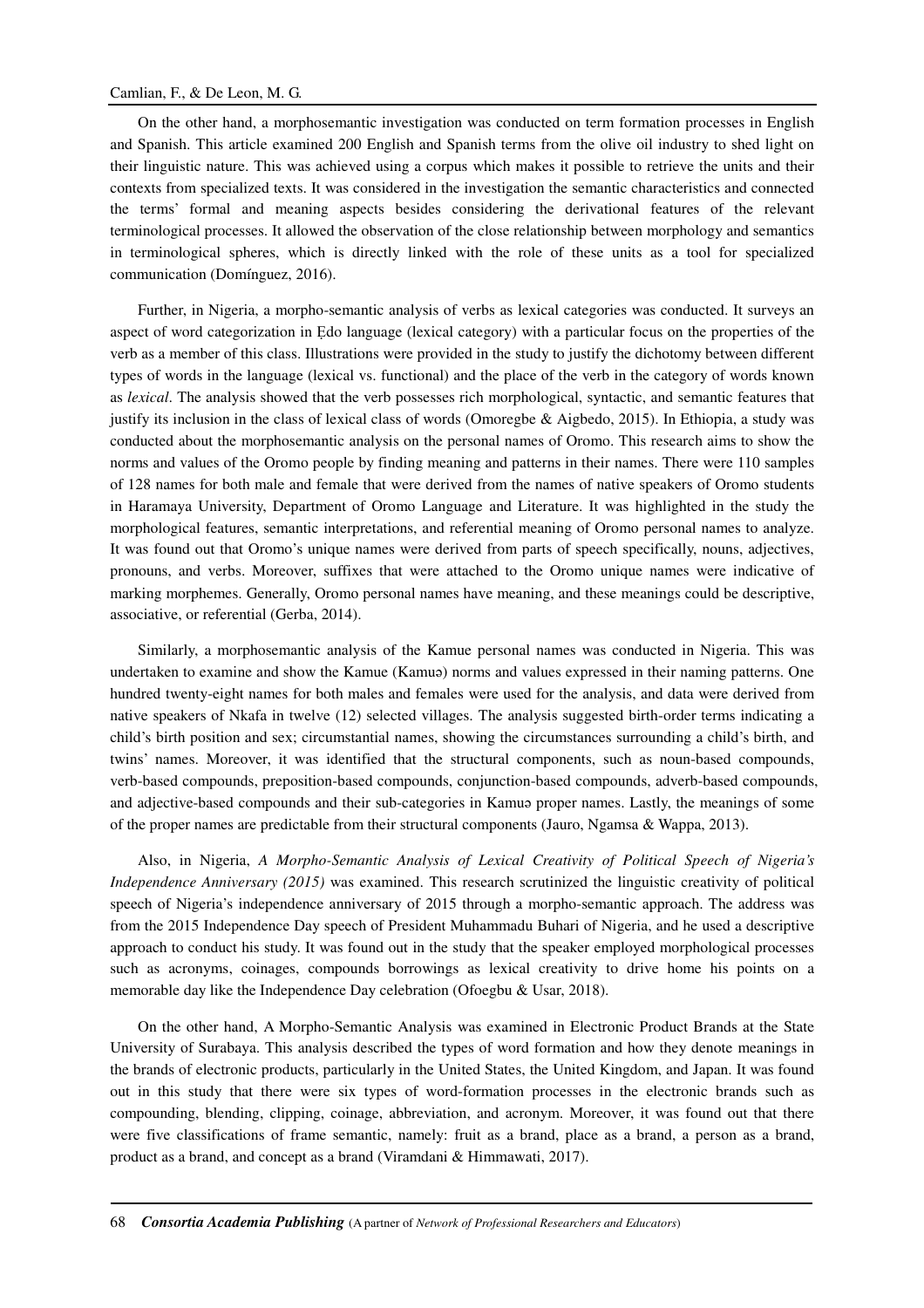#### **3. Methodology**

**Research Design -** The study is a qualitative research design employing discourse analysis using morphosemantic analysis as its method. The process of qualitative research begins with philosophical assumptions that the inquirers make in deciding to undertake a qualitative study. Researchers bring their worldviews, paradigms, or sets of ideas to the research project (Creswell, 2013). Thus, in this study, I used my own experiences and beliefs to deal with the participants and allow them to express themselves freely as one of the natives of the Tausug tribe. Qualitative research focuses on understanding human lived experiences. It is used to understand people's beliefs, experiences, attitudes, behavior, and interactions. It listens to the voice of the participants on a particular issue or study and allows them to share their ideas freely and comfortably since it is often less formal. In the qualitative approach, the participants have an active role in the study and voice their beliefs and disagreements about a particular topic. (Pathak, Jena, & Kalra, 2013).

On the other hand, this study utilized the discourse analysis to identify the structure, meaning, and usage of Tausug Inflection. Williams (2007) identified discourse or content analysis as an exploration of verbal, visual, behavioral patterns, themes, or biases of human communication. Discourse analysis is used to identify specific characteristics from the content in human communications. This analysis is applied through different means of communication, including books, newspapers, and films, as well as other forms to identify patterns, themes, or biases. Furthermore, discourse analysis concentrates on oral language with a focus on face-to-face communication. It investigates features of speech that are small and specific or complex and abstract. It pays attention to how language in context is organized at and above the level of the sentence. One of the crucial functions of discourse analysis in linguistics is the understanding of conventions of language use (Barton, 2002).

Moreover, since this research described the lived experiences of the participants, I utilized the qualitative research design using a phenomenological approach to answer the last two research questions of the study. The phenomenological approach allows the researcher to explore human experiences and perceptions. It aims to produce in-depth knowledge of phenomena and use lived experiences to describe and analyze (Yliopisto, 2010). The purpose of the phenomenological approach is to distinguish specific phenomena from the responses of the participants. Interviews, observations, and discussions realized these responses. A phenomenological approach is concerned with the personal knowledge and experiences of the participants and their viewpoints (Lester, 1999). Hence, in this research, I described the individual views, and experiences of the participants about the preservation of their language and their insights on the importance of the language in their cultural identity.

*Research Participants -* The research participants of my study were the natives of the Tausug ethnic group of Barangay Hijo, Maco, Davao de Oro. There were 14 natives of the Tausug tribe who were involved in this study. Seven of them were in the focus group discussion and another 7 for the in-depth interview. In a qualitative research study, 5-25 research participants were suggested by Creswell (1998) as cited by Moran (2013). The identified participants of my research were enough to grasp the information needed for this study. In choosing participants in the focus group discussion, I considered homogeneity. These participants have in common such as characteristics, occupation, age, or gender. *Sage Publications (2020)* recommended five to eight participants in an interview that allow them to express their ideas and expertise. Moreover, in focus group discussion, seven members freely discussed their knowledge and insights of Tausug Language. Focus group discussion aims to obtain several information and perspectives of a particular topic or question. The participants are free to talk about their beliefs, opinions, and ideas (HERD Publication, 2016).

On the other hand, I have selected 7 participants for the in-depth interview. In the in-depth interview, participants gave their individualized knowledge and insights about the Tausug language. Boyce and Neale (2006) stated that an in-depth interview provides more profound and detailed information and offers a complete picture of a topic. It gives more comprehensible individual interviews that explore participants' unique perceptions and ideas. Further, this study had the following inclusion criteria of the participants: the participants were bona fide residents of Barangay Hijo, Maco, Davao de Oro; natives of the Tausug ethnic group; fluent in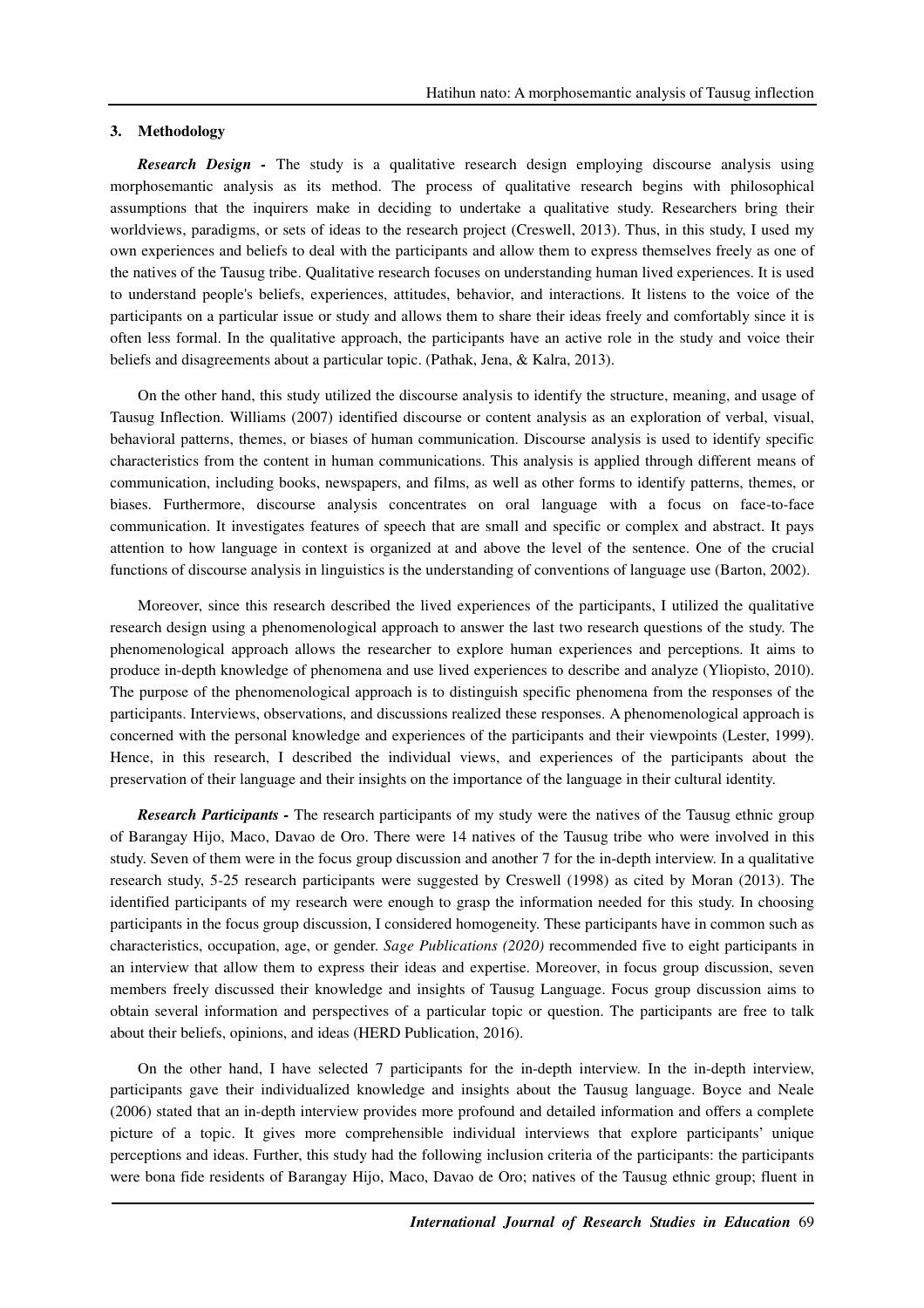using the Tausug language; natives who have been practicing the culture and tradition of Tausug tribe; Tausug natives who were willing to participate in the study; and those who were present during the time of interview. On the other hand, this study had the following exclusion criteria: natives of Tausug that were not residents of Barangay Hijo, Maco, Davao de Oro; Tausog natives in Barangay Hijo, Maco, Davao de Oro but not fluent in using the Tausug language; Tausug natives who were not oriented and practicing the culture and tradition of Tausug tribe; natives who were not mentally stable of expressing their ideas, experiences, and opinions; Tausug natives who were not willing to participate in the study; and those who were not present during the time of interview. In addition, the participants had the right to withdraw their participation in the study at any time without penalty. They had the utmost accountability in filling up the consent form but may withdraw their consent and wish to discontinue their participation without waving any legal claims.

*Data Collection -* In this research, I utilized in-depth interviews and focused group discussions to acquire relevant and specific information for this study. In conducting these, I took several steps to ensure the reliability and validity of the information collected. Before conducting this study, I had several consultations with my adviser on concepts and processes I should know and consider in gathering data. After these, I wrote a letter of consent to the Barangay Chieftain of Tausug Community, Alonto S. Aradiani, in Barangay Hijo, Maco, Davao De Oro, to formally ask permission to conduct this study and involved some of the natives as participants in the area. When Chieftain Ardiani gave the consent to conduct the study, I discussed with my chosen gatekeeper to be guided in interviewing the participants. A gatekeeper acts as a middleman between the researcher and the participants to gain access to the community in gathering data, as defined by Durham University (2020). The participants were chosen through a purposeful sample technique with the criteria that these informants have significant knowledge about the language and used this as their primary mode of communication. I asked approval from them and informed them of their rights as informants of this study. I also discussed with them the importance of the research to our language and the community for them not to be hesitant in giving their responses.

In conducting the in-depth interview and group discussion, I used several devices for accuracy and easy access to the data gathered. It included an audio recorder and a camera. The voice recorder gave an exact word of the participants' responses. It gave a clear voice to the informants and made the data easy to transcribe, translate, and analyze. On the other hand, the camera gave additional information that was not taken by the voice recorder. These were the facial expressions and gestures of the participants while giving their responses. It provided essential knowledge on how the participants expressed their ideas and opinions using their language. Moreover, in this pandemic, I implemented specific safety measures in gathering the data to avoid the transmission and spread of the COVID-19 virus. Before the interview, I oriented the participants on the importance of adhering to the mandated procedures given by the Inter-Agency Task Force (IATF) in ensuring the safety of everyone. Thus, I prepared alcohol for sanitation, and made sure social distancing was observed during the interview. Also, I considered wearing face masks and face shields during the conduct of the interview.

*Data Analysis -* In this research, I utilized thematic analysis to treat the gathered data from in-depth interviews and focused group discussions. I applied thematic analysis to analyze qualitative data and identify interrelated topics, ideas, and patterns of meaning in an organized manner, as stated by Caulfield (2020). On the other hand, I applied morphosemantics analysis to arrange and organize the Tausug words systematically. In the process of morphosemantic analysis, I categorized words into their morphological components and interpreted them semantically, as suggested by Deléger, Namer, and Zweigenbaume (2009). Creswell (2012) presented six steps in analyzing the data. These steps are collecting the data, preparing the data for analysis, reading through the data, coding the data, coding the text for Themes to be used in the study, and coding the text for description to be used in the study.

I utilized these steps in analyzing the gathered data in this study. First, I collected the data through focus group discussion and in-depth interviews using a camera, audio recording, and observation. The data gathered were filed and arranged in a computer file. It was kept and secured for confidentiality and to avoid leaking of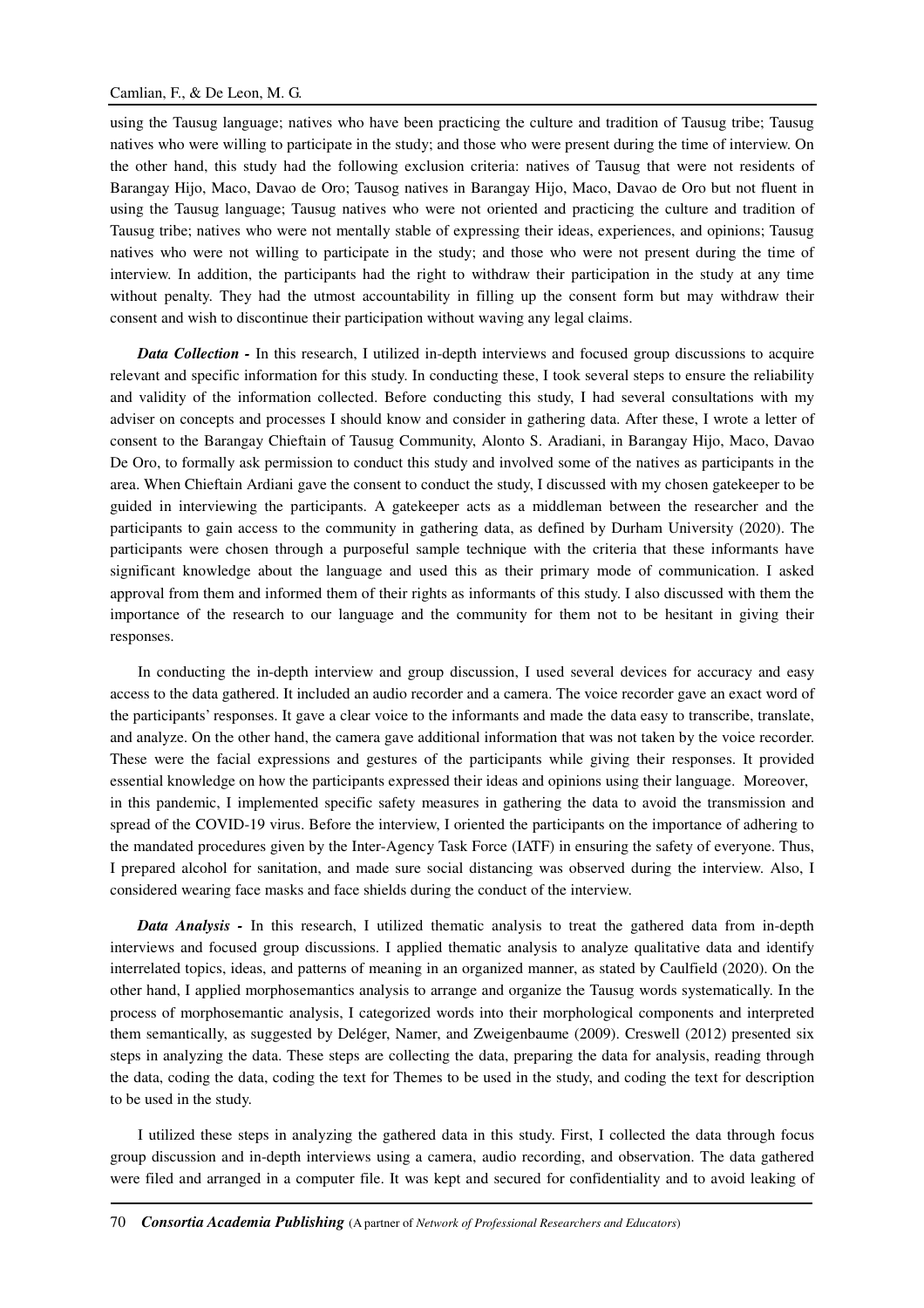information. Second, I organized the data for analysis. The data gathered were transcribed into written statements. I transcribed the data collected intently and correctly through listening to the audio recordings and watching the video of the interviews. Also, I converted notes into organized text, and written down the relevant observations from the camera. Third, read all the data. To thoroughly analyze and interpret the data, reading and understanding the transcribed materials was prioritized. In doing this, I read the gathered data multiple times and made an analysis each time. I made descriptions and considered the possible interpretation of the data. Fourth, coding the data. Creswell (2012) defines coding as the process of categorizing and labeling text to draw themes. In this step, after thoroughly analyzing the data, I divided them into groups and labeled them accordingly. Moreover, I organized these groups according to the similarities of ideas and insights given by the participants during the in-depth interviews and group discussions. Fifth, I went back to the coded data and identified interrelated information from it. I organized the relevant information that would answer my research questions and provided descriptions of the similar coded data with the helped of my data analyst. Lastly, I went back to the coded data and examined them. This time I identified the themes generated from my grouped data. I discussed these themes through narrative discussion. Moreover, I showed the research findings through tables and descriptions with the helped again of my data analyst.

### **4. Results**

The study participants were the selected 14 natives of the Tausug tribe in Barangay Hijo, Municipality of Maco, Province of Davao de Oro. As presented in Table 1, 14 Tausug natives participated in this study. Seven of them were assigned in a focus group discussion, and the remaining seven were for an in-depth interview.

| Pseudonym | Age | Gender | Ethnicity | <b>Study Group</b> |
|-----------|-----|--------|-----------|--------------------|
| 008BR     | 80  | Female | Tausug    | IDI                |
| 058BG     | 85  | Female | Tausug    | IDI                |
| 056BA     | 65  | Female | Tausug    | IDI                |
| 007BD     | 70  | Female | Tausug    | IDI                |
| 095UI     | 59  | Male   | Tausug    | IDI                |
| 085UA     | 58  | Male   | Tausug    | IDI                |
| 074UE     | 47  | Male   | Tausug    | IDI                |
| 072BM     | 27  | Female | Tausug    | FGD                |
| 042BL     | 24  | Female | Tausug    | FGD                |
| 084BH     | 48  | Female | Tausug    | FGD                |
| 012BB     | 21  | Female | Tausug    | FGD                |
| 013BR     | 31  | Female | Tausug    | FGD                |
| 042BW     | 24  | Female | Tausug    | FGD                |
| 084BN     | 48  | Female | Tausug    | FGD                |
|           |     |        |           |                    |

#### **Table 1**

*Participants' Information* 

*4.1 Research Question No. 1: What are the morphosemantic features of Tausug Inflection?* 

Research question 1 of this study presents the morphosemantic features of Tausug Inflection. Morphosemantic elements of language show how the words are formed and the meaning of these words. In this study, I identified and analyzed the Tausug Inflections with words that these inflections are used. I categorized these words into tables according to their linguistic processes. Moreover, I presented in tables below the Tausug Inflections according to their functions and the Tausug words inflected with the specific Tausug Inflection and their lexical category. Also, I presented the morphological process of these words to show how the Tausug Inflection changes the base form of Tausug words. Moreover, I have given the meaning of words and their sample sentences to present how Tausug Inflections change the meaning of these words.

*Morphosemantic Analysis -* In this research, I employed a Morphosemantic analysis to present the morphosemantic features of Tausug Inflection and show how Tausug words change with Tausug Inflection. *Literature Review (2020)* defined morphological analysis as an approach that provides grammatical information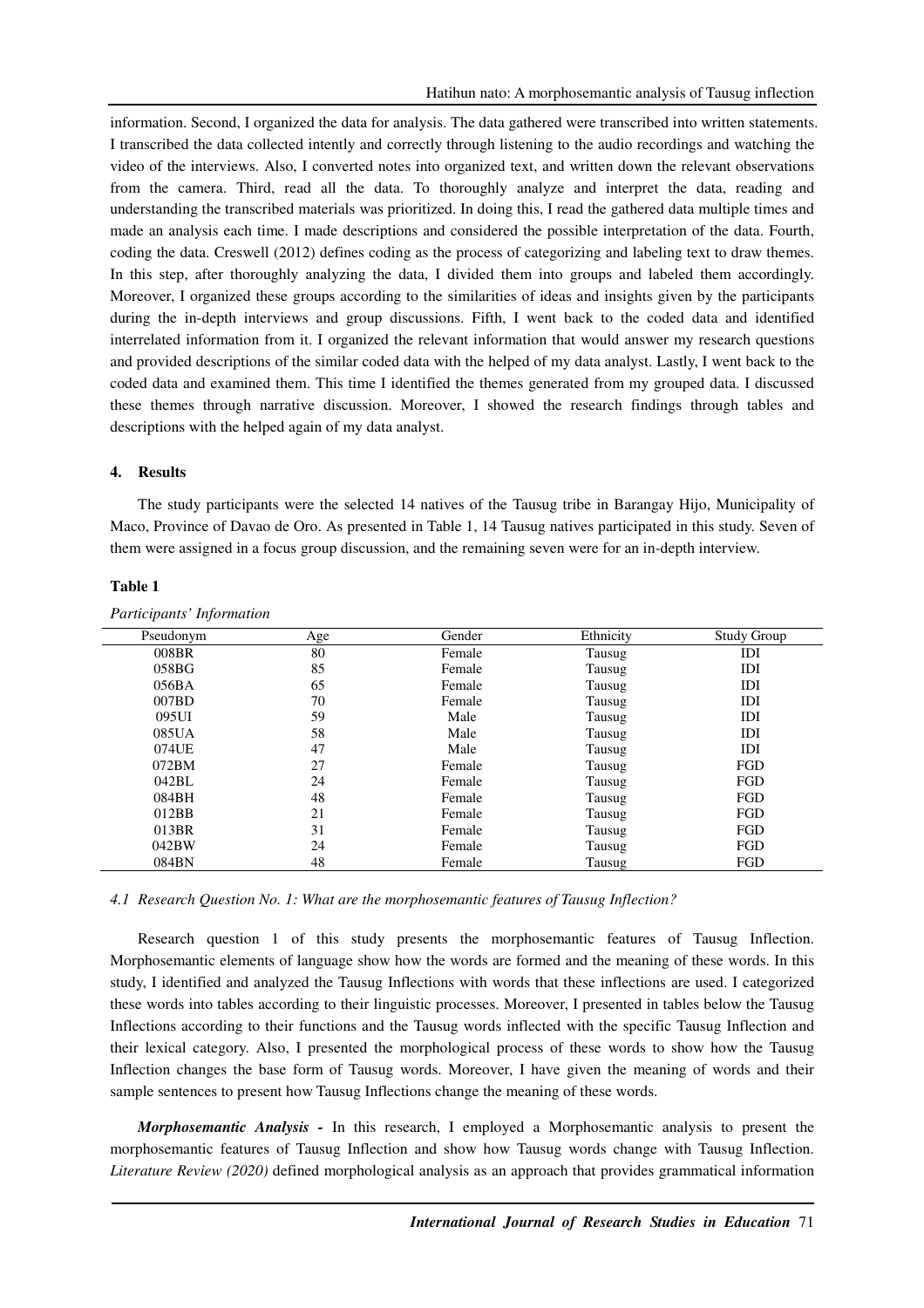about words considering their morpheme. This analysis is a vital part of natural language processing and applies in speech synthesis, information extraction, and machine translation. On the other hand, *Expert System Team (2020)* identified that semantic language analysis describes human communication based on meanings and context*.* The Tausug Inflections and words presented in this study are the common words use by the participants every day. Before conducting in-depth interviews and focus group discussions, I asked the participants to list down words they commonly use daily. I also instructed them to list down words they can form using the base form of words they have given. I have given them sample words for them to understand my instructions. Since the participants know their language well, they did not have any difficulties listing down those Tausug words. Below are the Tausug Inflections presented into tables according to their functions. Shown in Table 2 is the Morphosemantic Features of Tausug Inflection as Infinitive Verb (to + verb), Table 3 is the Morphosemantic Features of Tausug Inflection as Past form of the verb, Table 4 is the Morphosemantic Features of Tausug Inflection as Future form of the verb, Table 5 is the Morphosemantic Features of Tausug Inflection as Progressive form of the verb. Lastly, Table 6 is the Morphosemantic Features of Tausug Inflection as Adjective.

## **Table 2**

| Tausug<br>Inflection | <b>Tausug Base</b><br>Word | With Inflection<br>Tausug Word | Lexical<br>Category | Morphological<br>Process | Meaning            | Sample Sentence                                                                  |
|----------------------|----------------------------|--------------------------------|---------------------|--------------------------|--------------------|----------------------------------------------------------------------------------|
|                      | Kaon                       | Kumaon                         | Verb $(V. )$        | Infixation               | To eat             | Mabaya kuno kumaon say'ing                                                       |
|                      | (Eat)                      |                                |                     |                          |                    | hi ina.<br>Mother wants to eat a banana.                                         |
| -um Inflection       | Luto<br>(Cook)             | Lumuto                         | Verb $(V.$ )        | Infixation               | To cook            | Bang kaw mabaya lumuto,<br>hinanga na biyaon.<br>If you want to cook, do it now. |
|                      | Hinang                     | Huminang                       | Verb $(V.$ )        | Infixation               | To work            | Huminang kaw biyaon?<br>Are you going to work today?                             |
|                      | (Work)                     |                                |                     |                          |                    |                                                                                  |
|                      | Lasa                       | Lumasa                         | Verb $(V. )$        | Infixation               | To love            | Lumasa ra sa 'yan kaw kaniya.<br>You will eventually learn to                    |
|                      | (Love)                     |                                |                     |                          |                    | love him.                                                                        |
|                      | Langoy                     | Lumangoy                       | Verb $(V. )$        | Infixation               | To swim            | Madto<br>na<br>kita<br>lumangoy<br>pakalaw-man.                                  |
|                      | (Swim)                     |                                |                     |                          |                    | Let us go to swim to the deeper<br>part of the sea.                              |
|                      | Labay                      | Lumabay                        | Verb $(V. )$        | Infixation               | To pass by         | Lumabay ha marayaw dan.<br>To pass by in the right path.                         |
|                      | (Pass by)                  |                                |                     |                          |                    |                                                                                  |
|                      | Dihil                      | Dumihil                        | Verb $(V.$ )        | Infixation               | To give            | dumihil<br>Marayaw<br>in<br>pa<br>karaya-wan ha lasya mo.                        |
|                      | (Give)                     |                                |                     |                          |                    | It is good to give for the benefit<br>of your family.                            |
|                      | Lingkat                    | Lumingkat                      | Verb $(V.$ )        | Infixation               | To be<br>beautiful | Lumingkat kaw bang in akkal<br>mo para-yawon mo.                                 |
|                      | $(Beau -$<br>tiful)        |                                |                     |                          |                    | To be beautiful is to have a<br>good character.                                  |
|                      | Lagko                      | Lumagko                        | Verb $(V.$ )        | Infixation               | To get bigger      | Lumagko kaw<br>bang<br>kaw<br>kumaon sayol.                                      |
|                      | (Big)                      |                                |                     |                          |                    | To get bigger, you must eat<br>vege-tables.                                      |
|                      | Katawa                     | Kumatawa                       | Verb $(V. )$        | Infixation               | To laugh           | Ayaw kalupahi in kumatawa                                                        |
|                      | (Laugh)                    |                                |                     |                          |                    | bisan ha lawum kasusa-han.<br>Do not forget to laugh even at<br>the worst times. |

*Morphosemantic Features of Tausug Inflection as Infinitive verb (to + verb)* 

The first Tausug Inflection is the *-um* Inflection. This Tausug Inflection is an inflectional affix, an infix to be specific, that when inflected in Tausug words will function as an infinitive verb, the *to + verb*. The common Tausug words with *-um inflections* are the following: *kumaon*, from the base word *kaon* with an English transition, *eat*, *kaon* inflected with*-um* is *kumaon* and now has an English transition *to eat*; the word *lumuto* from the base word *luto* with English transition *cook* inflected with *-um* will become *lumuto* and now has an English transition *to cook*; the word *huminang*, from the base word *hinang* with an English transition *work*, *hinang* inflected with *-um* is *huminang* and now has an English transition *to work*; the word *lumasa*, from the base word *lasa* with an English transition *love*, *lasa* inflected with *-um* is *lumasa* and now has an English transition *to love*;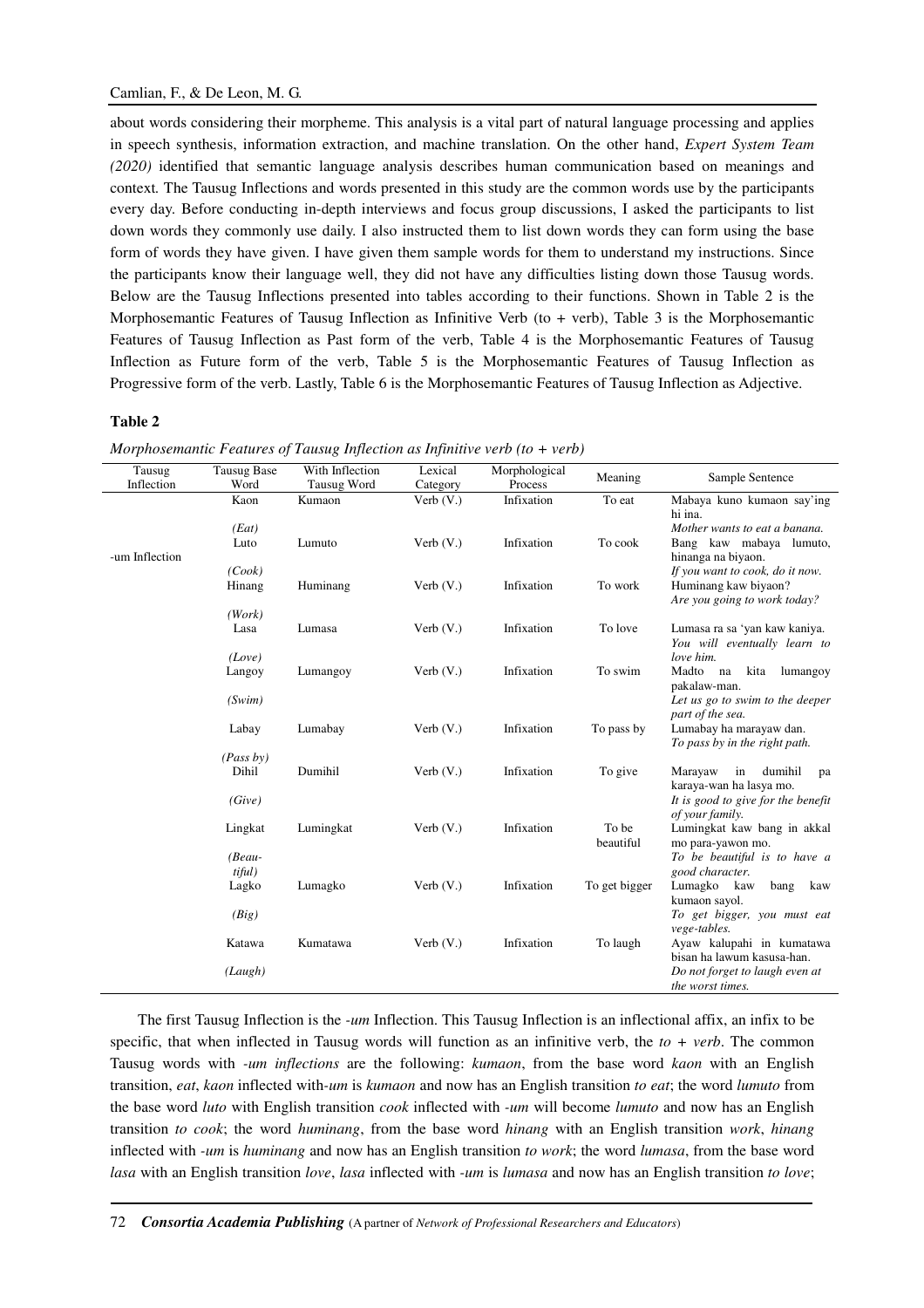and the word *lumangoy*, from the base word *langoy* with an English transition *swim*, *langoy* inflected with *-um* is *lumangoy* and now has an English transition *to swim*.

Also, the word *lumabay*, from the base word *labay* with an English transition *pass by*, *labay* inflected with *-um* is *lumabay* and now has an English transition *to pass by*. The word *dumihil* from the base word *dihil* with an English transition *give*, *dihil* inflected with *-um* is *dumihil* and has now an English transition *to give.* The word *lumingkat* from the base word *lingkat* with an English transition *beautiful*, *lingkat* inflected with *-um* is *lumingkat* and now has an English transition *to love.* The word *lumagko* from the base word *lagko* with an English transition *big*, *lagko* inflected with *-um* is *lumagko* and now has an English transition *to get bigger.*  Lastly, the word *kumatawa* from the base word *katawa* with an English transition *laugh*, *katawa* inflected with *-um* is *kumatawa* and now has an English transition *to laugh.*

### **Table 3**

| Tausug         | <b>Tausug Base</b>           | With Inflection | Lexical      | Morphological | Meaning       | Sample Sentence                                                                                          |
|----------------|------------------------------|-----------------|--------------|---------------|---------------|----------------------------------------------------------------------------------------------------------|
| Inflection     | Word                         | Tausug Word     | Category     | Process       |               |                                                                                                          |
|                | Kaon                         | Kimaon          | Verb $(V. )$ | Infixation    | Ate           |                                                                                                          |
| -im Inflection | (Eat)<br>Luto                | Limuto          | Verb $(V.)$  | Infixation    | Cooked        | Kimaon hi ina say'ing.<br>Mother ate the banana.<br>Limuto<br>ako<br>say'ing<br>para<br>kaunon ganagana. |
|                | (Cook)<br>Hinang             | Himinang        | Verb $(V.)$  | Infixation    | Worked        | I cooked banana for later.<br>Himinang hi ama mo kahapon.<br>Your father worked yesterday.               |
|                | (Work)<br>Lasa               | Limasa          | Verb $(V.)$  | Infixation    | Loved         | Limasa kuno siya kaymo.<br>He loved you.                                                                 |
|                | (Love)<br>Langoy             | Limangoy        | Verb $(V.)$  | Infixation    | Swam          | Limangoy sila pa- kalawman<br>They swam deeply in the sea.                                               |
|                | (Swim)<br>Labay              | Limabay         | Verb $(V.)$  | Infixation    | Passed by     | Limabay na sila kaynaa.<br>They already passed by earlier.                                               |
|                | (Pass by)<br>Dihil           | Dimihil         | Verb $(V.)$  | Infixation    | Gave          | Dimihil sila badjo ha mga bata.<br>They gave clothes to<br>the                                           |
|                | (Give)<br>Lingkat            | Limingkat       | Verb $(V.$ ) | Infixation    | Got beautiful | children.<br>Limingkat pa kuno in anak niya<br>budjang.                                                  |
|                | $(Beau -$<br>tiful)<br>Lagko | Limagko         | Verb $(V.)$  | Infixation    | Got           | daughter<br>Her<br>got<br>more<br>beautiful.<br>Limagko na in mga kuting yan.                            |
|                | (Big)                        |                 |              |               | bigger        | Those cats got bigger.                                                                                   |
|                | Katawa                       | Kimatawa        | Verb $(V.$ ) | Infixation    | Laughed       | Kimatawa siya sin bisara ko.<br>She laughed at my stories.                                               |
|                | (Laugh)                      |                 |              |               |               |                                                                                                          |

*Morphosemantic Features of Tausug Inflection as Past form of the verb* 

The second Tausug Inflection is the *-im* Inflection. This Tausug Inflection is an inflectional affix, an infix to be specific, that when inflected in Tausug words will function as the past form of the verb. The common Tausug words with *-im inflections* are the following: the word *kimaon*, from the base word *kaon* with an English transition *eat*, *kaon* inflected with *-im* is *kimaon* and now has an English transition *ate*; the word *limuto* from the base word *luto* with English transition *cook* inflected with *-im* will become *limuto* and now has an English transition *cooked*; and the word *himinang*, from the base word *hinang* with an English transition *work*, *hinang* inflected with *-im* is *himinang* and now has an English transition *worked.* 

Another word is *limasa* which from the base word *lasa* with an English transition *love*, *lasa* inflected with *-im* is *limasa* and now has an English transition *loved.* The word *limangoy*, from the base word *langoy* with an English transition *swim*, *langoy* inflected with *-im* is *limangoy* and now has an English transition *swam*. The word *limabay*, from the base word *labay* with an English transition *pass by*, *labay* inflected with *-im* is *limabay* and now has an English transition *passed by*. The word *dimihil* from the base word *dihil* with an English transition *give*, *dihil* inflected with *-im* is *dimihil* and now has an English transition *gave.* The word *limingkat*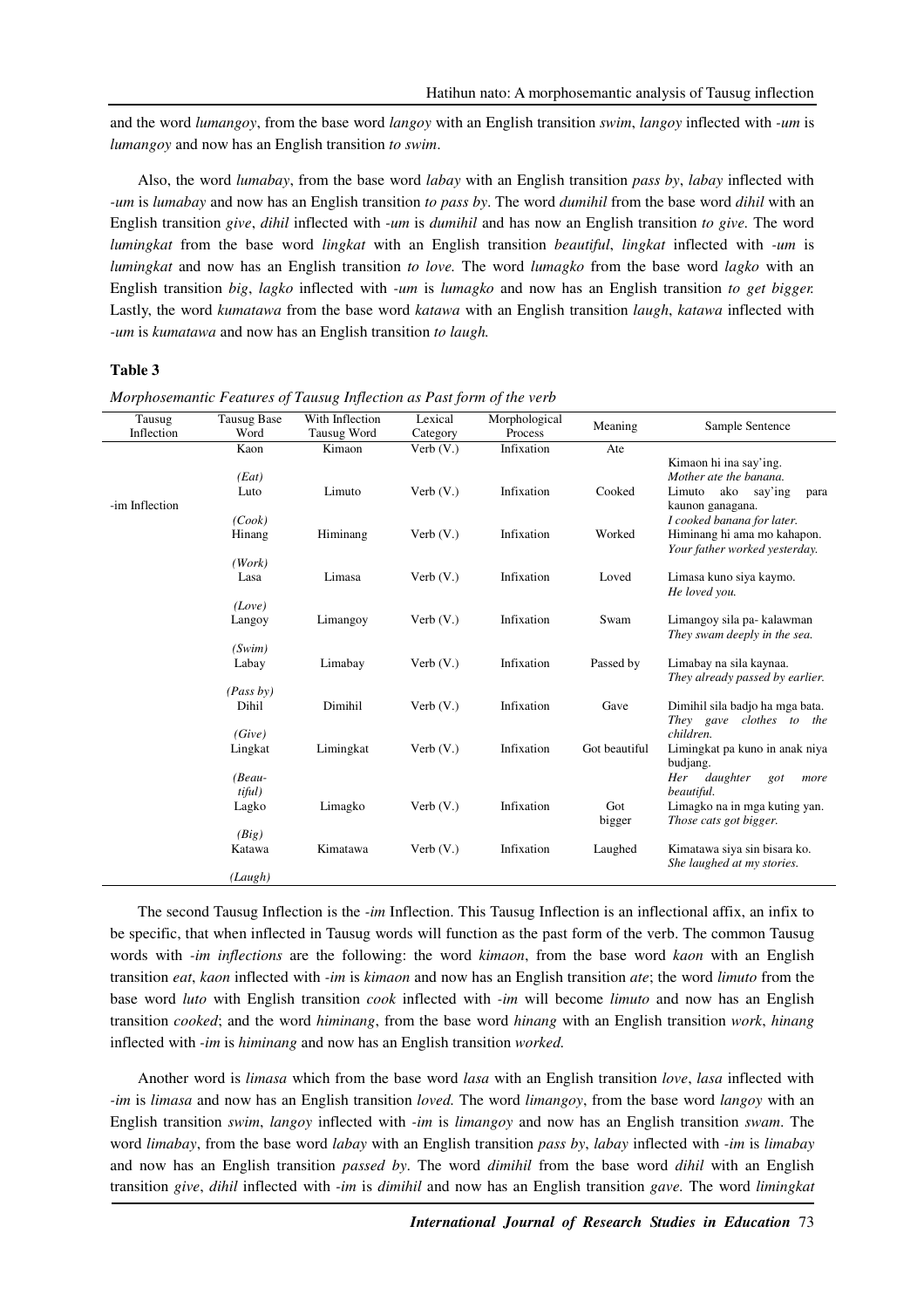## Camlian, F., & De Leon, M. G.

from the base word *lingkat* with an English transition *beautiful*, *lingkat* inflected with *-im* is *limingkat* and now has an English transition *got beautiful.* The word *limagko* from the base word *lagko* with an English transition *big*, *lagko* inflected with *-im* is *limagko* and now has an English transition *got bigger.* Lastly, the word *kimatawa*  from the base word *katawa* with an English transition *laugh*, *katawa* inflected with *-im* is *kimatawa* and now has an English transition *laughed.*

### **Table 4**

*Morphosemantic Features of Tausug Inflection as Future form of the verb* 

| Tausug<br>Inflection | <b>Tausug Base</b><br>Word | With Inflection<br><b>Tausug Word</b> | Lexical<br>Category | Morphological<br>Process | Meaning              | Sample Sentence                                                                       |
|----------------------|----------------------------|---------------------------------------|---------------------|--------------------------|----------------------|---------------------------------------------------------------------------------------|
|                      | Kaon                       | Magkaon                               | Verb $(V.)$         | Prefixation              | Will eat             | Magkaon ra baha in mga bata<br>'yan sayol?                                            |
|                      | (Ext)                      |                                       |                     |                          |                      | Do you think those children                                                           |
| -mag<br>Inflection   | Luto                       | Magluto                               | Verb $(V)$ .        | Prefixation              | Will cook            | will eat vege-tables?<br>Magluto ako sayol ganagana.<br>I will cook vegetables later. |
|                      | (Cook)                     |                                       |                     |                          |                      |                                                                                       |
|                      | Hinang                     | Mag-hinang                            | Verb $(V)$ .        | Prefixation              | Will work            | Maghi-nang<br>kuno hi<br>ama<br>kunsom.                                               |
|                      | (Work)                     |                                       |                     |                          |                      | will<br>father<br>Your<br>work<br>tomorrow.                                           |
|                      | Lasa                       | Maglasa                               | Verb $(V.)$         | Prefixation              | Will love            | Maglasa kita niyo ampa nato<br>kabakan in kasan-yangan.                               |
|                      | (Love)                     |                                       |                     |                          |                      | We will love one another for us<br>to find peace.                                     |
|                      | Langoy                     | Maglangoy                             | Verb $(V.)$         | Prefixation              | Will swim            | Magla-ngoy na kuno in mga<br>bata yadto.                                              |
|                      | (Swim)                     |                                       |                     |                          |                      | The children will swim now.                                                           |
|                      | Labay                      | Maglabay                              | Verb $(V)$ .        | Prefixation              | Will pass by         | Maglabay na adja in tahun sa                                                          |
|                      | (Pass by)                  |                                       |                     |                          |                      | way pakaw nahinang.<br>Your years will pass by without<br>accom-plishment.            |
|                      | Dihil                      | Magdihil                              | Verb $(V.)$         | Prefixation              | Will give            | Magdihil kuno sila badjo ha<br>mga bata.                                              |
|                      | (Give)                     |                                       |                     |                          |                      | They will give clothes to the<br>children.                                            |
|                      | Lingkat                    | *Magli-lingkat                        | Verb $(V.)$         | Prefixation<br>and       | Will be<br>beautiful | Magliling-kat pa san in mga<br>budjang yan.                                           |
|                      | $(Beau -$                  |                                       |                     | Reduplication            |                      | These ladies will be beautiful                                                        |
|                      | tiful)<br>Lagko            | *Magla-lagko                          | Verb $(V.)$         | Prefixation              | Will get             | as years go by.<br>Magla-lagko pa san in mga bata                                     |
|                      |                            |                                       |                     | and                      | bigger               | yan.                                                                                  |
|                      | (Big)                      |                                       |                     | Reduplication            |                      | These children will still get<br>bigger.                                              |
|                      | Katawa                     | Mag-katawa                            | Verb $(V)$ .        | Prefixation              | Will laugh           | Magka-tawa<br>ako<br>maray<br>maka-dungog ha bisara mo.                               |
|                      | (Laugh)                    |                                       |                     |                          |                      |                                                                                       |
|                      |                            |                                       |                     |                          |                      | I will probably laugh with<br>your stories.                                           |

The third Tausug Inflection is the *-mag* Inflection. This Tausug Inflection is an inflectional affix, a prefix to be specific, that when inflected in Tausug words will function as a future form of the verb using the modal verb, *will*. The common Tausug words with *-mag inflections* are the following: the word *magkaon*, from the base word *kaon* with an English transition *eat*, *kaon* inflected with *-mag* is *magkaon* and now has an English transition *will eat*; the word *magluto* from the base word *luto* with English transition *cook* and when inflected with *-mag* will become *magluto* and now has an English transition *will cook*; the word *maghinang* from the base word *hinang* with an English transition *work*, *hinang* inflected with -*mag* is *maghinang* and now has an English transition *will work;* and the word *maglasa*, from the base word *lasa* with an English transition *love*, *lasa* inflected with -*mag* is *maglasa* and now has an English transition *will love.*

The Tausug word *maglangoy*, from the base word *langoy* with an English transition *swim*, *langoy* inflected with *-mag* is *maglangoy* and has now an English transition *will swim*. Another word is *maglabay*, from the base word *labay* with an English transition *pass by*, *labay* inflected with *-mag* is *maglabay* and now has English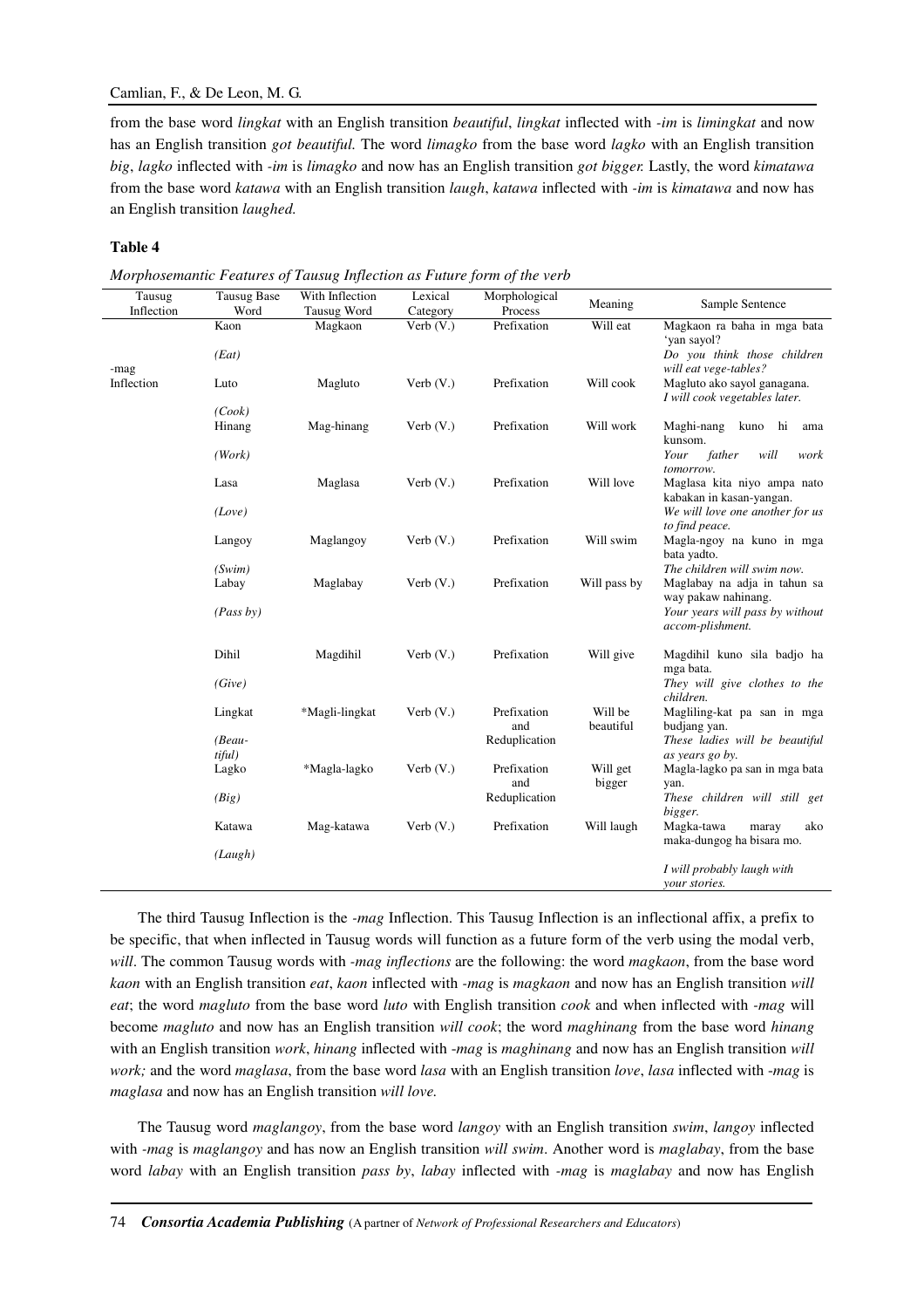transition *will pass by*. The word *magdihil* from the base word *dihil* with an English transition *give*, *dihil* inflected with -*mag* is *magdihil* and now has an English transition *will give.* The word *maglilingkat* from the base word *lingkat* with an English transition *beautiful*, *lingkat* inflected with *-mag* is *maglingkat,* but the initial consonant of the stem *lingkat* should be reduplicated to make the word correct and appropriate to use as the future form of the verb. Thus, *maglingkat* should be *maglilingkat* which has now an English transition *will be beautiful.* Also, the word *maglalagko* from the base word *lagko* with an English transition *big*, *lagko* inflected with -*mag* is *maglagko,* but the initial consonant of the stem *lagko* should be reduplicated to make the word correct and appropriate to use as the future form of the verb. Thus, *maglagko* should be *maglalagko* which has now an English transition *will get bigger.* Lastly, *magkatawa* from the base word *katawa* with an English transition *laugh*, *katawa* inflected with - *mag* is *magkatawa* and now has an English transition *will laugh.*

#### **Table 5**

| Tausug     | Tausug Base | With Inflection | Lexical      | Morphological | Meaning    | Sample Sentence                                                  |
|------------|-------------|-----------------|--------------|---------------|------------|------------------------------------------------------------------|
| Inflection | Word        | Tausug Word     | Category     | Process       |            |                                                                  |
|            | Kaon        | Nagkaon         | Verb $(V.)$  | Prefixation   | Eating     | iban<br>Nagkaon<br>ako<br>sayol                                  |
|            | (Eat)       |                 |              |               |            | say'ing.<br>I am eating vege-tables and<br>steamed bananas.      |
| -nag       | Luto        | Nagluto         | Verb $(V.)$  | Prefixation   | Cooking    | Nagluto sila sayol iban say'ing.<br>They are cooking vege-tables |
| Inflection | (Cook)      |                 |              |               |            | and steamed bananas.                                             |
|            | Hinang      | Naghinang       | Verb $(V.)$  | Prefixation   | Working    | Nagta-wang sila naghi-nang.<br>They are working hand in          |
|            | (Work)      |                 |              |               |            | hand.                                                            |
|            | Lasa        | Naglasa         | Verb $(V.)$  | Prefixation   | Loving     | Naglasa<br>in<br>mga<br>magtay-manghod.                          |
|            | (Love)      |                 |              |               |            | Siblings loving one another.                                     |
|            | Langoy      | Naglangoy       | Verb $(V.)$  | Prefixation   | Swim-ming  | Nagla-ngoy sila harap pa-<br>kalawman                            |
|            | (Swim)      |                 |              |               |            | They are swimming into the                                       |
|            |             |                 |              |               |            | deep water.                                                      |
|            | Labay       | Naglabay        | Verb $(V.)$  | Prefixation   | Passing by | Naglabay sila ha malagko bay.<br>They are passing by in the big  |
|            | (Pass by)   |                 |              |               |            | house.                                                           |
|            | Dihil       | Nagdihil        | Verb $(V.$ ) | Prefixation   | Giving     | Nagdihil sila badjo ha mga<br>bata.                              |
|            | (Give)      |                 |              |               |            | They are giving clothes to the<br>children.                      |
|            | Lingkat     | Naglingkat      | Verb $(V.$ ) | Prefixation   | Getting    | Naglingkat in mga babae ini.                                     |
|            | $(Beau -$   |                 |              |               | beautiful  | These ladies<br>are<br>getting<br>beautiful.                     |
|            | tiful)      |                 |              |               |            |                                                                  |
|            | Lagko       | Naglagko        | Verb $(V.$ ) | Prefixation   | Getting    | Naglagko na in mga bata ini.<br>These children are getting       |
|            | (Big)       |                 |              |               | bigger     | bigger.                                                          |
|            | Katawa      | Nagkatawa       | Verb $(V.$ ) | Prefixation   | Laughing   | Nagka-tawa na adja ako sin                                       |
|            |             |                 |              |               |            | mga bisara mo.                                                   |
|            | (Laugh)     |                 |              |               |            | I am just laughing at your                                       |
|            |             |                 |              |               |            | stories.                                                         |

*Morphosemantic Features of Tausug Inflection as Progressive form of the verb* 

The fourth Tausug Inflection is the *-nag* Inflection. This Tausug Inflection is an inflectional affix, a prefix to be specific, that when inflected in Tausug words will function as a progressive form of the verb. The common Tausug words with *-nag inflections* are the following: the word *nagkaon*, from the base word *kaon* with an English transition *eat*, *kaon* inflected with *-nag* is *nagkaon* and now has an English transition *eating*; the word *nagluto* from the base word *luto* with English transition *cook* inflected with *-nag* will become *nagluto* and now has an English transition *cooking*; and the word *naghinang* from the base word *hinang* with an English transition *work*, *hinang* inflected with -*nag* is *naghinang* and now has an English transition *working.*

Next is the word *naglasa*, from the base word *lasa* with an English transition *love*, *lasa* inflected with -*nag*  is *naglasa* and now has an English transition *loving.* The word *naglangoy*, from the base word *langoy* with an English transition *swim*, *langoy* inflected with *-nag* is *naglangoy* and now has an English transition *swimming*. The word *naglabay*, from the base word *labay* with an English transition *pass by*, *labay* inflected with *-nag* is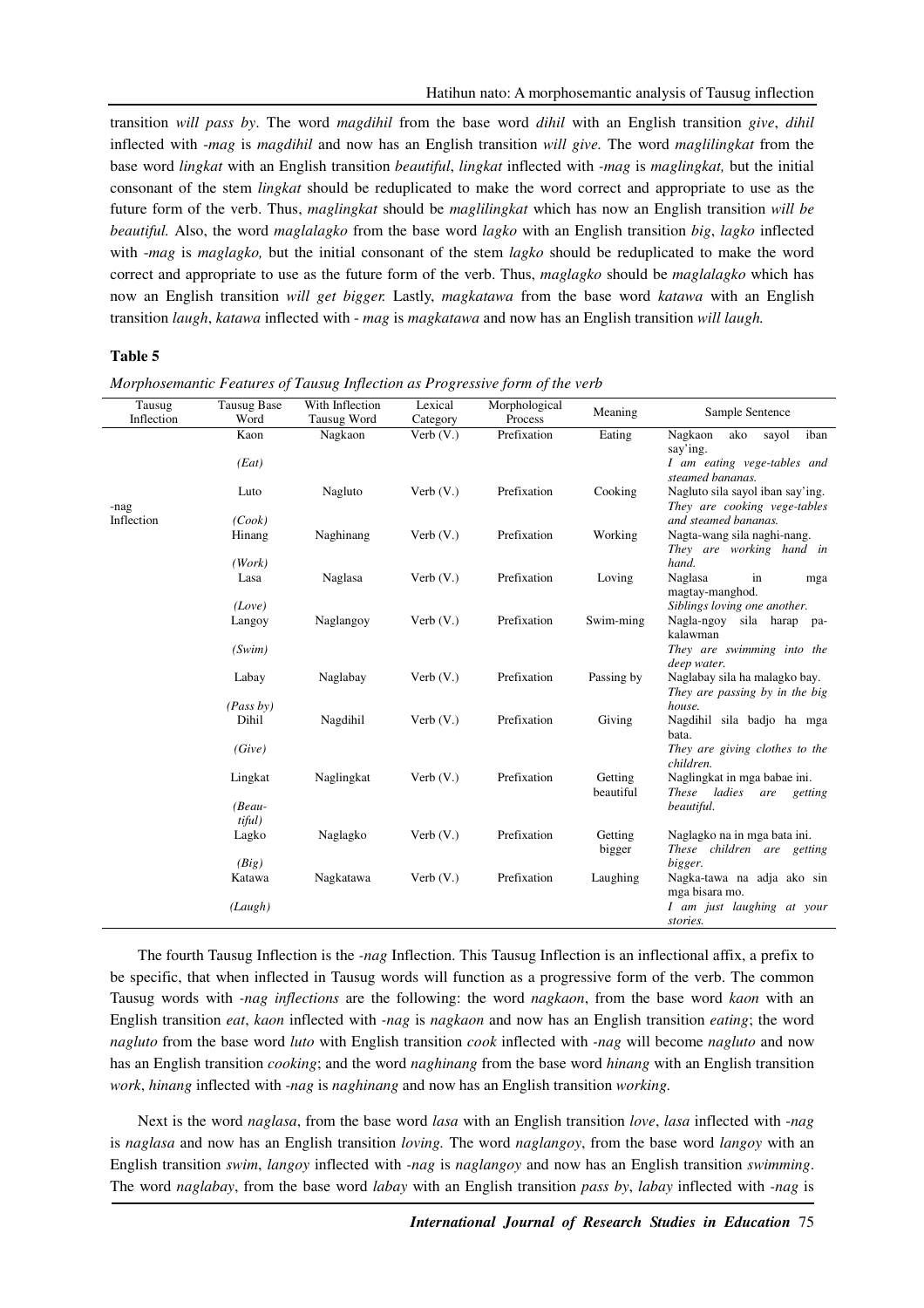## Camlian, F., & De Leon, M. G.

*naglabay* and now has an English transition *passing by*. The word *nagdihil* from the base word *dihil* with an English transition *give*, *dihil* inflected with -*nag* is *nagdihil* and now has an English transition *giving.* The word *naglingkat* from the base word *lingkat* with an English transition *beautiful*, *lingkat* inflected with *-nag* is *naglingkat* and now has an English transition *getting beautiful.* The word *naglagko* from the base word *lagko*  with an English transition *big*, *lagko* inflected with -*nag* is *naglagko* and now has an English transition *getting bigger.* Lastly, the word *nagkatawa* from the base word *katawa* with an English transition *laugh*, *katawa* inflected with - *nag* is *nagkatawa,* which now means *laughing.*

### **Table 6**

| Tausug<br>Inflection | <b>Tausug Base</b><br>Word | With Inflection<br>Tausug Word | Lexical<br>Category | Morphological<br>Process | Meaning                           | Sample Sentence                                        |
|----------------------|----------------------------|--------------------------------|---------------------|--------------------------|-----------------------------------|--------------------------------------------------------|
|                      | Kaon                       | Makaon                         | Adjective           | Prefixation              | Describing                        | Makaon na baha                                         |
| -ma<br>Inflection    | (Eat)                      |                                | (A.)                |                          | something<br>that can be<br>eaten | in sa'ying<br>ʻyan?                                    |
|                      |                            |                                |                     |                          |                                   | Do you think that banana can<br>be<br>eaten already?   |
|                      | Luto                       | Maluto                         | Adjective<br>(A.)   | Prefixation              | Describing<br>something           | Maluto da baha yan?                                    |
|                      | (Cook)                     |                                |                     |                          | that can be<br>cooked             | Do you think it can already be<br>cooked?              |
|                      | Hinang                     | Mahinang                       | Adjective<br>(A.)   | Prefixation              | Describing<br>something           | Mahinang mo in katan bang<br>kaw mamunnal ha baran mo. |
|                      | (Work)                     |                                |                     |                          | that can be<br>done.              | You can do everything if you<br>believe in yourself.   |
|                      | Lasa                       | Malasa                         | Adjective<br>(A.)   | Prefixation              | In love                           | Malasa ako kaniya.                                     |
|                      | (Love)                     |                                |                     |                          |                                   | I am in love with him.                                 |
|                      | Langoy                     | Malangoy                       | Adjective<br>(A.)   | Prefixation              | Describing<br>something           | Malangoy mo ra bisan in layo<br>sin dagat yan?         |
|                      | (Swim)                     |                                |                     |                          | that can be<br>swim.              | Can you swim in that vast sea?                         |
|                      | Labay                      | Malabay                        | Adjective<br>(A.)   | Prefixation              | Describing<br>something           | Malabay mo ra baha in dan<br>yan?                      |
|                      | (Pass by)                  |                                |                     |                          | that can be<br>passed by.         | Can you pass by on that road?                          |
|                      | Dihil                      | Madihil                        | Adjective<br>(A.)   | Prefixation              | Describing<br>something           | Madihil mo in sulat ini ka niya?                       |
|                      | (Give)                     |                                |                     |                          | that can be<br>given.             | Can you give this letter to her?                       |
|                      | Lingkat                    | Malingkat                      | Adjective<br>(A.)   | Prefixation              | Beautiful                         | Malingkat in ina mo.                                   |
|                      | $(Beau -$                  |                                |                     |                          |                                   | Your mother is beautiful.                              |
|                      | $t$ iful $)$<br>Lagko      | Malagko                        | Adjective<br>(A.)   | Prefixation              | Big                               | Malagko in bay nila.                                   |
|                      | (Big)                      |                                |                     |                          |                                   | Their house is big.                                    |
|                      | Katawa                     | Makatawa                       | Adjective<br>(A.)   | Prefixation              | Funny                             | Makatawa tuod ako sin bisara<br>mo.                    |
|                      | (Laugh)                    |                                |                     |                          |                                   | I find your stories funny.                             |

*Morphosemantic Features of Tausug Inflection as Adjective* 

The fifth Tausug Inflection is the *-ma* Tausug Inflection. This Tausug Inflection is an inflectional affix, a prefix to be specific, that when inflected in Tausug words will function as an adjective. The common Tausug words with -ma *inflections* are the following: the word *makaon*, from the base word *kaon* with an English transition *eat*, *kaon* inflected with *-ma* is *makaon* which now means describing something that can be eaten; the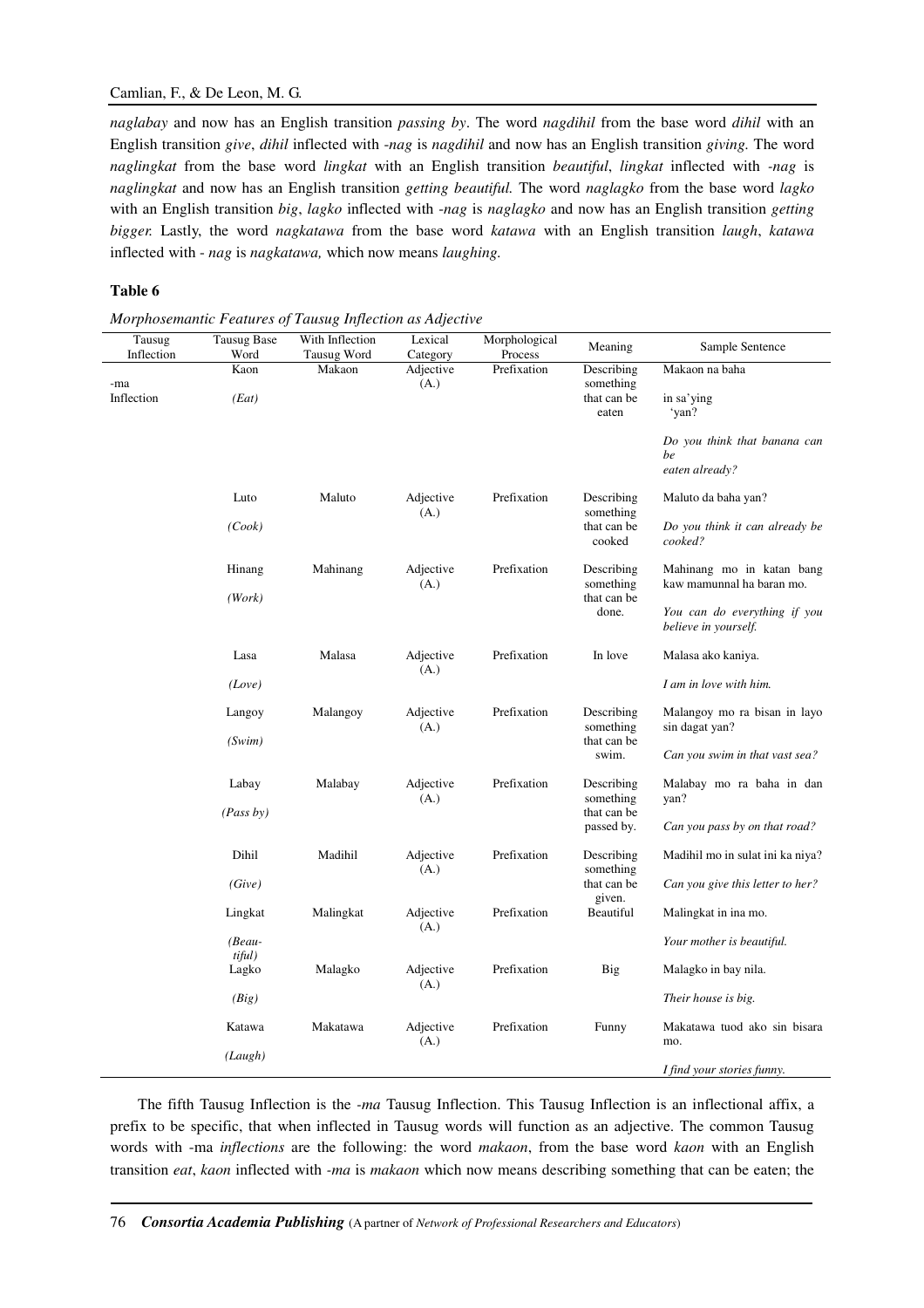word *maluto* from the base word *luto* with English transition *cook* and when inflected with *-ma* will become *maluto* which now means describing something that can be cooked; the word *mahinang* from the base word *hinang* with an English transition *work*, *hinang* inflected with -*ma* is *mahinang* which now means describing something that can be done; and the word *malasa*, from the base word *lasa* with an English transition *love*, *lasa* inflected with -*ma* is *malasa* which now means describing being in love*.*

Also*,* the word *malangoy*, from the base word *langoy* with an English transition *swim*, *langoy* inflected with *-ma* is *malangoy,* which now means describing something that can be swim. The word *malabay*, from the base word *labay* with an English transition *pass by*, *labay* inflected with *-ma* is *malabay* which now means describing something that can be passed by. The word *madihil* from the base word *dihil* with an English transition *give*, *dihil* inflected with -*ma* is *madihil* which now means describing something that can be given. The word *malingkat* from the base word *lingkat* with an English transition *beautiful* and functions as a noun, *lingkat* inflected with *-ma* is *malingkat,* which means *beautiful* and *now* function as adjective*.* The word *malagko* from the base word *lagko* with an English transition *big* and functions as a noun, *lagko* inflected with -*ma* is *malagko*  which, means *big* and now function as an adjective*.* Lastly, the word *makatawa* from the base word *katawa* with an English transition *laugh*, *katawa* inflected with – *ma* is *makatawa* which now means *funny.*

#### *4.2 Research Question No. 2: How do the Tausug people preserve their language?*

To answer research question number 2, I conducted in-depth interviews and focused group discussions among 14 participants. I asked five sub-questions to elicit specific and appropriate responses for this research question. The questions asked during the interview were: *How often do you use the Tausug language? In what instances do you use it? How would you describe your engagement of the language in terms of writing? What activities in school, at work, or outside your community allow you to use your language? Do you teach the non-speakers to use your language? In what instances do they happen? And what are your initiatives to keep your language alive?*

Presented in Table 7 are significant themes and core ideas generated during the interview and group discussion. Participants shared their ways and efforts in preserving their language. From their responses, five major themes emerged: *Used at home; Used in written and online communication; Used during occasions; Shared with other cultures; and Encouraged proper usage in Masjid,* as presented in Table 7 below.

#### **Table 7**

| <b>Essential Theme</b>                   | Core Ideas                                                               |
|------------------------------------------|--------------------------------------------------------------------------|
| Used at home                             | Use the language every day at home.                                      |
|                                          | Use the language frequently at home without mixing it with other         |
|                                          | languages.                                                               |
|                                          | Use the language with relatives or with Tausug people.                   |
|                                          | Use the language in writing letters to parents, siblings, and relatives. |
| Used in written and online communication | Use the language in sending messages through chat and text to Tausug     |
|                                          | people.                                                                  |
|                                          | Use the language in Tausug weddings.                                     |
| Used during occasions                    | Follow the tradition and culture of Tausug and speak the language during |
|                                          | gatherings.                                                              |
|                                          | Teach the language to the Bisaya if they would like to.                  |
| Shared with other cultures               | Teach Bisaya friends, classmates, and co-workers of Tausug words.        |
|                                          | Reprimand Tausug relatives who are not using the language inside the     |
| Encouraged proper usage in Masjid        | Masjid.                                                                  |
|                                          | Teach the Tausug people correct pronunciation and usage of the Tausug    |
|                                          | language inside the Masjid.                                              |

*Essential Themes and Core Ideas on How the Tausug people preserve their language* 

*Used at home -* The study revealed that the Tausug people preserve their language through frequent use at home. This finding is confirmed by one of the participants as he discussed that for the Tausug native not to forget their language, they should use the language fluently and solely inside their home.

*"Ha lawom bay, in bisara, in bisara ta amo ra man jud, di ta kalamuran dugaing." (IDI-001)*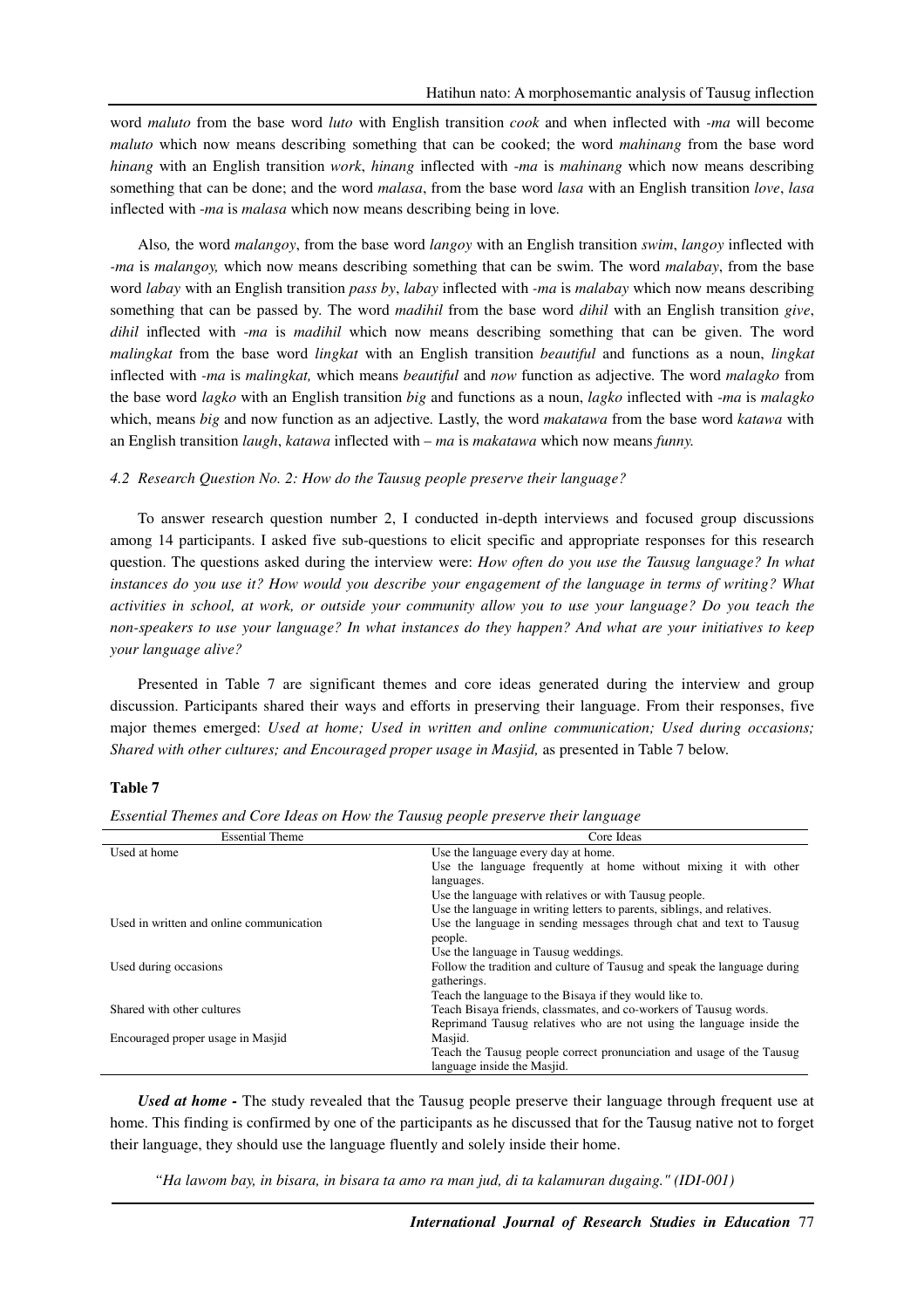*(At home, the language we should use is purely Tausug. We should not mix the Tausug language with other languages.)* 

This is supported by 074UE (pseudonym), where he emphasized his efforts in using the Tausug language. He said that he is using the language with his family and relatives at home. He made sure to use the language with Tausug people who can understand the Tausug language.

*"Ha lawom bay, mawmu namo giyagamit in Bahasa Tausug. Bang in iban ko magbisara Tausug, makahati Tausug, taptap ko giyagamit in Bahasa Tausug. Mga anak ko, ha lawom bay, hisiyo-siyo na lasya ko, Tausug sadja in giyagamit ko Bahasa." (IDI-007)* 

*(Inside our home, we frequently use the Tausug language. I am using the language if I am with Tausug or who can understand Tausug, like with my children and my relatives. Inside our home, I always use the Tausug language.)* 

Moreover, 072BM (pseudonym) shared the same thoughts in preserving the Tausug language. The participant revealed that she is using the Tausug most of the time if she talks to her relatives or any Tausug people at home.

*"Paggamiton ko in Bahasa Tausug bang ako ha bay, awon iban ko na magbisara Tausug iban daran ko siya giyagamit." (FGD-001)* 

*(I am using the Tausug language if at home, and I am talking with Tausug people. Most of the time, I am using the language.)* 

*Used in written and online communication -* During the interviews and discussions, participants revealed that one of their efforts in preserving their language is using it in written and online communication. From sending letters and now sending messages through modern communication such as texting and chatting, participants have been using this almost every day. As one of the participants of the study shared, she was using the Tausug language is sending letters to her family and relatives here in the Philippines when she was working abroad.

*"Bang Tausug, Tausug (bang magpara sulat). Bisan ha abroad ako, sulat ko mari, Tausug." (IDI-001)* 

*(If it is for the Tausug people, I will use it in sending letters. When working abroad, I used the Tausug language whenever I sent letters to my family in the Philippines.)* 

One of the participants supported this claim as she has the same experience while working abroad. This participant was also using the Tausug language in writing letters to her parents and siblings here in the Philippines.

*"Siyempre magpara kaw sulat mari pa maas mo, taymanghod mo, Tausug ra isab in isulat mo, biyahadto, para isab sila makahati." IDI-002.* 

*(When you will give letters to your parents and siblings, you use the Tausug language for them to understand your letter.)* 

On the other hand, in today's generation, Tausug natives use the Tausug language in writing using modern communication. Online communication, like sending messages in messenger, has been one of the trends nowadays. Hence, Tausug natives are using their language in using this kind of communication. 072BM (pseudonym) supported this notion when she shared that she is using the Tausug language in chatting with Tausug people.

*"Huon, paggamiton ko siya bang kailangan ko isab. Bang in ka chat ko tausug isab, Tausug isab in gamiton ko." (FGD-001)*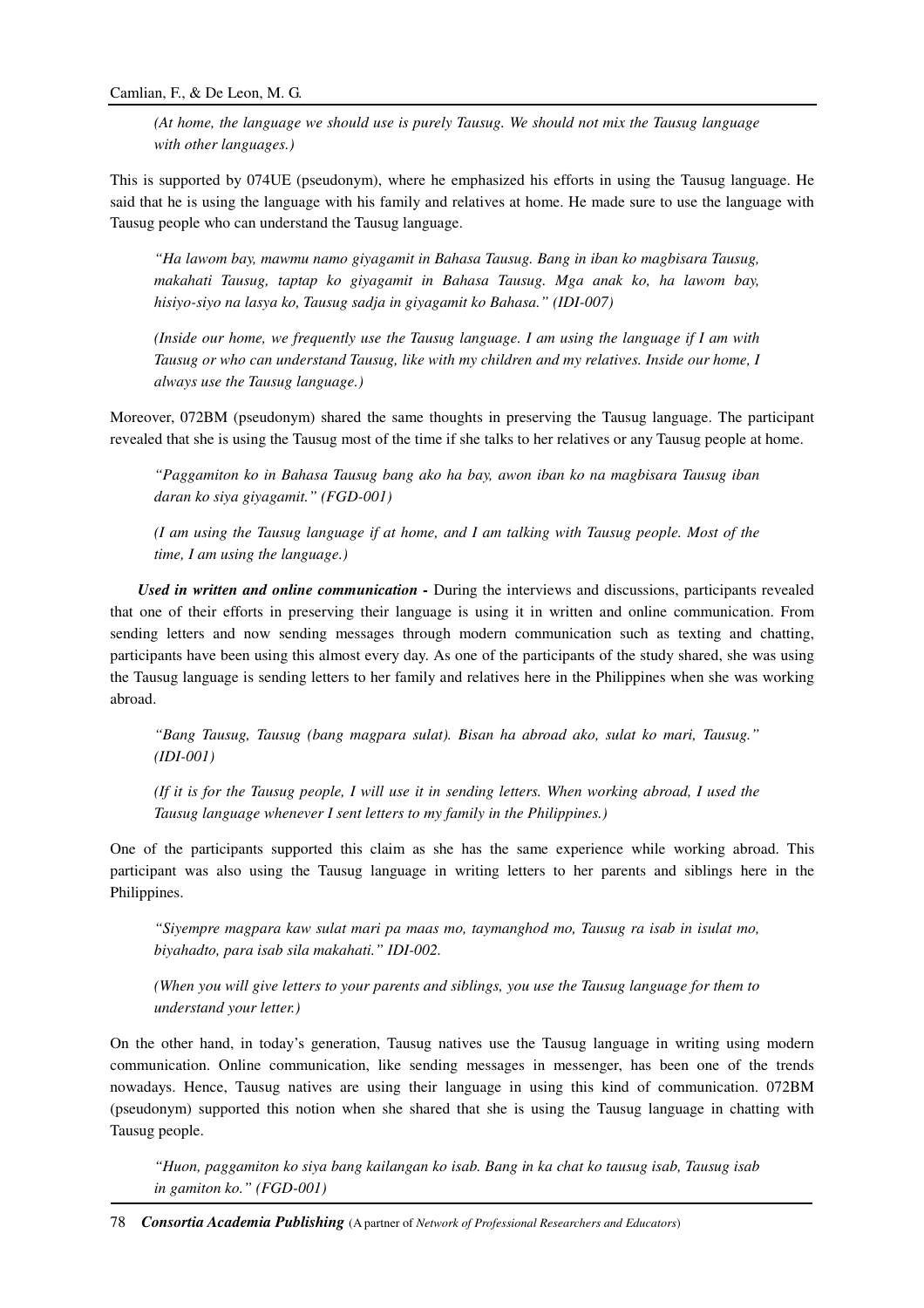*(Yes, I am using the language in writing if necessary. Also, if I am chatting using a messenger application with Tausug, then I will use the Tausug language.)* 

This notion is also supported by one of the participants as she said that she is using the Tausug language when she will send texts or chat with her siblings who are living in another area.

*"Na Tausug bang awon ka chat ko, o mag text, o mag kuan labi na ha mga taymanghod ko, malayo." (FGD-007)* 

*(Yes, I use the Tausug language if I have someone to chat or text, primarily my siblings who live in another place.)* 

*Used during occasions -* The interviews revealed that attending occasions like wedding allow the participants to use their language. As one of the participants discussed in the interview, she is using the Tausug language whenever she will attend a Tausug wedding or in any Tausug gatherings.

*"Sawpama manlurok kita pagtiyaon Tausug, Tausug ra isab. Magsambahayang pa masjid o awon mga okasyon, magpunpun in Tausug. Katan okasyon, biya magkurambos, basta magpunpun in Tausug, Tausug ra man isab in giyagamit ta." (IDI-001)* 

*(For instance, I will be attending a Tausug wedding, I always use the language. Also, I always use the language whenever I go to Masjid (Islam's Church) or even at Tausug gatherings. On any Tausug traditional occasions, there is no other language I will use other than the Tausug language.)* 

This is supported by 056BA (pseudonym) as she emphasized the significance of using the Tausug language on Tausug occasions and following the Tausug tradition.

*"Pagtiyaon, gamiton ta ra in Bahasa ta, bisara ta, in lihok ta Tausug. Hinang uno katan amo ra (harap pa kawman). Kay amo man in bisara ta, alang-alang, Tausug in bisara ta." (IDI-003)* 

*(At weddings, we must also use our language and follow our tradition. Anything you do during gatherings of the Tausug tribe, you must use our language because it is our own.)* 

One of the participants also shared the same idea as he revealed his experience in attending a Tausug wedding.

*"Magamit ta siya, bang kita sawpama, manlurok or awon pag imon-imon, mga party. So duon kita makagamit, ha lawung niya ha kawman, bang mang guwa-guwa kita pa tao, pa kawmna Tausug sawpama biya Tambongon yadto, gumuwa kita, didto kita makagamit sin bahasa ta, bang isab Tausug ra in mada ta magbisara." (IDI-006)* 

*(We can use it if we will attend weddings, gatherings, or parties. We can use the language if we go outside our community or to other places, like Tambongon. We can use the Tausug language when we go there, since there are many Tausug in that area.)* 

*Shared with other cultures -* The study found out that Tausug natives shared their culture and tradition with other groups and tribes. One of the participants said that she is teaching her Bisaya friends the Tausug language.

*"Awon. Ha maccam yan, mga Bisaya magkawon yan. Bang awon bisara ko Tausug duon ha mga bata, hi bayta ko kanila, kawaa yadto, kuhaa daw to. Amon nag-ingka ingka yadto… min.ana diay te, aron dili mo makaingon na gilibak mo." (IDI -001)* 

*(I have Bisaya friends who frequently come to Maccam (Tausug sacred/prayer place). Whenever I talked to my grandchildren using the Tausug language, I always translated it for them in Bisaya,*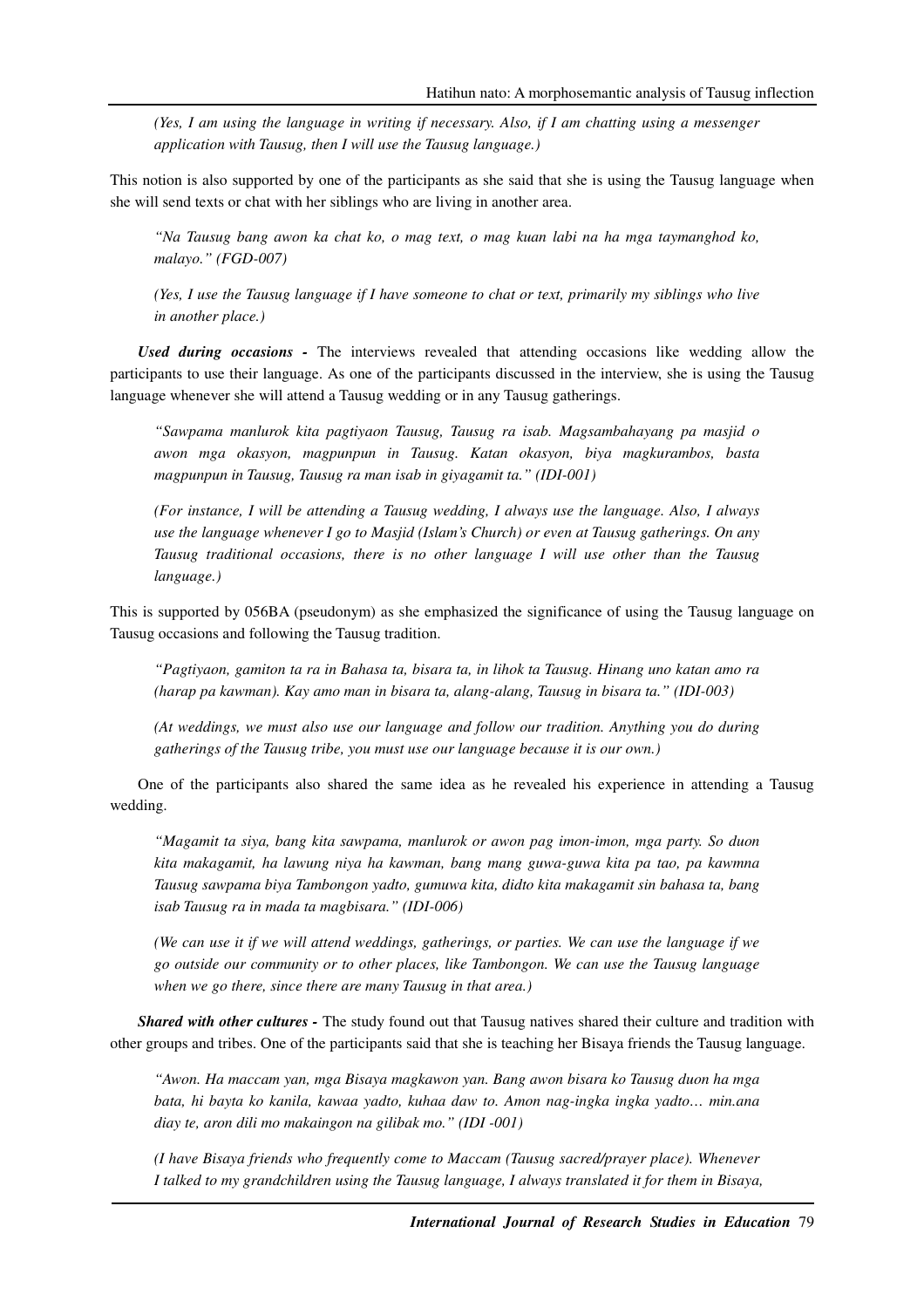*for instance, "Kawaa yadto" which is in Bisaya, "Kuhaa daw to" for them not to think that we are insulting them.)* 

This is supported by one of the participants as she discussed her experience with her friends who are curious about the Tausug language and asking her about the meanings of some Tausug words.

*"Biya kako ha paghinang biyahayan mangasuwo bang uno in meaning sin biyahan, amo yan, makatudlo ako kanila (ha mga Tausug na di na maingat magbisara). Amo ra giyapon, magpahindo bang uno in meaning sin biyaini (ha mga Bisaya)." (FGD-006)* 

*(Just like me, when I am at work, they will ask about the meaning of certain Tausug words then I*  will answer them (for Tausug people who do not know their language anymore). Also, I will *teach them if they ask about the meaning of certain Tausug words (for her Bisaya friends).* 

Moreover, 013AD (pseudonym) supported this with her experience in school. She stated that her classmates and friends were asking her about the meaning of some Tausug words.

*"Kako isab mataod na ako yan, mga classmate ko nakauna or ha paghinangan bang uno kuno in meaning sin malingkat. Amon mga simple na word sadja, gwapa kanila, malingkat kato. Amon mga kabayaan nila kaingatan kay curious man isab sila kato, sin language ta." (FGD-005)* 

*(For me, I also experienced at work or at school where my Bisaya friends would ask me, for instance, the meaning of "malingkat" (beautiful). Those simple Tausug words they want to know, like what is malingkat or gwapa. They are also curious about our language.)* 

*Encouraged proper usage in Masjid -* The study revealed that the natives of Tausug are particular in using their language correctly and appropriately. Among their efforts is encouraging the Tausug people to properly use the Tausug language in *Masjid* (Tausug term in their church). As one of the participants revealed:

*"Na in amon sawpama in bukon magbi-bisara Tausug, hinduan ta pa bisara ta, batsa di malawa in bisara ta Tausug. Sawpama kita Tausug, magbisara ha lawum masjid Bisaya, na langon ta, bang manjari kay Karapatan ta in kita mag addat kita ha bisara ta, pag addatan ta in bisara ta, di ta gamiton amon lawung sa Tausug kita iban sakali mag Bisaya kita, amo yadto in mahunit, na lumugay malawa na in bisara ta bang ta di gamiton, labi na ha lawum masjid." (IDI-002)* 

*(For those Tausug who is not speaking the language, let us teach them not to forget it. As a Tausug, if we are in the Masjid, then someone is speaking using Bisaya. Let us reprimand them because it is our responsibility to respect our language. We must use it in the Tausug group; it will be difficult if we keep using the other languages, especially if we are in the Masjid because we might forget our language.)* 

It is supported by 056BA (pseudonym) as she emphasized her efforts in encouraging the Tausug people to use the language properly.

*"Huon, magsagda ra isab ako. Bisan uno wakto bang awon nagbisara, bisan ha lawom langgal, abi na bisara Bisaya, "Ai, mayta magbisaya kamo sin yari kamo ha lawom langgal. Bisara ta, Tausug in bisara ta kay Tausug kita." (IDI-003)* 

*(Yes, I am also teaching them. Anytime if there is Tausug who is not using the Tausug language, especially in Masjid, I would say, "Why are you using the Bisaya when you are here in Masjid? Our language is Tausug because we are Tausug, and we must use it.")* 

Also, 095UI revealed that the Tausug language would not be extinct. Tausug people should use the language properly wherever or whenever they are, primarily in *Masjid.*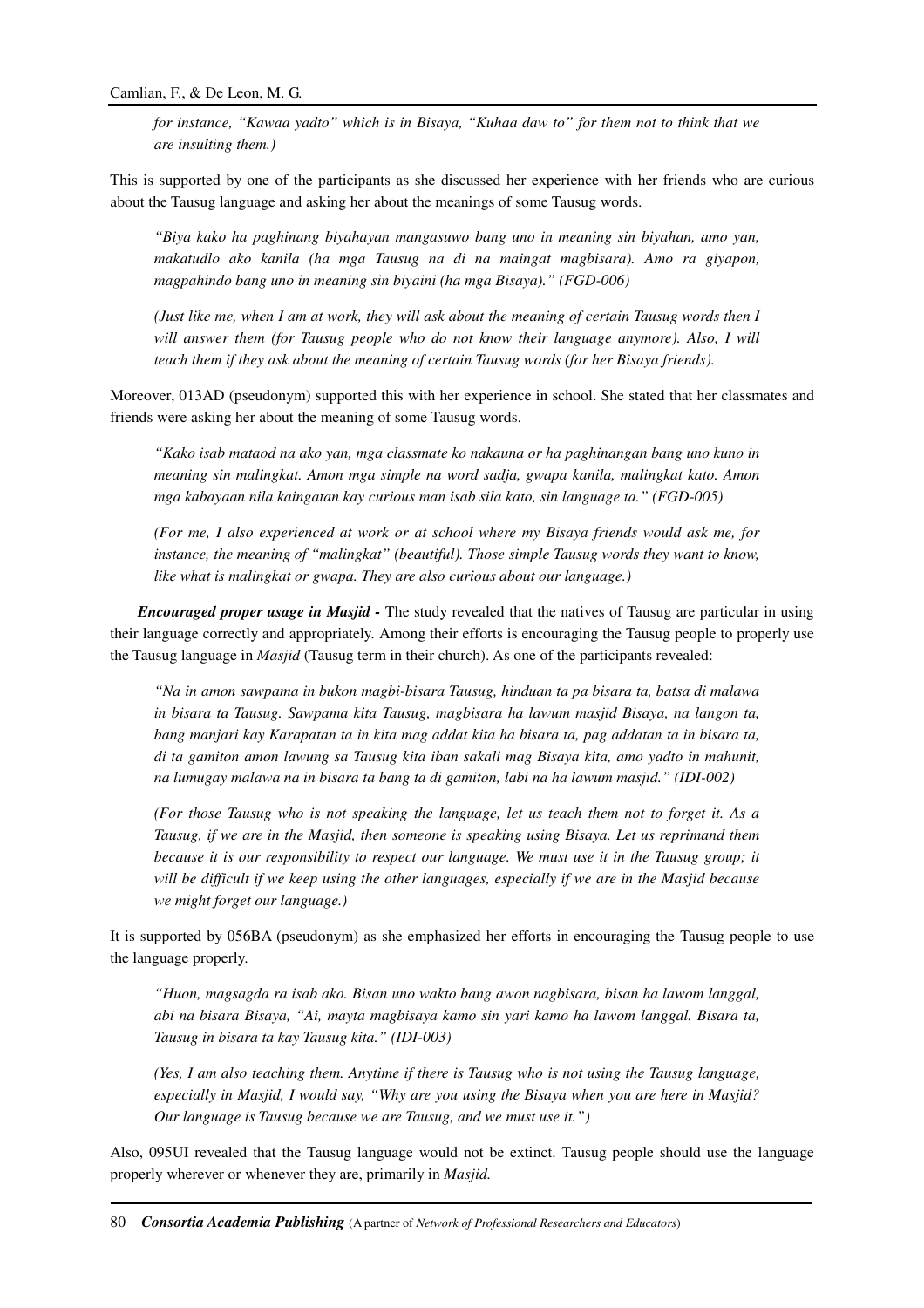*"Bang ha guwa sin kawman, bang uno in bisara, amo ra. Bang pagtiyaon, bang Tausug, Tausug ra in gamiton ha mga mada magbisara. Bang ha masjid, magsambahayang kaw, amo ra Tausug ra in gamiton." (IDI-005)* 

*(Whatever your language and when you are outside the community, then always use that language. When there are Tausug weddings and talking to Tausug there, then use the Tausug language. When in Masjid, it is the same, use the Tausug language.* 

*4.3 Research Question No. 3: What are the insights of the Tausug ethnic group on the importance of the language in their cultural identity?* 

For research question number 3, I conducted in-depth interviews and focus group discussions among 14 participants. Similarly, I asked five sub-questions to elicit specific and appropriate responses for this research question. The questions asked during the interview were: *What are the experiences that motivate you to use your language? What are the experiences that demotivate you to use it? What should the non-speakers and speakers learn from such experiences you have encountered? What are your roles as a native speaker to encourage the younger generation to use your language? And what are your thoughts and perception that your native language is being explored in this research?* 

Participants revealed their insights on the importance of the language in their cultural identity. Presented in Table 8 are significant themes and core ideas that prevailed during the interview and group discussion. The study revealed four major themes, namely: *Deeply rooted in the culture; Sense of cultural pride; Conflict of language during conversation; and Importance of research for preservation,* as presented in Table 8 below.

## **Table 8**

*Essential Themes and Core Ideas on What are the insights of the Tausug ethnic group on the importance of the language in their cultural identity* 

| <b>Essential Themes</b>                    | Core Ideas                                                           |
|--------------------------------------------|----------------------------------------------------------------------|
| Deeply rooted in the culture               | Have been using the language from birth until now.                   |
|                                            | Tausug language was taught by the parents and elders.                |
|                                            | Not ashamed to use the language outside the community.               |
| Sense of cultural pride                    | Proud of the Tausug tribe and will use the language everywhere.      |
|                                            | Show everyone the culture and tradition of the Tausug people.        |
|                                            | Use the Bisaya language to talk with Bisaya people to understand one |
| Conflict of language during a conversation | another.                                                             |
|                                            | Proud that the Tausug language is being analyzed.                    |
|                                            | An opportunity to propagate and share the Tausug language.           |
| Importance of research for preservation    | Encourages the Tausug people to use their language.                  |

*Deeply rooted in the culture -* The interviews prevailed that the Tausug natives are using their language, for it is deeply rooted in them from birth until now. It is evident how they value their culture as 058BG (pseudonym) said that the Tausug language, as well as the values of being Tausug, had been imparted to them by their parents.

*"Na siyempre uno in piyabulat sin maas mo kaymo, bang uno in bisara sin maas mo kaymo, sampay pa anak mo, yan mara na. bang uno in kita mo ha maas mo, bang uni in piyahati sin maas mo biyahadto, orientation sin maas mo, hindu kaymo sin maas mo, daying ha kaapo-apoan, amo ra in mara sin anak pa apo." (IDI-002)* 

*(From the moment you were born, the language of your parents will be imparted to you and your children. What you see from your parents and their values will be applied to you. Also, their orientation will be passed on to you until to your grandchildren.)* 

This experience is supported by 084BH (pseudonym) as she stated:

*"Tausug in Bahasa giyagamit ko daying ha pagka bugsak ko ha sikahan, nakaingat na ako,*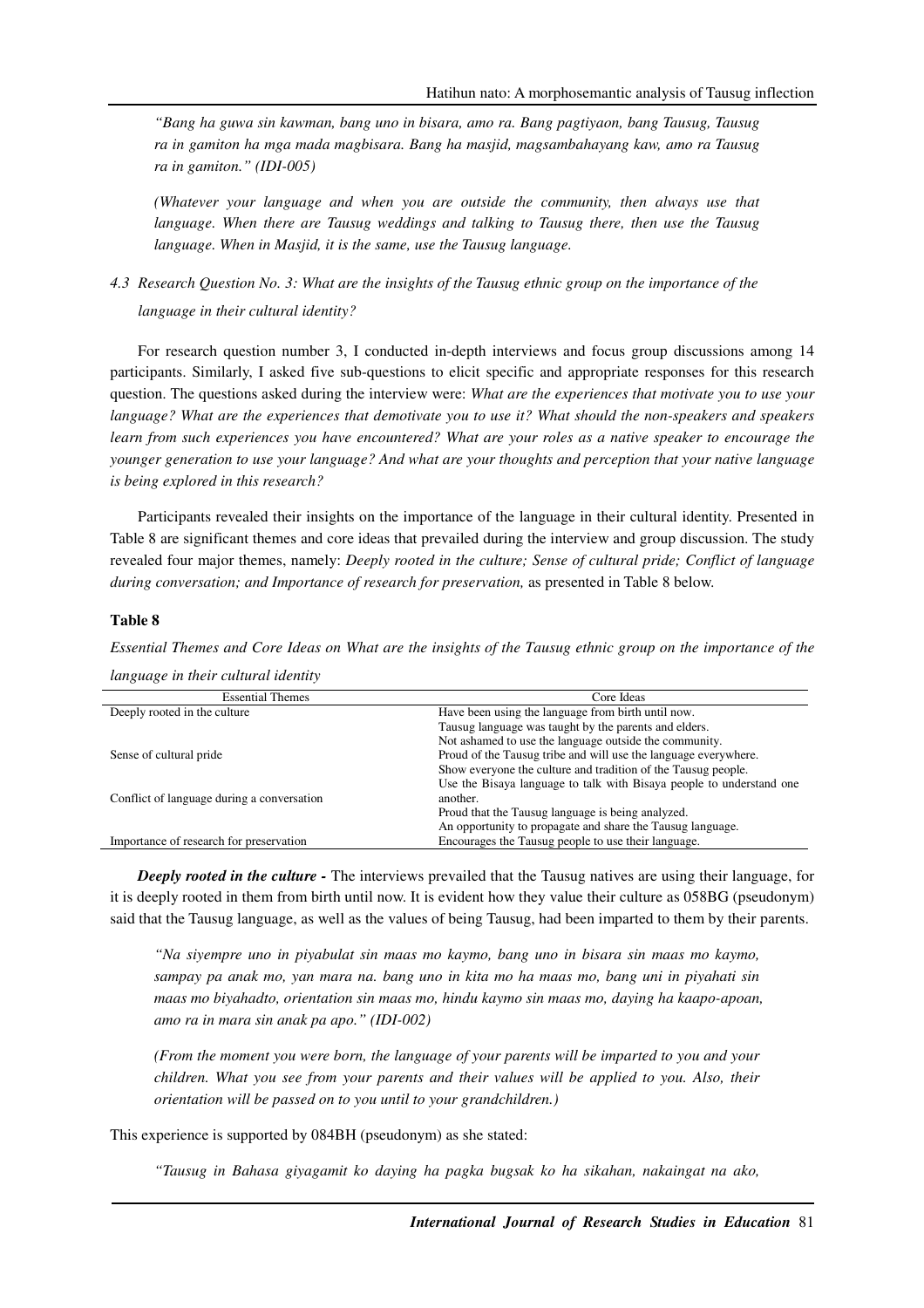*awon na ako pangannal, in kiyadungugan ko Tausug isab na amo na hadja iyan in giyagamit ko, kami di ha lawom bay Tausug, bang na ha panawan bang Tausug in kabisara ko na tausug na hadja." (FGD-003)* 

*(I am using the Tausug language from the moment I was born and knew things. When I understand the world, this is the language I first heard and used. In our home, we are using the Tausug language. When going outside and whenever there are Tausug, I talk to them using the language.)* 

013BR (pseudonym) also stated that:

 *"In ako, nagamit ko in Tausug daying ha pagpalaggo sin maas ko. Amo in language kiyaingatan ta ha pagpanganak kato di ha dunya, pag tudlo sin maas ta ha lawom bay, amo in language kiyaingatan nato iban usahay mag Bisaya na kita kay amo naman yari na kita naka agad ha mga Christian. Pero bang kita nakakadto pa dugaing hula ha mga ka tausugan tuod biya isab kita maluman kay di man kita makahati sin bisara nila, awon man malawom bisara nila na isab sila mag atod isab sila kato pero amo naman in kiyamatahan sin mata ta amo na in pagbisara ta, amo na isab in dahan ta, ikaduwa na kaywanan." (FGD-005)* 

*(For me, I use the Tausug language because this is how I was raised by my parents. This is the language we knew when we were born and what our parents taught us inside our home, although sometimes we use Bisaya because we are in the community of Christians. Whenever we go to the Tausug community, we are sometimes embarrassed because we tend to forget some of the Tausug words that have a deeper meaning. But since we are living here with the Bisaya, then we evolve and adapt their ways of using the language. Bisaya became our second language.)* 

Further, one of the participants stressed her reason of using the Tausug language as she said:

*"Ako, amo ra isab. Amo na in kiyadungogan ko daying pag-anak kako, paglaggo ko, nag iskol ako, amo na in kadungogan mo Tausug, Tausug ra isab in bisara." (FGD-007)* 

*(I also use the Tausug language because this is what I heard from the day I was born, growing up, and when I went to school; thus, I am using the language.)* 

*Sense of cultural pride -* Sense of cultural pride also prevailed during the interviews as the participants shared their insights on the importance of the Tausug language in their cultural identity. One of the participants emphasized that he is not embarrassed by using the Tausug language outside their community or when he is with the Bisaya group.

*"Di ako maluman maggamit sin Bahasa nato (in instances where they are only two of them who are Tausug). Bang sawpama duwa-duwa namo ra nagbissara, Tausug in gamiton ko. Sa bang sawpama awon Bisaya nakadungog, na Bisaya in gamiton ko batsa in ha raig namo mga Bisaya makahati bang uno in piyagbisarahan namo." (IDI-007)* 

*(I am not ashamed to use our language. If we are the only Tausug among the other tribes/groups, I will still use the language. But if there are Bisaya who are listening to our conversation and want to understand what we are talking about, then I will use the Bisaya.)* 

Another participant highlighted her thoughts of being proud of using the Tausug language and its culture.

 *"Wayroon isab kay ako Tausug man ako. Dahon ko siya magbisara Tausug kay Tausug siya, Tausug ako, mayta ako maluman, sali man in bangsa namo? (Bang awon siya kakitaan Tausug ha lawom sin kabisayaan)." (FGD-001)*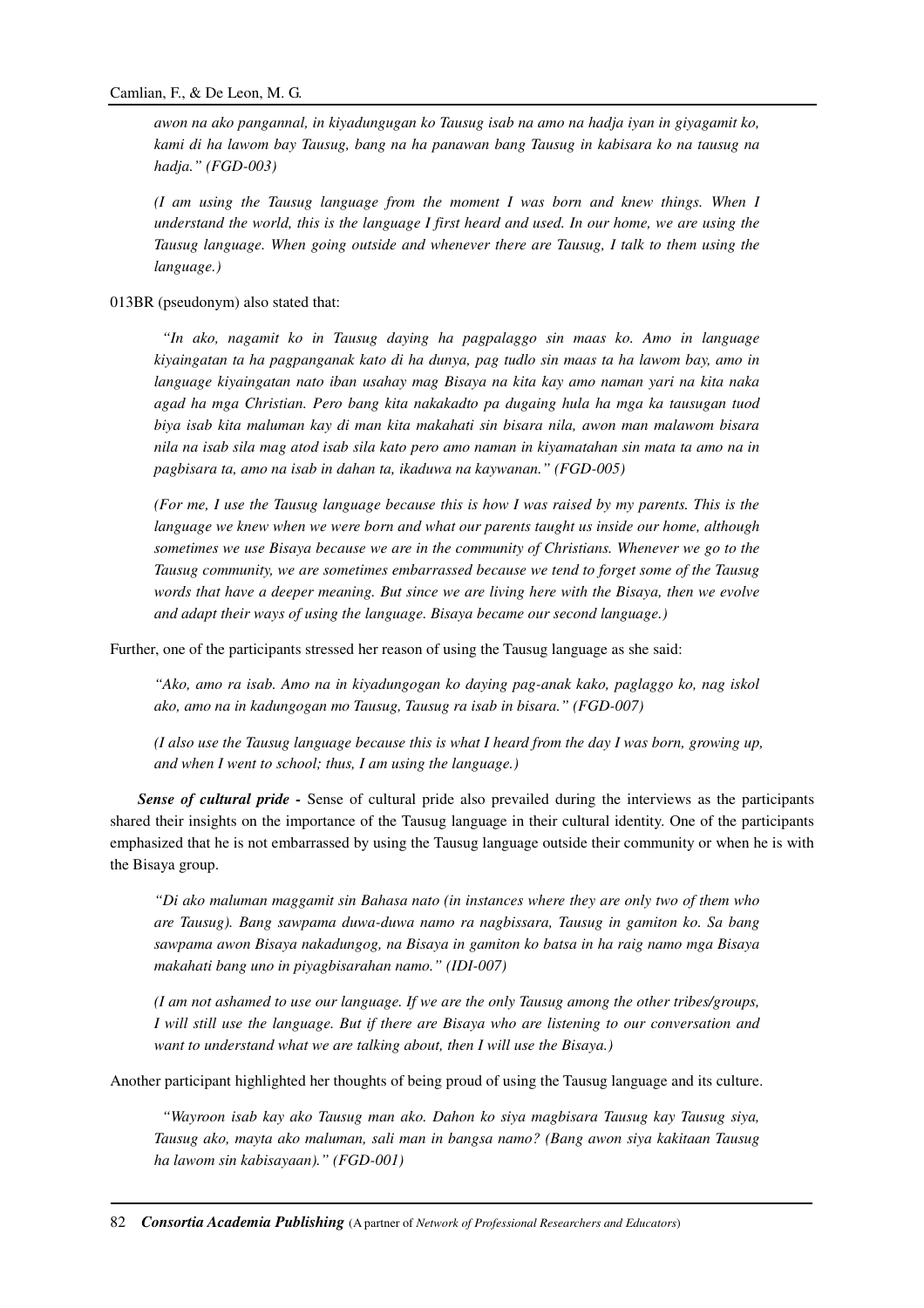*(There are no instances because I am Tausug. I will talk to them using the language if they are Tausug. I am Tausug, so why would I be ashamed when we are both Tausug? (This is for those Tausug people she will meet in the Bisaya area).* 

This is supported by 012BB (pseudonym) as she stated:

*"Ako bang ha iskulan amon awon ako kakitaan or ha dugaing biya ha guwa sin bay ba kakitaan ko Tausug bisan yadto ako ha lawman sin kabisayaan mag Tausug ra isab ako. Di, iban ha iskulan nakaingat ra man sila na Tausug ako, lawung gani nila Korean in bisara ta (Di niya ikaluman magbisara Tausug ha lawum kabisayaan)." (FGD-004)* 

*(When I am at school or meet someone outside who is Tausug, even if I am with Bisaya, I will still use the Tausug language. I am not ashamed because they already know that I am Tausug, and for them, they think our language sounds like Korean (she is not embarrassed to use the Tausug language when she is with her Bisaya friends at school).* 

*Conflict of language during a conversation -* The study also revealed that the difficulties of Tausug people in using the language outside their community is living with other groups, the Bisaya. The participants tend to use their language in talking to them instead of Tausug for them to understand one another.

*"Biya biyaan, amon wala sa sabab na di ako ganahan pero awon man jud time na di kaw makagamit yan labi na Bisaya in kabisara mo mag Tausug lang giyapon kaw bisan di kaw kahatihan biyahan. Way jud sabab, awon lang time na di kaw makagamit kay yari man kita ha lawom kabisayaan." (FGD-006)* 

*(Some things demotivate me to use the Tausug language because there are times when you cannot use the language, especially when you are talking to Bisaya. It will be useless if you still insist on using the Tausug language when they cannot understand you. I am not demotivated. There are just times when you cannot use the Tausug language because we are in the area of Bisaya.)* 

This was also revealed in the experience of 084BN (pseudonym) as she stated:

 *"Ako isab, di ko siya magamit labi na in kabisara ko labi na ako nakapa dugaing hula, in bisara nila na di ko magamit in Bahasa Tausug kay in bisara nila, bisara didto (ha waktu na yadto siya naghinang ha abroad). Bang isab awon ka bisara ko di ha pinas na mag Tausug ako, magamit ko ra isab." (FGD-007)* 

*(For me, I cannot use the language when I am talking to other people, especially when I was working abroad; then I adapted their language and could not use the Tausug language. But when I spoke to my family and friends here in the Philippines, I used the Tausug language.)* 

Moreover, 007BD (pseudonym) highlighted his thoughts of having a language conflict with other groups or tribes during a conversation.

 *"Bukon di kita gumamit sin bahasa tausug kay in kabayaan ta, gamiton ta tuod in bahasa Tausug. Sa bang kita isab ha tumpukan sin Bisaya, para kita makahati, in gamiton ta kanila kay para magsabot. In ikahunit dayndion bang sila mari kato ampa di sila makasabot, na suway sila maguro." (IDI-004)* 

*(It is not that we do not like to use the Tausug language, but for us to understand one another when talking to the Bisaya, we will use the Bisaya. However, if they will go to the community of Tausug and they cannot understand the language, then they should ask the community to teach them.)*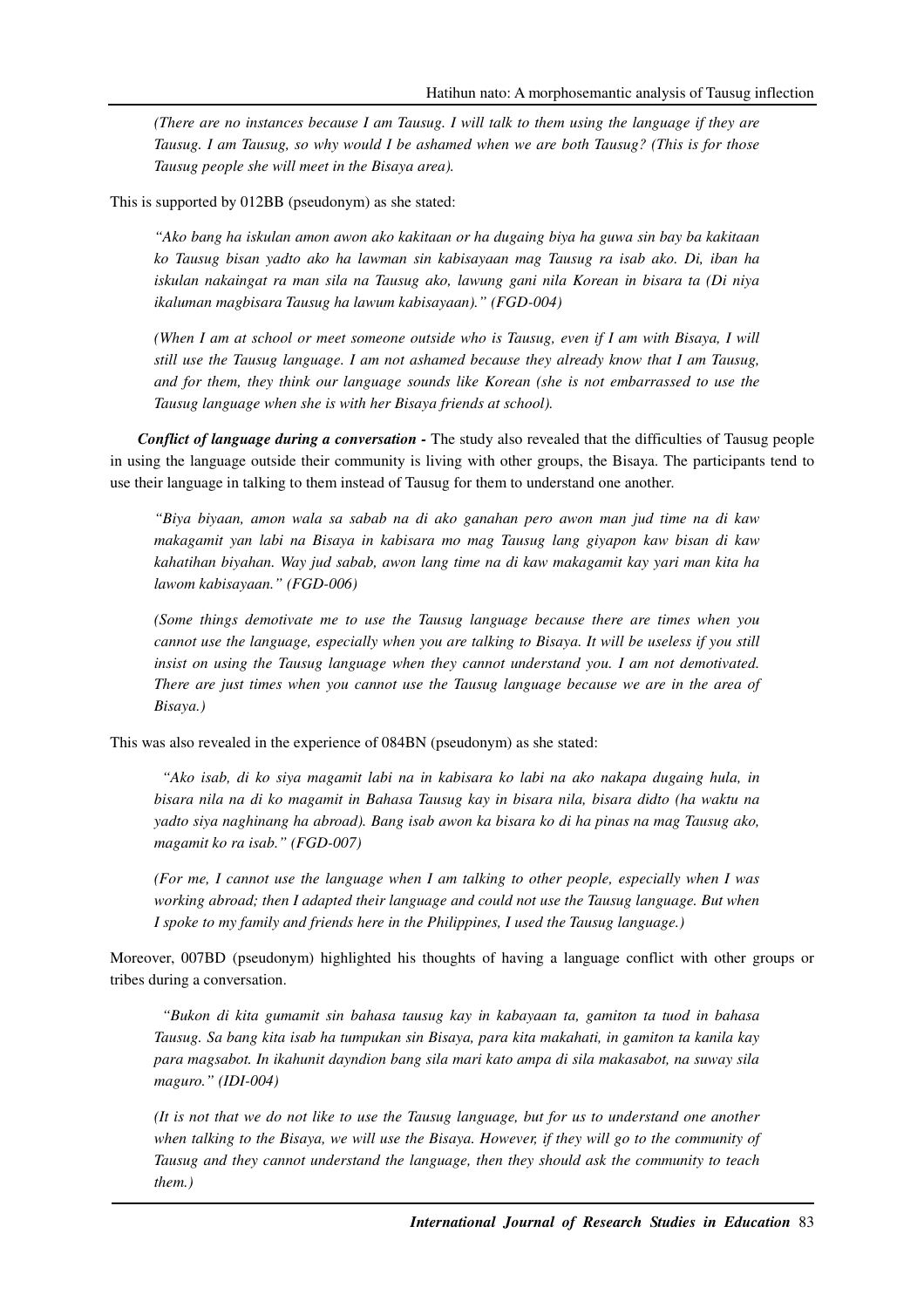*Importance of research for preservation -* The interviews revealed the insights of the Tausug natives on the importance of research in preserving their language. One of the participants discussed the significance of the study in encouraging the Tausug people who are not using the language anymore to relearn it and not be ashamed of using the language.

*"Na malagko in katatawangan sin pagpangadji niyo yan pasalan sin Bahasa Tausug pasalan muna-muna in tao maluman gumamit sin bahasa niya, magamit niya na, di na siya lumuman pasalan na awon na ha community, na awon na ha biya kaniyo nangangadji. Hati niya in lalahungan sin Tausug, liyalagko ra isab, ini magamit ra isab pa makatauran ha makahati sin Tausug, malaggo siya yadto ikatawang." (IDI-007)* 

*(Then your study will be a great help to encourage those Tausug people who are ashamed to use their language. They will not be ashamed because it is already known by the community. It means that the roots of Tausug develop and flourish by everyone. Those who can understand the language can be a great help to keep it.)* 

This is supported by 042BL (pseudonym) as she said that research could be a good reference for those who would like to learn the Tausug language.

 *"Maka proud and malingkat siya kay at least diba ha awon mabaya makaingat mag Tausug awon na sila reference na awon na diay nag study ha ini so malingkat pod diay in tausug." (FGD-002)* 

*(I am proud. This is a good endeavor because for those who want to learn our language, they can have a reference since there is someone who studied about it.)* 

The study also revealed the participant's experience on the importance of research in propagating and sharing the Tausug language with everyone. She quoted:

 *"Ini in pangadji ini ha Bahasa Tausug malaggo ini siya chance, opportunity para kato mga Tausug na mas mapalawak pa ba, mapasaplag in Bahasa ta. Huon bunnal hi Ina (FGD 3) hangkatiyo ra baya jud in nag reresearch tungkol ini iban pag maingatan nila na awon na diay nag reresearch ini, iban makuan isab in kaywanan ba biya ma curious na biyaini diay in Bahasa Tausug (Na bisan pa bukon Tausug makaingat sin Bahasa Tausug daying ha pangadji ini)." (FGD-004)* 

*(This study about the Tausug language is a great chance and opportunity for us Tausug to propagate and share our language. Yes, Ina (FGD 3) is right that there are only a few who are interested in studying our language. If they know that there are studies about it, then it can catch their curiosity to understand our language (So even if non-speakers will learn the language because of this study).* 

## **5. Discussions**

The primary purpose of this study is for the preservation of native languages, specifically the Tausug language. This research is one way of documenting the analysis of the Tausug Inflection and the efforts of Tausug natives in protecting it. United Language Group (2021) identified ways of preserving native languages, and among these is through translation, localization, and interpreting, which I applied in this research to analyze the morphosemantic features of Tausug Inflection.

On the other hand, insights of the Tausug ethnic group on the importance of their language in their cultural identity were also delved into the study. After analyzing the morphosemantic analysis of Tausug Inflection, it is also essential to know how language affects the cultural identity of the Tausug natives. Rovira (2008) defined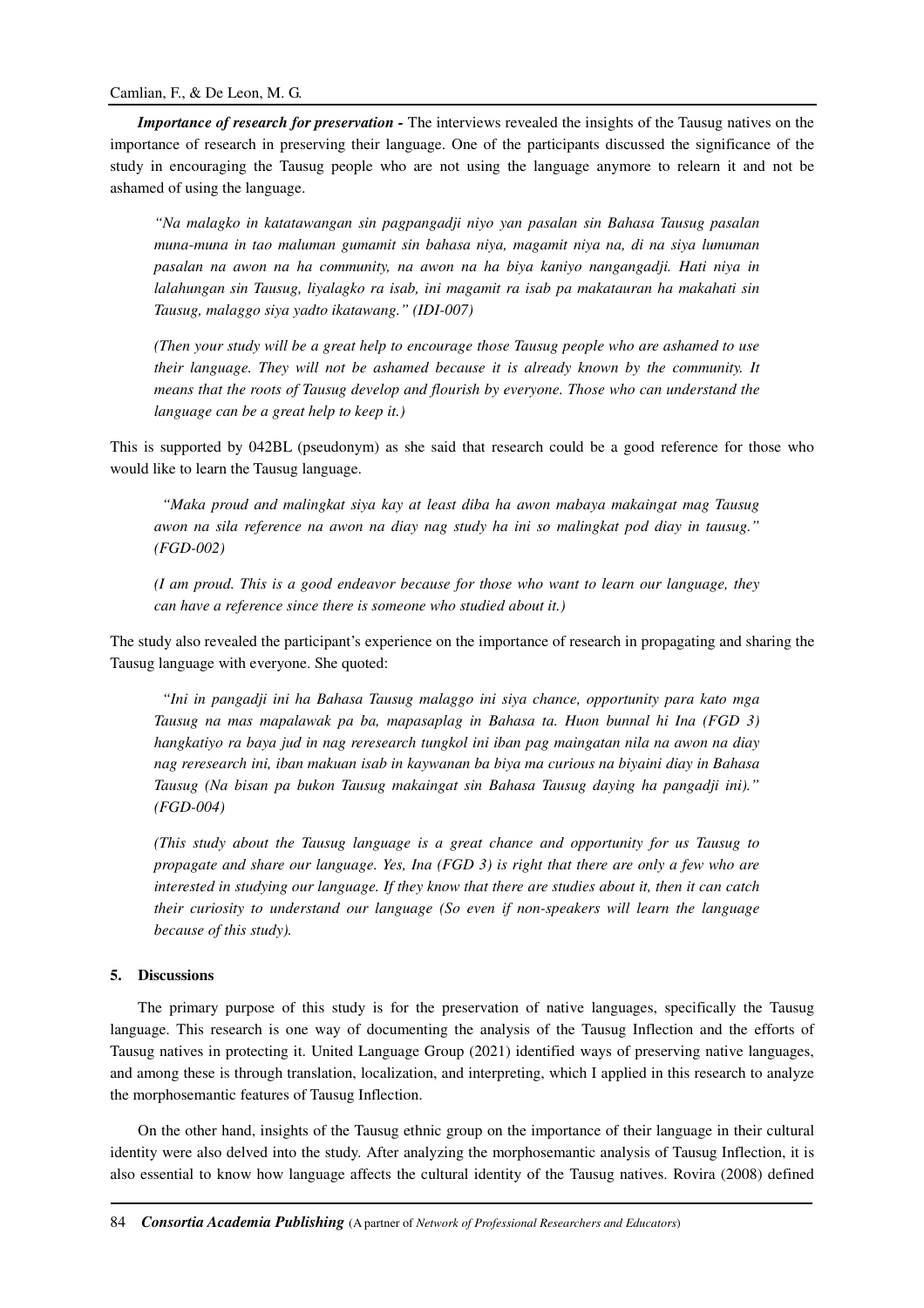cultural identity as a system of beliefs of a group of people transfers from the older generation up to now. He also emphasized the importance of language in cultural identity. According to him, language is essential in cultural identity, and it allows the transfer of culture and beliefs of ones' tribe from generation to generation.

Moreover, in the theory of Edward Sapir and Benjamin Lee Whorf, the Sapir-Whorf Hypothesis, which is the central theory of this study, language is defined as an essential part of knowing and understanding the culture and tradition of the natives. Hence, analyzing the morphosemantic features of Tausug Inflection allow us to understand their ways and behavior. Also, this analysis would show the efforts of the Tausug in preserving their native tongue and maintaining cultural identity.

In line with these, I invited 14 participants to share their perspectives and insights in preserving their language and maintaining cultural identity in this fast-changing environment. Seven of these participants shared their thoughts in an in-depth interview, while the other seven is in focus group discussions. These participants were all natives of the Tausug tribe in Barangay Hijo, Municipality of Maco, Province of Davao de Oro. Moreover, these participants are all well-versed with their language and still practice their culture and tradition.

**Morphosemantic features of Tausug Inflection.** In analyzing the morphosemantic features of the Tausug language, I asked the participants to list down the common Tausug words they are using every day. From those words, I instructed them to list down other words they can construct using Inflection. As one of the natives of the Tausug tribe and with the helped of my debriefer which is one of the elders in the community, I was able to analyze the morphosemantic features of Tausug Inflection. From the Tausug words given by the participants, there was five main Tausug Inflection that emerged.

The first Tausug Inflection is *-um Inflection.* This Inflection is used in Tausug words as infix and would make the words function as an infinitive verb, the  $to + verb$ . This Tausug Inflection is usually used in Tausug words that function as verbs. The Tausug word *kaon*, which means *eat,* can be inflected with *-um* as such *k+um+aon become kumaon,* which now means *to eat*.

Other common Tausug words with -um inflection are *luto* with English transition *cook* when inflected with -um inflection as such *l+um+uto* become *lumuto* and now has an English transition *to cook*; *hinang* with an English transition *work* when inflected with -um inflection as such *h+um+inang become huminang* which now means *to work; lasa* with an English transition *love* when inflected with -um inflection as such *l+um+asa* become *lumasa* and now has an English transition *to love; langoy* with an English transition *swim* when inflected with *-um* inflection as such *l+um+angoy* become lumangoy which now means *to swim*; *labay* with an English transition *pass by* when inflected wit*h -um* as such *l+um+abay* become *lumabay* which now means *to pass by*; *dihil* with an English transition *give* when inflected with *-um* as such *d+um+ihil* become *dumihil* and now has an English transition *to give; lingkat* with an English transition *beautiful*, *lingkat* when inflected with *-um* inflection as such *l+um+ingkat* become *lumingkat* which now means *to love; lagko* with an English transition *big,* when inflected with *-um* inflection as such *l+um+agko* become *lumagko* which now means *to get bigger;* and lastly *katawa* when inflected with *-um* inflection as such *k+um+atawa* become kumatawa which now means *to laugh.* 

The second Tausug Inflection is *-im inflection.* This Inflection is used in Tausug words as infix and would make the words function as the past tense of the verb. This Tausug Inflection is usually used in Tausug words that function as verbs. With the same Tausug words given by the participants, the meaning of these words changes when inflected with *-im inflection.* The Tausug word *kaon* presented earlier when inflected with *-im* will become *kimaon* from *k+im+aon,* which now means *ate.*

The same with Tausug words *luto* with English transition *cook* when inflected with *-im* will become *limuto* from *l+im+uto* which now means *cooked*; *hinang* with an English transition *work*, when inflected with *-im* is *himinang from h+im+inang* which now means *worked; lasa* with an English transition *love*, when inflected with *-im* is *limasa* from *l+im+asa* which now means *loved; langoy* with an English transition *swim*, inflected with *-im* is *limangoy* from *l+im+angoy* which now means *swam*; *labay* with an English transition *pass by*, when inflected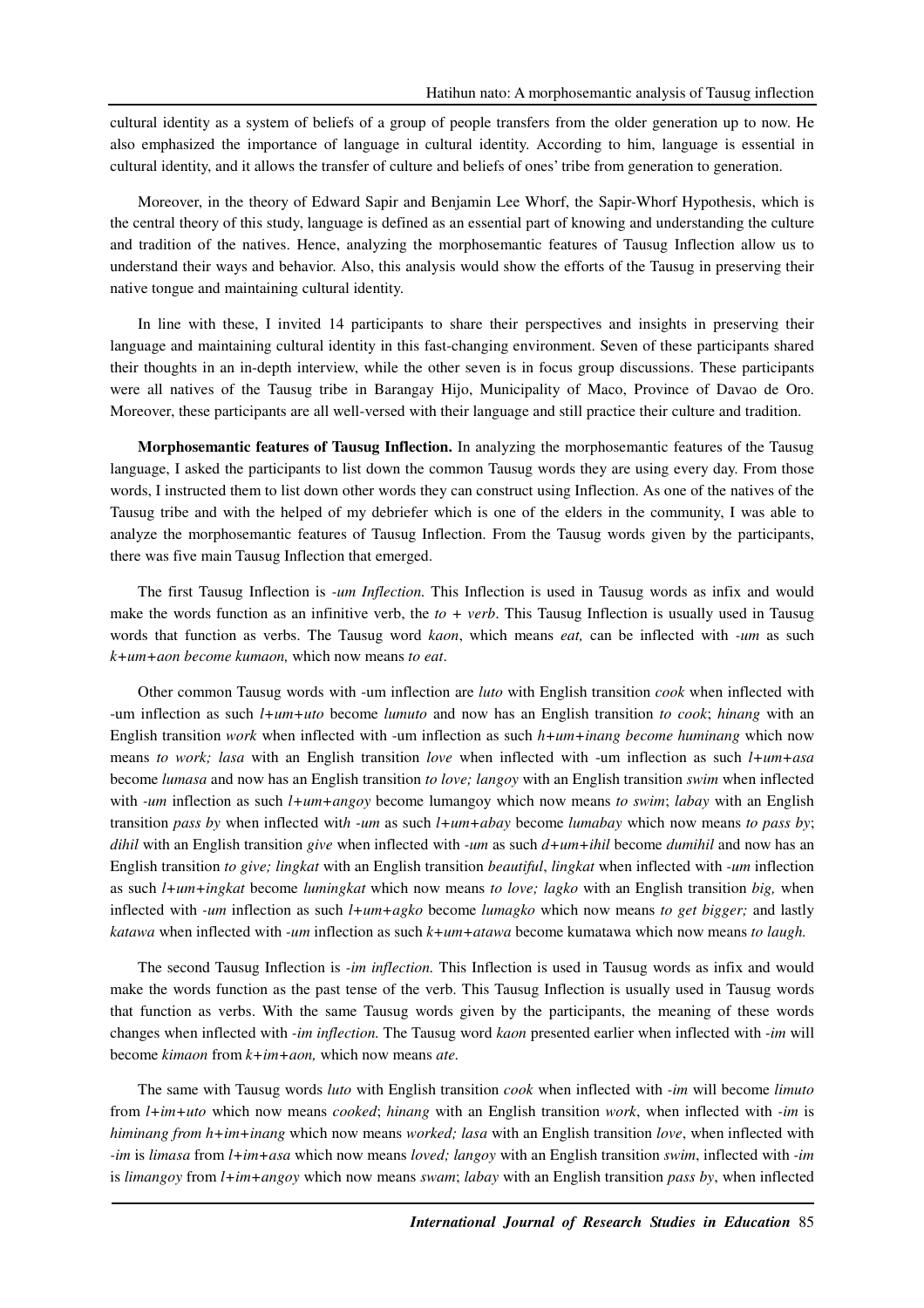### Camlian, F., & De Leon, M. G.

with *-im* is *limabay* from *l+im+abay* which now means *passed by*; *dihil* with an English transition *give*, when inflected with *-im* is *dimihil* from *d+im+ihil* which now means *gave; lingkat* with an English transition *beautiful*, when inflected with *-im* is *limingkat* from *l+im+ingkat* which now means *got beautiful; lagko* with an English transition *big*, when inflected with *-im* is *limagko* from *l+im+agko* which now means *got bigger;* and lastly *katawa* with an English transition *laugh*, when inflected with *-im* is *kimatawa* from *k+im+atawa* which now means *laughed.*

The third Tausug Inflection is *-mag inflection.* This Inflection is used in Tausug words as a prefix. When Tausug words are inflected with *-mag*, they mean things you want to do in the future; as such, the *-mag inflection* when use will have a modal verb *will.* With the same words presented, *-mag inflection* will create a new meaning for those words. The Tausug word *kaon* with an English transition *eat*, when inflected with *-mag* is *magkaon* from *mag+kaon*, which now means *will eat*.

The same with Tausug words *luto* with English transition *cook,* when inflected with *-mag* will become *magluto* from *mag+luto* which now means *will cook*; *hinang* with an English transition *work*, when inflected with -*mag* is *maghinang* from *mag+hinang* which now means *will work; lasa* with an English transition *love*, when inflected with -*mag* is *maglasa* from *mag+lasa* which now means *will love; langoy* with an English transition *swim*, when inflected with *-mag* is *maglangoy* from *mag+langoy* which now means *will swim*; *labay*  with an English transition *pass by*, when inflected with *-mag* is *maglabay* from *mag+labay* which now means *will pass by*; *dihil* with an English transition *give*, inflected with -*mag* is *magdihil from mag+dihil* which now means *will gave; lingkat* with an English transition *beautiful*, when inflected with *-mag* is *maglingkat* but the initial consonant of the stem *lingkat* should be reduplicated to make the word correct and appropriate to use as future form of the verb, thus *maglingkat* should be *maglilingkat* from *mag+li+lingkat* which now means *will be beautiful;* also with the word *lagko* with an English transition *big*, when inflected with -*mag* is *maglagko* but the initial consonant of the stem *lagko* should be reduplicated to make the word correct and appropriate to use as future form of the verb, thus *maglagko* should be *maglalagko* from *mag+la+lagko* which now means *will get bigger;* and lastly *katawa* with an English transition *laugh*, when inflected with - *mag* is *magkatawa* from *mag+katawa* which now means *will laugh.* The two Tausug base words *lingkat,* and *lagko,* are used as nouns in the Tausug language; hence, if nouns will be inflected with -mag, the initial consonant of the stem is reduplicated to make it more appropriate to use.

The fourth Tausug Inflection is *-nag inflection.* This Inflection is used in Tausug words as a prefix and would make the words function as a progressive form of the verb. With the same words presented, -mag inflection will also give new meanings for those words. The Tausug word *kaon* with an English transition *eat* when inflected with *-nag* is *nagkaon* from *nag+kaon,* which now means *eating*.

The same with Tausug words *luto* with English transition *cook,* when inflected with *-nag* will become *nagluto* from *nag+luto* which now means *cooking*; *hinang* with an English transition *work*, when inflected with -*nag* is *naghinang from nag+ hinang* which now means *working; lasa* with an English transition *love*, when inflected with -*nag* is *naglasa* from *nag+lasa* which now means *loving; langoy* with an English transition *swim*, when inflected with *-nag* is *naglangoy* from *nag+langoy* which now means *swimming*; *labay* with an English transition *pass by*, when inflected with *-nag* is *naglabay* from *nag+labay* which now means *passing by*; *dihil* with an English transition *give*, inflected with -*nag* is *nagdihil from nag+dihil* which now means *giving; lingkat*  with an English transition *beautiful*, when inflected with *-nag* is *naglingkat* from *nag+lingkat* which now means *getting beautiful; lagko* with an English transition *big*, when inflected with -*nag* is *naglagko* from *nag+lagko*  which now means *getting bigger;* and lastly *katawa* with an English transition *laugh*, when inflected with - *nag* is *nagkatawa* from *nag+katawa* which now means *laughing.* 

The fifth Tausug Inflection is *-ma inflection.* This Inflection is used in Tausug words as a prefix and would make the words function as adjectives. Just like the four inflections discussed above, with the same Tausug words, *-ma inflection* also gives new meaning to those words. The Tausug word *kaon* with an English transition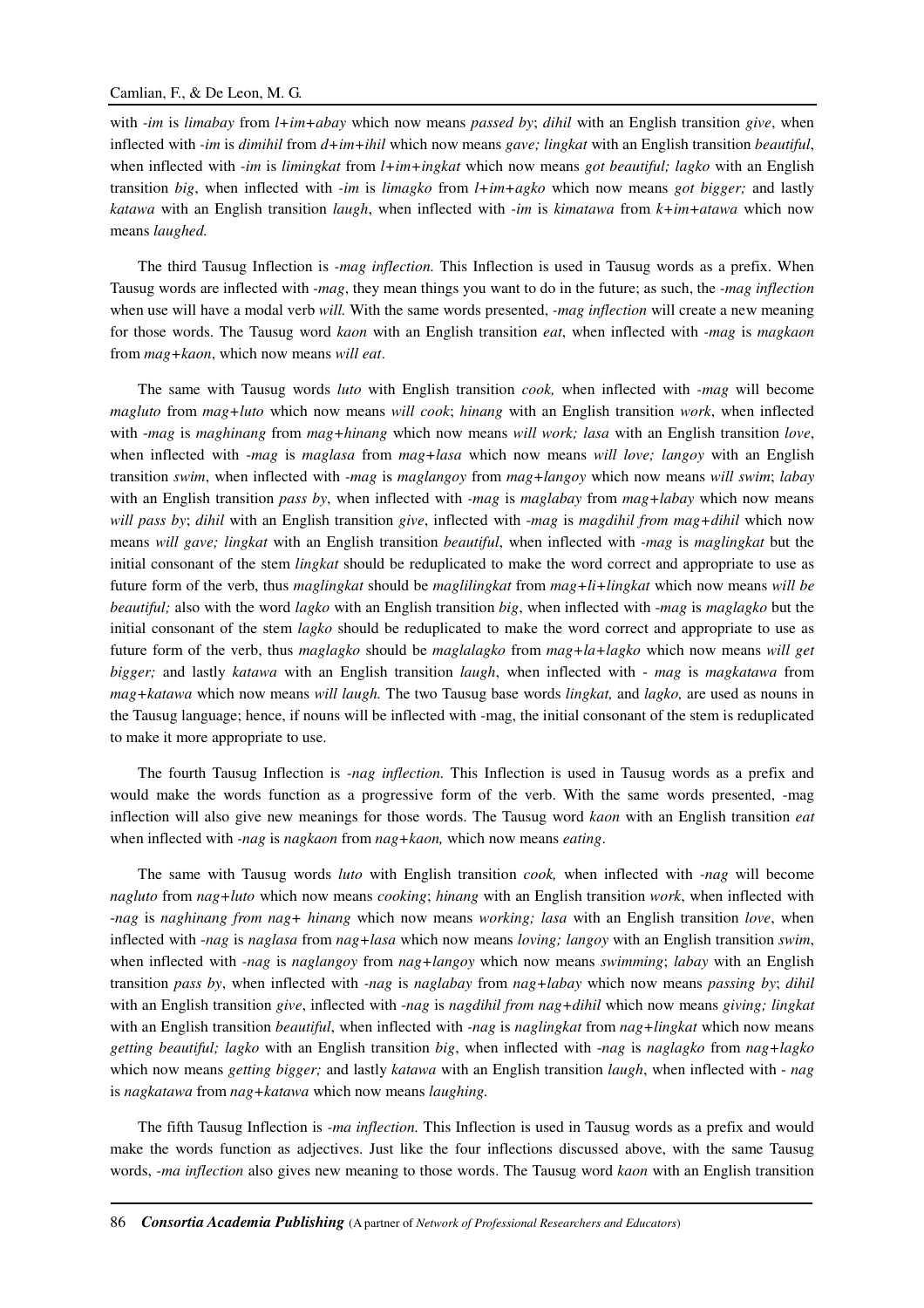*eat* when inflected with *-ma* is *makaon* from *ma+kaon* which now means *describing something that can be eaten*.

The same with Tausug words *luto* with English transition *cook,* when inflected with *-ma* will become *maluto* from *ma+luto* which now means *describing something that can be cooked*; *hinang* with an English transition *work*, when inflected with -*ma* is *mahinang from ma+ hinang* which now means *describing something that can be done; lasa* with an English transition *love*, when inflected with -*ma* is *malasa* from *ma+lasa* which now means describing being in love*; langoy* with an English transition *swim*, when inflected with *-ma* is *malangoy* from *ma+langoy* which now means *describing something that can be swam*; *labay* with an English transition *pass by*, when inflected with *-ma* is *malabay* from *ma+labay* which now means *describing something that can be passed by*.; *dihil* with an English transition *give*, inflected with -*ma* is *madihil from ma+dihil* which now means *describing something that can be given; lingkat* with an English transition *beautiful* and function as noun, when inflected with *-ma* is *malingkat* from  $ma+lingkat$  which still means *beautiful* but function as adjective; *lagko* with an English transition *big* and function as noun, when inflected with -*ma* is *malagko* from *ma+lagko*  which still means *big* but function as adjective*;* and lastly *katawa* with an English transition *laugh*, when inflected with - *ma* is *makatawa* from *ma+katawa* which now means *funny.* 

**How the Tausug people preserve their language**. This research generated five essential themes to know the efforts of the Tausug people in keeping their language. The first essential theme that prevailed is *Used at home*. Based on the result of this study, participants preserve their language by using it frequently at their homes. Tausug natives make sure to speak their language fluently, especially at home. This is supported by Calderon (2020) that the Tausug tribe taught their literary stories through oral tradition. Hence, using their language at home was practiced and propagated through their elders' telling stories to the tribe. Gladly even today, in our community, this practice continues for the younger generations.

Also, *Talking is Teaching Organization (2020)* supported this finding as they highlighted the importance of using the language at home. Using the native language every day at home is the first step in teaching it to the child and use it effectively. They also stated the importance of having a solid foundation of native language in learning other languages. More so, *Intercultural Developmental Research Association (2000)* agreed to this notion as they highlighted the importance of maintaining the native language. According to them, the native language of one's child is imperative in maintaining their identity. The use of native language frequently at home or outside the community can be beneficial in the personal, social, intellectual, educational, and economic aspects of a child. Moreover, the role of parents and elders is essential in teaching the native language to the child and instilling to them the significance of using their language.

The second essential theme that emerged is *Used in written and online communication.* Participants revealed that they use the Tausug language in writing letters and sending messages through text and chat. Parallel to the study of Galla (2009), he explored the importance of technology in preserving indigenous languages. Communicating using the technology allow speakers to utilize the different modes of communication online that play a role in keeping indigenous languages. Amos (2012) supported this finding as he mentioned that globalization has been the main reason for language extinction, but it can be the solution to save these languages through modern technology. The use of social media like Facebook can be a great tool in preserving native languages through engaging and amplifying the voice and existence of the natives. Sending messages through text connects people and allows the natives to use and connect their language with their language.

Furthermore, Villa (2002) conducted a research study parallel to the research's finding entitled *Integrating Technology into Minority Language Preservation and Teaching Efforts: An Inside Job*. This research described the implication of computers in preserving native languages. The use of technology like computers can be used to develop a system to keep native languages more cheaply. Hence today, sending messages through messenger is convenient and affordable for the natives to reach out to their relatives from other regions and towns. The Tausug natives were using their language in utilizing these technological devices.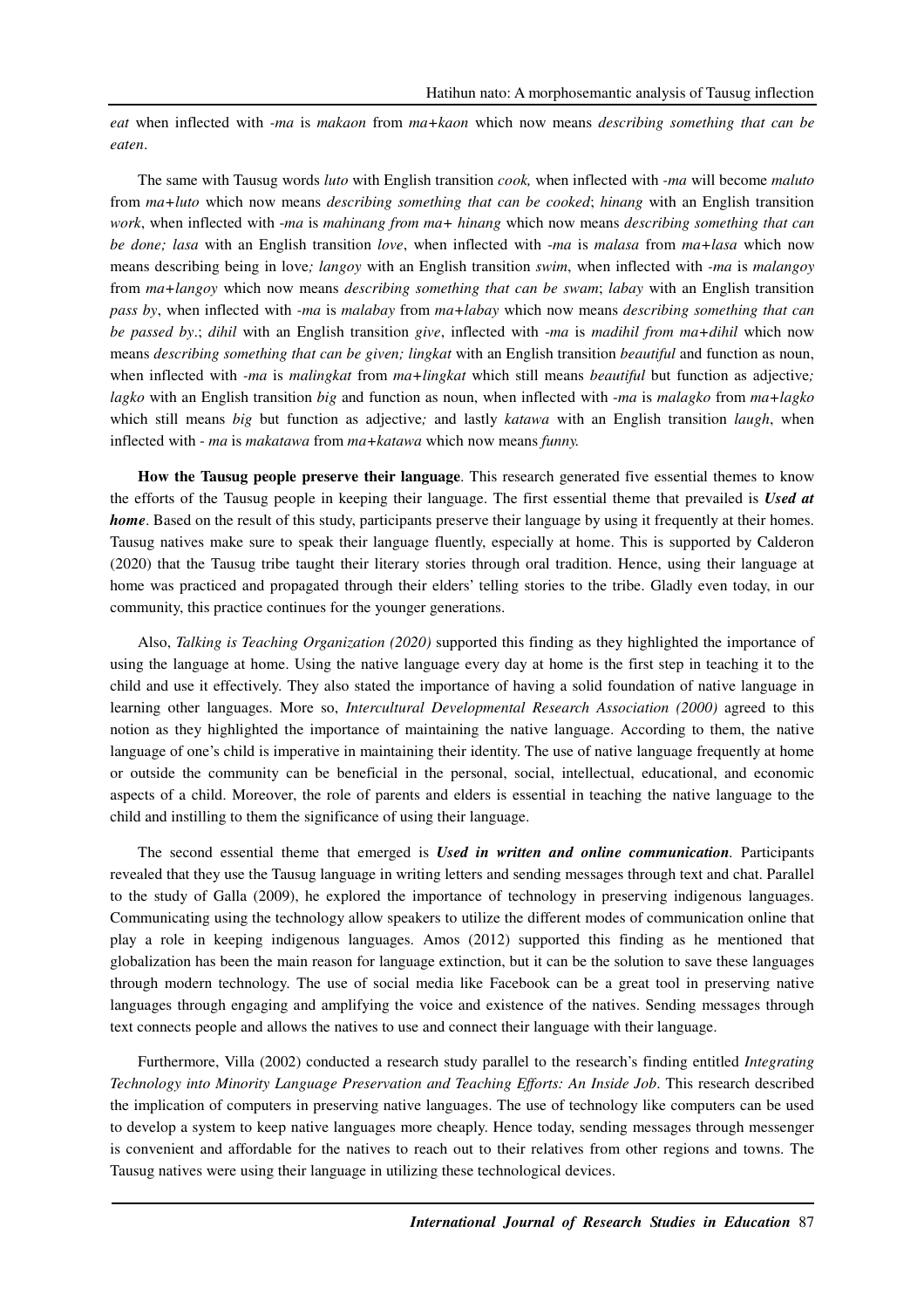## Camlian, F., & De Leon, M. G.

The third essential theme that emerged is *Used during occasions***.** According to the participants' responses, using the Tausug language during occasions and gatherings allows them to be fluent in their native tongue. Speaking the language with their Tausug relatives on special occasions strengthens the involvement of the natives in preserving their language. *Tausug Familiarization Course (2020)* supported this theme as they described Tausug riddles or *tigum-tigum,* which serve as entertainment and often perform during weddings and wakes and during *Ramadan*. This kind of activity allows the Tausug natives to use their language during these occasions and develop social interaction.

*Encyclopedia Britannica (2021)* conformed to this finding as they discussed the significance of society in language. As stated, language is developed in society, and social settings significantly affect the transmission of language. Elders may teach, correct, and encourage the younger generation to speak using their native language in a social setting. Moreover, the culture and tradition of Tausug natives are flourishes through social gatherings. Attending Tausug weddings allow us, the natives wear our traditional clothes and follow our culture. Most importantly, this social occasion will enable us to speak our language. Parallel to the study of Soto (2021) about preserving language and culture, he stated that having a solid foundation of maintaining culture and language is essential in passing them on to the younger generation. Elders play as a reference for the new generation in learning their culture and language. Using the language with them and listening to their teaching allows them to be close with their heritage.

The fourth essential theme that emerged is *Shared with other cultures*. Participants shared their experiences of using their language with different cultures or groups like the Bisaya. They revealed from their responses that their friends and acquaintances from other groups are curious and wanted to learn their language. *Old Dominion University (2020)* agreed to this finding as they enumerated actions by the United Nations members in protecting and preserving Indigenous languages. One of these actions is creating an avenue in sharing the beauty of the culture, tradition, and language of indigenous people to promote the preservation of language. Further, Amin and Shahid (2013) conducted a case study about the influence of language on knowledge sharing among the Pakistani workers in selected Swedish multinational companies that supported the finding. According to their research, the diverse language of the employees in organizations influences the business abilities and activities of a certain company. However, it is essential in the innovation and application of ideas among the employees the sharing knowledge through social interaction and identifying a medium of communication.

In terms of the business environment, it is an important skill to work cooperatively and creatively with other people who have different cultures. Parallel to the article of Blanding (2012), he interviewed Roy Chua, a professor, about his insights into the diverse cultures in a working environment. Chua mentioned that cultural diversity entices innovation and creativity produces through the recombination of existing ideas. On the other hand, to minimize misunderstanding of having a different cultural background, everyone must find a common goal that would benefit everyone.

Lastly, the fifth essential theme that emerged is *Encouraged proper usage in Masjid.* Participants revealed that they preserve their language by using it correctly and properly with the guidance of their elders. This finding is supported by Jubilado, Ingilan, and Dumanig (2015) that the language of Tausug is anchored to the teaching of Islam. For the Muslim speakers of this language, Islam is a way of life that goes strongly with the observance of adat, the customary laws. Hence, profanity among speakers of Bahasa Sug is sanctioned by the Islamic faith and declared *haram* or religiously forbidden. With this, elders of the Tausug community make sure that the younger generations are using the language appropriately and correctly, specifically inside their Masjid. Frey (2016) agreed to this finding as he stated in his article that the teaching of native languages to younger generations benefits the preservation of language. In this teaching and learning process, elders play a significant role. Elders have the responsibility to reprimand the new generation if they are misusing the language.

Similarly, in the article of Rogers (2020), she discussed the implication of saving the indigenous languages and preserving cultures. Her article examined the new translation of Jicarilla Apache texts and tribes that lived in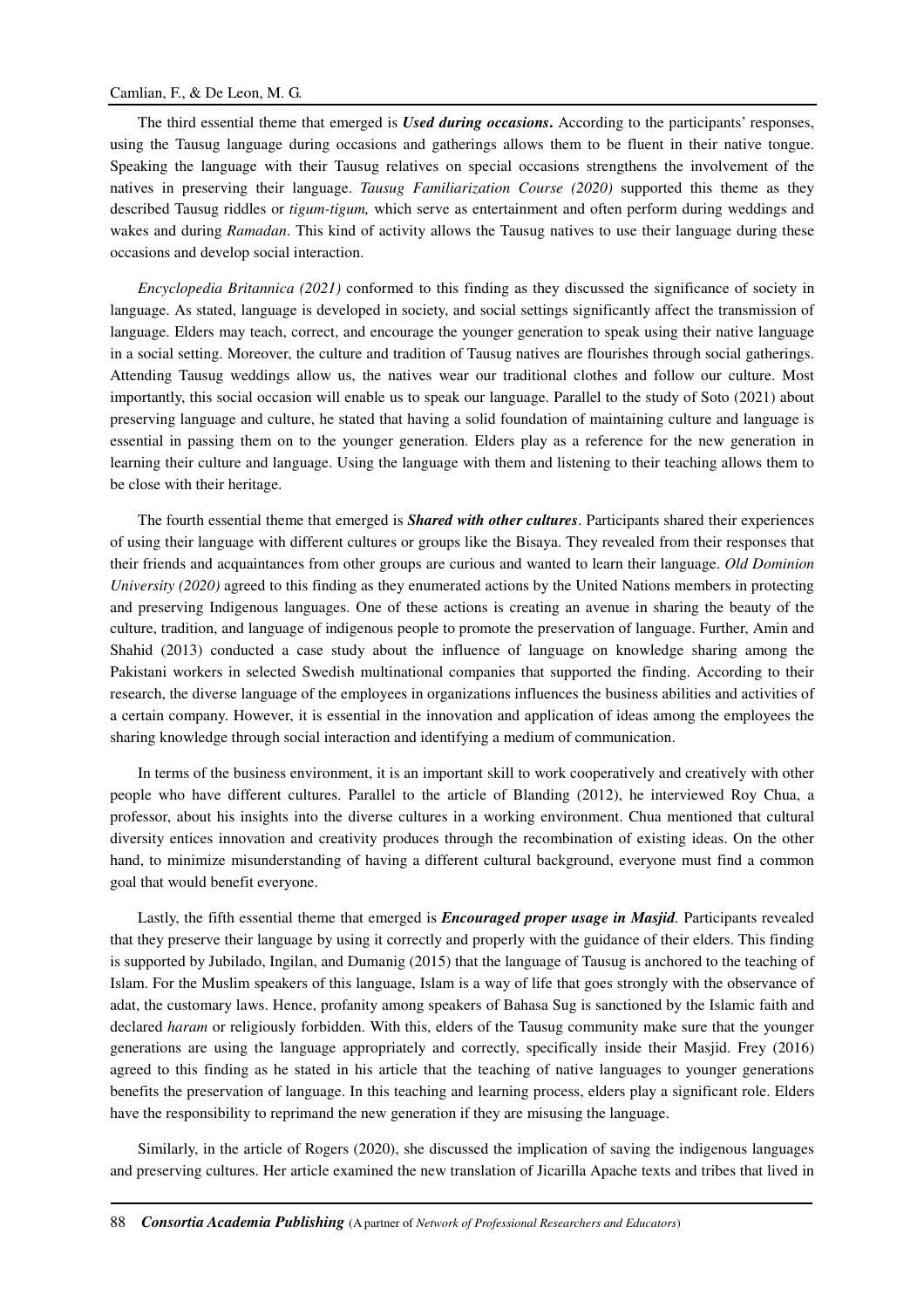the deserts and mountains of Arizona and New Mexico and the plains of southern Colorado, with some smaller tribes extending into present-day Oklahoma and Texas. According to her, elders play a vital role in re-translating indigenous languages collected years ago and translated for updated and accurate translations. This effort will help the younger generation learn the language accurately and adequately.

**Insights of the Tausug ethnic group on the importance of the language in their cultural identity.** After analyzing the data of this study, I generated essential themes that emerged from the insights of the Tausug ethnic group on the importance of language in their cultural identity. The first essential theme is *Deeply rooted in the culture.* Based on the data analysis, participants revealed that learning the Tausug language started from their birth and shapes their values as they grow. This finding is supported by Mercuri (2012) as he explained in his research how language shaped the identity of an individual. In his study *Understanding the Interconnectedness between Language Choices, Cultural Identity Construction and School Practices in the Life of a Latina,* his participants revealed their experiences in using their language at home and how it hones their cultural identity.

Similarly, Leveridge (2001) discussed in her report that the language is deeply rooted in the speakers' culture. She stated in her article that the environment or community of the child from the time they were born shaped their life, opinions, and language. The language of a child describes the culture they came from and how they view the world around them. More so, understanding the culture of a particular individual can be done through understanding their language. Further, Alzayed (2015) supported this finding as he mentioned in his journal *Preserving Immigrants Native Language and Cultural Identity in Multilingual and Multicultural Societies* ways to preserve native languages. One of these is the role of the older to their children, which is to understand that their language lived deep within them. They should provide meaningful experiences to the language and culture and show them that they are essential.

The second essential theme that emerged is the *Sense of cultural pride.* Based on the participants' responses, Tausug natives are not ashamed of using their language outside their community or with other groups. This finding is supported by the *Living In The Philippines (2020)* that the Tausug ethnic group values allegiance. They have a lot of ways to show and signify it. In terms of showing loyalty to their tribe, Tausug people live in their culture and tradition and are not ashamed to showcase it even using their language anywhere. Similarly, Talking is Teaching Organization (2020) stated the importance of parents in teaching the children value their language. They emphasized that respecting ones' native language and being proud of it are essential in cultural identity. Thus, parents must show good values and appreciation for the children to imitate and understand the importance of their language and culture thoroughly. In Riehl (2019), she shared her experience meeting a native from Naati, an island in the South Pacific, Vanuatu that supported the finding. Riehl listened to the natives and his pride in using their language. However, Riehl also heard the grief of the natives in losing their mother tongue, just like the other native languages around the world. In his article, he mentioned that out of 7,000 languages spoken today, 50% to 90% are at risk of extinction. Nevertheless, the natives make efforts to keep their language alive and maintain a sense of pride in using it.

The third essential theme that emerged is the *Conflict of language in conversation.* Participants revealed their experiences in communicating with other groups or tribes. Based on the result of data analysis, participants develop a conflict in talking with other groups because of the language barrier. The Tausug opted to use the language of others to communicate to them effectively. Indeed, the ability of an individual to adapt and strategize in language conflict varies from one another. This notion is supported by De Haan and Singer (2010) as they identified the relationship between young children's linguistic ability, home language, and adaptive modifying strategies in peer conflicts. They discussed that children for three years old rely on verbal adaptive modification strategies more than those two years old. They concluded that using psychologically and linguistically complex modification strategies in conflict management, age seems to be a contributor and not entirely the language development.

Parallel to the study of Darquennes (2015), he examined the features of language conflict. His study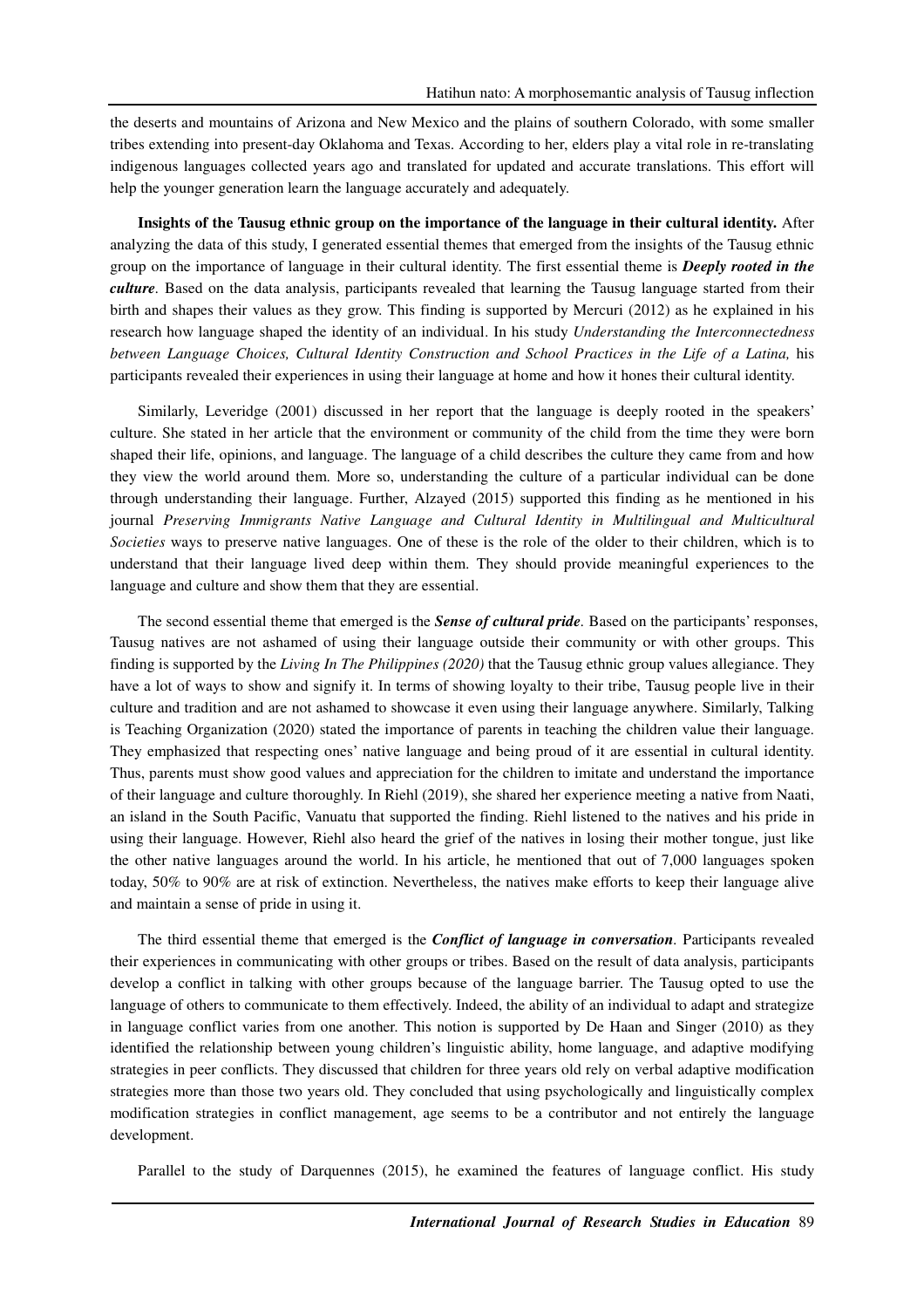presented areas of focus in scrutinizing language conflict. One of these is the individual language users. Darquennes explained language is a concern with intracultural and intercultural aspects in terms of interpersonal communication. In interpersonal communication, individuals with different languages use the various systems the same with interpersonal language contact, in which individuals use varieties belonging to the same system. Hence, the conflict of language is a broad discussion that can hinder social interaction. Nevertheless, with effort and understanding, tribes may overcome language conflict. On the other hand, in the study of Gao (2002), he discussed the misunderstanding, confusion, and the conflict of language contact. According to him, massive migration and social development is the rise of bilinguals and cross-cultural contact. Different languages and cultures of individuals may bring misunderstanding, confusion, and conflict. Nevertheless, understanding of different cultures and languages of a bilingual may create a meaningful and harmonious relationship with other cultures.

Lastly, the fourth essential theme that emerged is the *Importance of research for preservation*. Based on the data analysis, participants revealed the importance of research in preserving language and cultural identity. This finding is supported by Klessa (2021) as she pointed out the importance of language documentation in the preservation of language. She stated that language documentation is gathering, programming, and archiving linguistic data of native languages. He emphasized the importance of language documentation in saving endangered languages. Similarly, in the research of Huss (2016), she discussed the importance of research in the survival of endangered languages. According to her, experts conducted research to decline the extinction of native languages and identify ways to preserve them. Thus, she encouraged the revitalization of language through research collaborations of language experts to survive ethnic languages.

On the other hand, a library may serve as a bank of these researches. Olaifa (2014) agreed that the library serves as one of the tools in preserving and keeping native languages. In his journal *Language Preservation and Development: The Role of the Library,* he examined the library's role in the preservation and development of the language.

#### *5.1 Implications in Teaching English*

The result of the analysis of the morphological features of Tausug Inflection may use as a reference in Mother Tongue Based-Multilingual Education (MTB-MLE). Kindergarten to Grade 3 applied Mother tongue instruction as part of the K-12 curriculum of the Philippines that was implemented in 2012. In a project team study presented by the Assessment Curriculum & Technology Research Centre (2020) about Mother Tongue Based-Multilingual Education in the Philippines, they have observed that local languages have been the partner of teachers in instructions. With this, places in the Philippines where Tausug primarily live, like in the Sulu Archipelago or even here in Davao Region, may use this study in understanding the Tausug language and use it effectively in instructions. Hence, in Barangay Hijo, Maco, Davao de Oro, where I conducted the study, this research may benefit the students of Hijo Elementary School, where mostly Tausug natives in the area attend their primary education. The findings of this study may be used by the teachers in creating instructional materials or modules for the Tausug natives in this school as part of the Mother Tongue Instructions.

Moreover, understanding the local languages like the Tausug language can be a tool in introducing the second language to the students. Tomblin (2019) explored the importance of the mother tongue in developing critical and literary skills of the students that are essential in learning a second language. Some theorists and researchers explored and scrutinized the importance of mother tongue in second language acquisition. Thus, this study could help English teachers in understanding the language of Tausug in effectively introduce to the students the English language. The result of this study may also help teachers in contextualization. Contextualizing language in Teaching English allows the students to understand and give meaning to the language. Treating the language in a natural and meaningful context will help the learners acquire comprehension and retention (British Council, 2021). Hence, English teachers could use this research in understanding the Tausug language and its culture and tradition. With this, creating contextualize instructions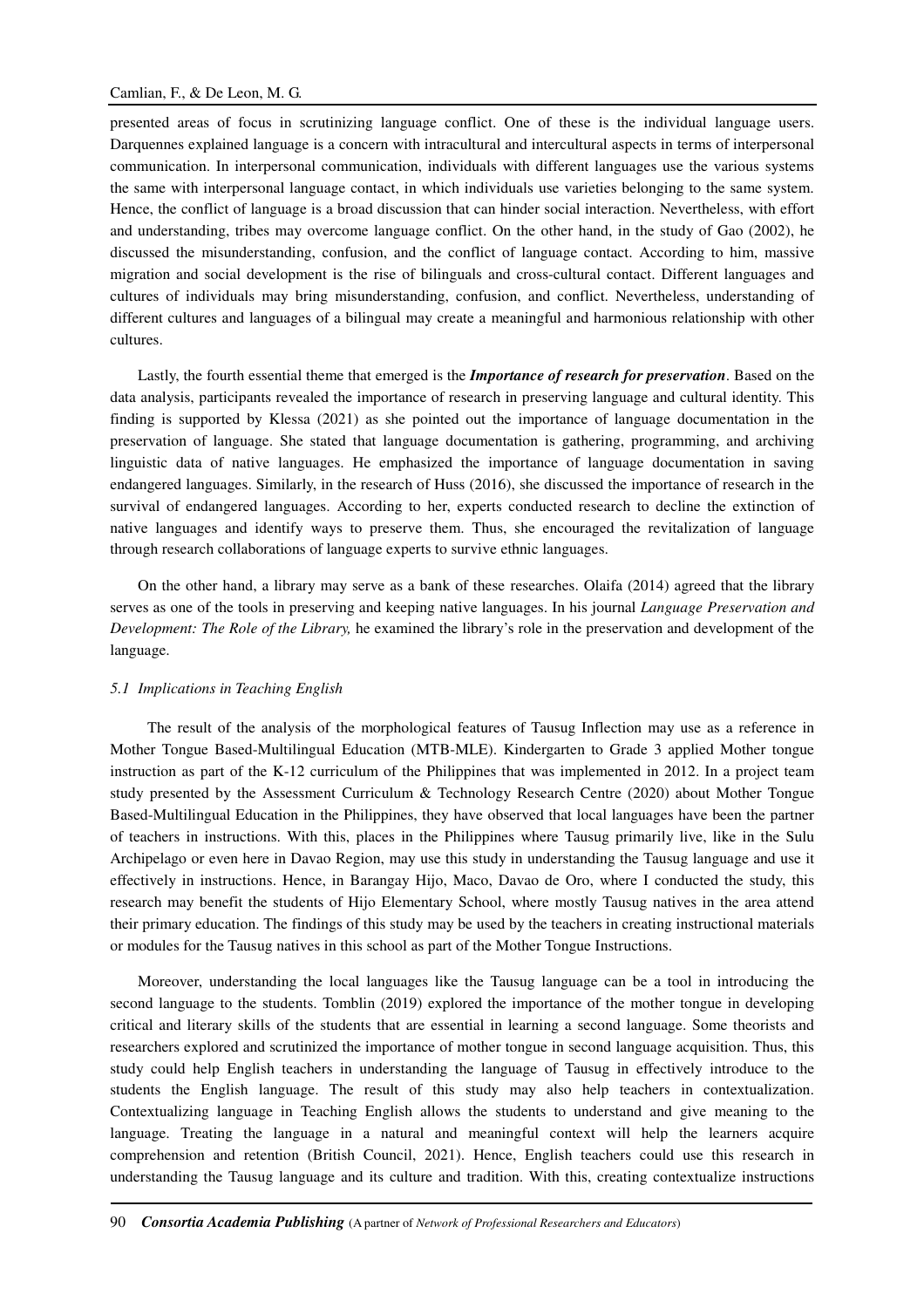will be accessible and meaningful.

### **6. Concluding Remarks**

*Use our language fluently! Speak it correctly!* I can still hear my father's voice in those lines. As a native of Tausug living with other groups and tribes, I can only use our language inside our home or when talking to my fellow Tausug. With this, I tend to misuse and mispronounce our language in speaking. My father will always teach and remind us of the proper and correct usage of Tausug and motivates us to use it fluently. Indeed, I am fortunate that I have someone who can guide me in using our language. But how about those Tausug natives who opted not to use their language anymore and did not make efforts in using it fluently?

With that in mind, I have decided to conduct this research, hoping it would impact on my fellow Tausug to use and preserve our language. As I am conceptualizing this study, I found out that there are only a few types of research about the Tausug language. It gives me more reason to do this endeavor. Honestly, until now, I am still in awe of reaching this far in my study. My confidence in starting this research is not high enough for me to finish this. Nevertheless, my intention and efforts in propagating our language and finishing my master's degree pave the way for me to go this far. Hence, this research study showed the complexity and uniqueness of the Tausug language as its culture and tradition. With the Tausug Inflection analyzed, a particular Tausug word may get vast meanings depending on what Tausug Inflection you will use. Today, natives continue to use and propagate these inflections. Also, this research study revealed the efforts of Tausug natives to keep and exercise their traditions and maintain cultural identity amid modern times.

Nonetheless, as professional aiming for a higher degree, the need to conduct this research is like hitting one stone to two birds for me. I could do the final requirement of my course and realize my goal in creating a study that would benefit our tribe and uplift them in using and preserving our language. Actualizing this endeavor was not an easy task but thinking about its result is an achievement for me as a researcher and native of Tausug. Hopefully, this research would serve its purpose and would encourage my fellow Tausug to showcase our own. Mashallah!

### **7. References**

- Aajami, R. (2019). A cognitive semantic analysis of meaning interrelationship. *ResearchGate Publication.* https://www.researchgate.net/publication/331789397 A Cognitive Semantic Analysis of Meaning I nterrelationship
- African Research Review (2011). A semantic analysis of the language of advertising. https://www.ajol.info/index.php/afrrev/article/view/69286
- Akbulut, D. (2017). Effects of morphological awareness on second language vocabulary. *Journal of Language and Linguistic Studies*. https://files.eric.ed.gov/fulltext/EJ1140424.pdf
- Al-khresheh M. (2015). A review study of interlanguage theory*. ResearchGate Publication*.https://www.researchgate.net/publication/269799663\_A\_Review\_Study\_of\_Interlanguage\_ Theory
- Alzayed, N.N.Y. (2015). Preserving immigrants' native language and cultural identity in multilingual and multicultural societies*. International Journal of Humanities and Social Science.* http://www.ijhssnet.com/journals/Vol\_5\_No\_2\_February\_2015/30.pdf
- Amin, A., & Shahid, M.I (2013). Influence of language on knowledge sharing a case study of Pakistani workers in selected Swedish multinational companies.
	- https://www.diva-portal.org/smash/get/diva2:630097/FULLTEXT01.pdf

```
Amos, J. (2012). Digital tools 'to save languages'. https://www.bbc.com/news/science-environment-17081573 
Anderson, S. (2020). Morphology. Encyclopedia of Cognitive Science.
```
https://cowgill.ling.yale.edu/sra/morphology\_ecs.htm

Assessment Curriculum & Technology Research Centre (2020). Understanding best practices in mother tongue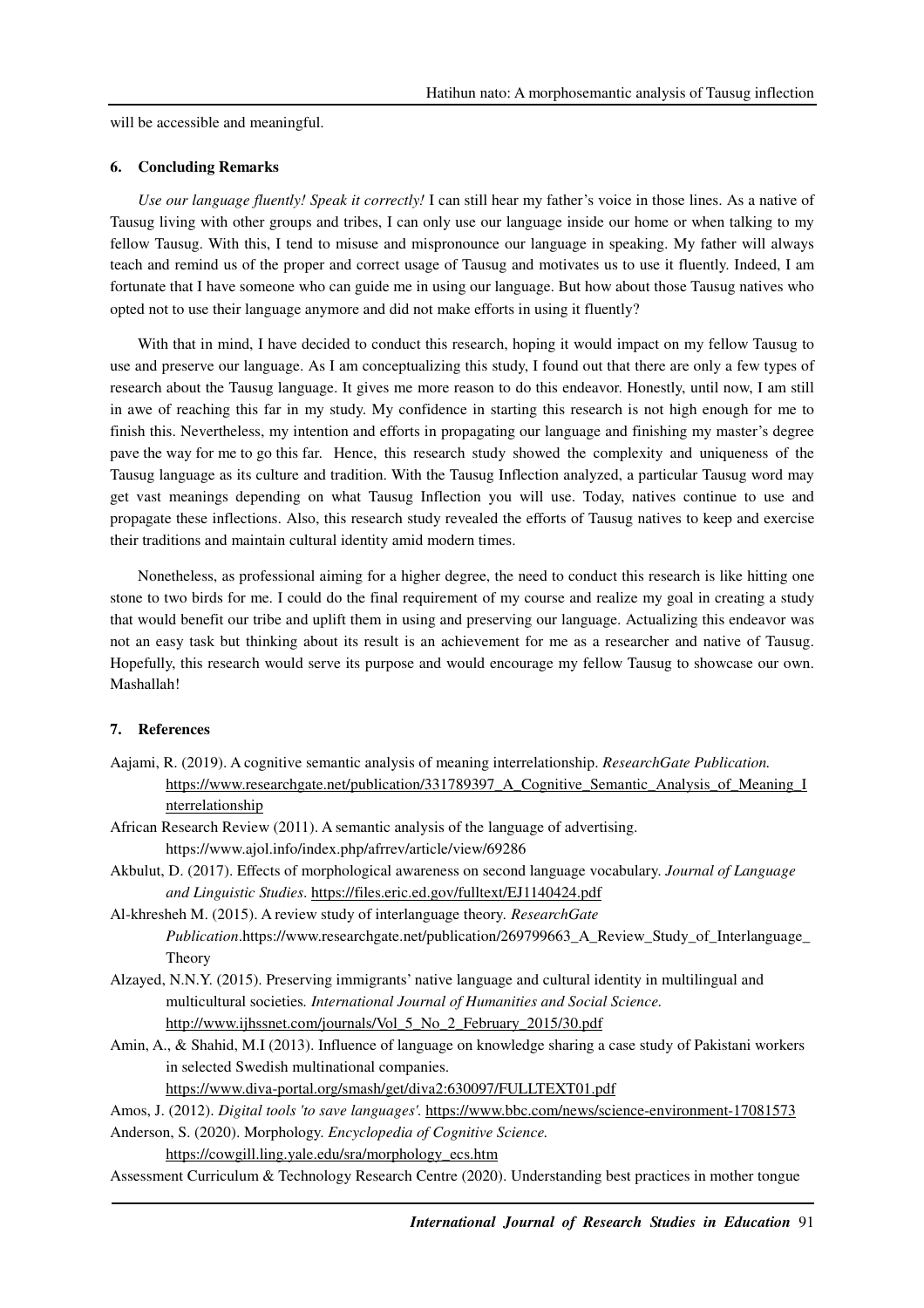based-multilingual education in the Philippines.

https://actrc.org/projects/understanding-best-practices-in-mtb-mle-in-the

philippines/#:~:text=Mother%20Tongue%20Based%2DMultilingual%20Education%20(MTB%2DML

E)%20policy,of%20instruction%20after%20grade%20three

Athoilla, M. (2013). Chapter III research method. http://digilib.uinsby.ac.id/13764/6/Bab%203.pdf

Barton, E. (2002). Resources for discourse analysis in composition studies.

https://www.jstor.org/stable/10.5325/style.36.4.575

Bhatia, M. (2018*). 3 qualitative research methods you should know.*  https://humansofdata.atlan.com/2018/03/3-qualitative-research-methods/

Bhuyan, R. (2016). *How to code verbatim of the participants in a qualitative research without revealing their identity?.*https://www.researchgate.net/post/How\_to\_code\_verbatim\_of\_the\_participants\_in\_a\_qualitati ve research without revealing their identity

Blanding, M. (2012). *Collaborating across cultures.* https://hbswk.hbs.edu/item/collaborating-across-cultures

Bosch, S., Veríssimo, J., & Clahsen, H. (2019). Inflectional morphology in bilingual language processing: an

age-of-acquisition study. https://www.tandfonline.com/doi/full/10.1080/10489223.2019.1570204 Boyce, C., & Neale, P. (2006). Conducting in-depth interviews: a guide for designing and conducting in-depth

interviews for evaluation input.

http://www2.pathfinder.org/site/DocServer/m\_e\_tool\_series\_indepth\_interviews.pdf

Brandes, D., & McMaster, K. (2017). *A Review of morphological analysis strategies on vocabulary outcomes.* https://files.eric.ed.gov/fulltext/EJ1165732.pdf

British Council (2021). Contextualisation.

https://www.teachingenglish.org.uk/article/contextualisation#:~:text=Contextualisation%20is%20puttin g%20language%20items,for%20language%20manipulation%20practice%20only.&text=Teaching%20t he%20language%20used%20to,gives%20the%20target%20language%20context

- Calderon, D. (2020). Tausug culture: beliefs, practices, religion, culture, art. https://www.scribd.com/doc/128394815/Tausug-Culture-Beliefs-Practices-Relgion-Culture-Art
- Castillo, C. (2019). *Language preservation: how countries preserve their language(s).*  https://ccalanguagesolutions.com/language-preservation-how-countries-preserve-their-languages/

Caulfield, J. (2020). How to do thematic analysis. https://www.scribbr.com/methodology/thematicanalysis/#:~:text=Thematic%20analysis%20is%20a%20 method,meaning%20that%20come%20up%20repeatedly

Children's Speech & Language Services (2020). Morphology and syntax.

https://cslstherapy.com/morphology-and-syntax/

- Children's Speech and Language Services (2020). Semantic language. https://cslstherapy.com/semantic-language/
- Clark, E. (2007). Morphology in language acquisition. Stanford University. https://www.researchgate.net/publication/324505071\_Morphology\_in\_Language\_Acquisition
- Cohen, J. (2020). Privacy and confidentiality cire current issues in research ethics. *Columbia University.* https://ccnmtl.columbia.edu/projects/cire/pac/foundation/#:~:text=Privacy%20relates%20to%20the%20 research,of%20protecting%20an%20individual's%20privacy
- Cresswell J. (2012). *Planning, Conducting, and Evaluating Quantitative and Qualitative Research* fourth edition. University of Nebraska–Lincoln.

Creswell, J. (2013). *Philosophical, paradigm, and interpretive frameworks.* https://mycourses.aalto.fi/pluginfile.php/1121681/mod\_resource/content/2/02%20John%20W.%20Cres well%20Ch.2.pdf

Countries and their Cultures (2020). *Tausug - religion and expressive culture.*

https://www.everyculture.com/East-Southeast-Asia/Tausug-Religion-and-Expressive-Culture.html Datulio J. (2019). Yang binarawan: a morpho-semantic analysis on Mansaka affixes. Master of Arts in Education

- Major in English. The Thesis Committee, Graduate School. University of Mindanao, Tagum College
- Daniel, N. (2009). Morpho-semantic processes in the English language used in a massively multiplayer online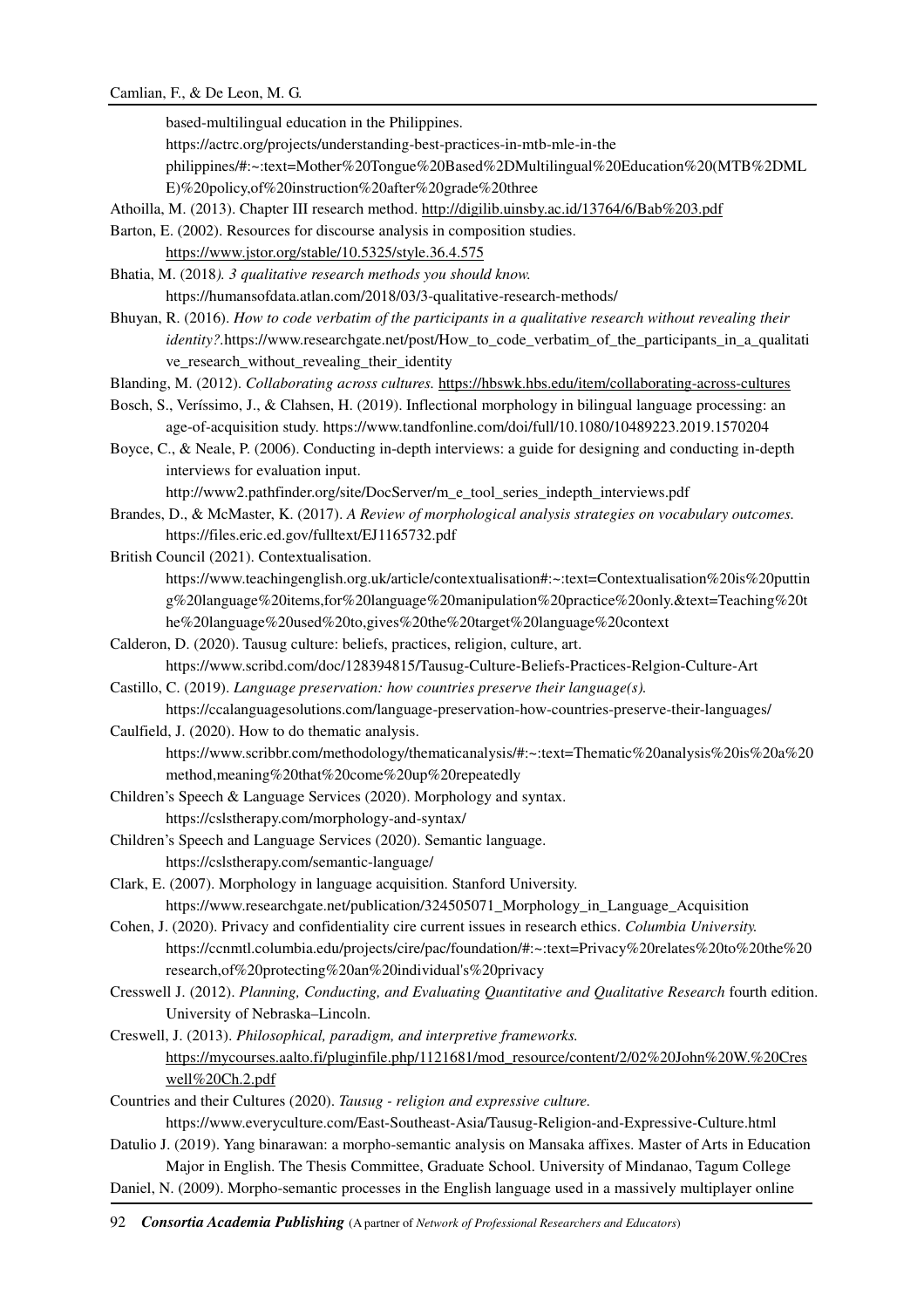role-playing game: a case study of neologisms in Warhammer online.

https://www.diva-portal.org/smash/record.jsf?pid=diva2%3A202572&dswid=3038

De Haan, D., & Singer, E. (2012). The relationship between young children's linguistic ability, home language, and their adaptive modifying strategies in peer conflicts. *ResearchGate Publication.*  https://www.researchgate.net/publication/254092423 The relationship between young children's ling uistic ability home language and their adaptive modifying strategies in peer conflicts

De Jong, R. (2010). *The last tribes of Mindanao, the Tausug, people of the current. Destinations: Philippines / Mindanao*. http://thingsasian.com/story/last-tribes-mindanao-tausug-people current#:~:text=Tausug%20or%20Suluk%20is%20the,man%20and%20sug%20meaning%20current.&t ext=This%20homogeneous%20tribe%20is%20a,mainly%20in%20coastal%20area%20communities

Deléger, L., Namer, F., & Zweigenbaume, P. (2009). Morphosemantic parsing of medical compound words: transferring a French analyzer to English.

http://fiamm.free.fr/Publications/IJMI2009\_DelegerNamerZweigenbaum.pdf

Domínguez, J. (2016). A morphosemantic investigation of term formation processes in English and Spanish. *ResearchGate Publication.*

https://www.researchgate.net/publication/297591751\_A\_morphosemantic\_investigation\_of\_term\_form ation\_processes\_in\_English\_and\_Spanish

- Dorais, L.J. (2016). Morphosemantics and their limits: three Inuit examples. *Université Laval, Québec.* https://www.vjf.cnrs.fr/sedyl/amerindia/articles/pdf/A\_38\_03.pdf
- Dudovskiy, J. (2020). *Observation.* Business Research Methodology.

https://research-methodology.net/research-methods/qualitative-research/observation/

Durham University (2020). Research Involving a 'Gatekeeper'.

https://www.dur.ac.uk/research.innovation/governance/ethics/considerations/people/gatekeeper/#:~:text =A%20gatekeeper%20is%20any%20person,access%20to%20potential%20research%20participants

Draquennes, J. (2015). Language conflict research: A state of the art. *University ofNamur*.https://www.researchgate.net/publication/282317719\_Language\_conflict\_research\_A\_state\_of \_the\_art

Easwaramoorthy, M., & Zarinpoush, F. (2006). *Interviewing for research.* Imagine Canada*.http://sectorsource.ca/sites/default/files/resources/files/tipsheet6\_interviewing\_for\_research\_en \_0.pdf*

- Economic and Social Research Council (2020). *Why consider who will benefit from my research?.* https://esrc.ukri.org/funding/guidance-for-applicants/research-ethics/frequently-raised-questions/why-co nsider-who-will-benefit-from-my-research/#:~:text=Benefit%20can%20be%20defined%20as,our%20ec onomy%2C%20individuals%20and%20society.
- Encyclopedia Britannica (2021). *Language and culture*.

https://www.britannica.com/topic/language/Language-typology

- Expert System team (2020). Natural language process semantic analysis: definition. https://expertsystem.com/natural-language-process-semantic-analysis definition
- Eysenbach, G., & Tili, J. (2001). *Ethical issues in qualitative research on internet communities.* https://www.ncbi.nlm.nih.gov/pmc/articles/PMC59687/

Frey, S. (2016). *Preserving native American languages by teaching the youngest students.* https://edsource.org/2016/preserving-native-american-languages-by-teaching-the-youngest-students/565 007

Galla, C. (2009). Indigenous language revitalization and technology from traditional to contemporary domains. *ResearchGate Publication.* 

https://www.researchgate.net/publication/251329976\_Indigenous\_Language\_Revitalizaion\_and\_Techno logy From Traditional to Contemporary Domains

- Gao, H. (2002). Language contact misunderstanding, confusion, and conflicts. Intercultural Communication Studies. *Lund University.* https://web.uri.edu/iaics/files/09-Hong-Gao.pdf
- Gerba, T. (2014). Morphosemantic analysis of Oromo personal names.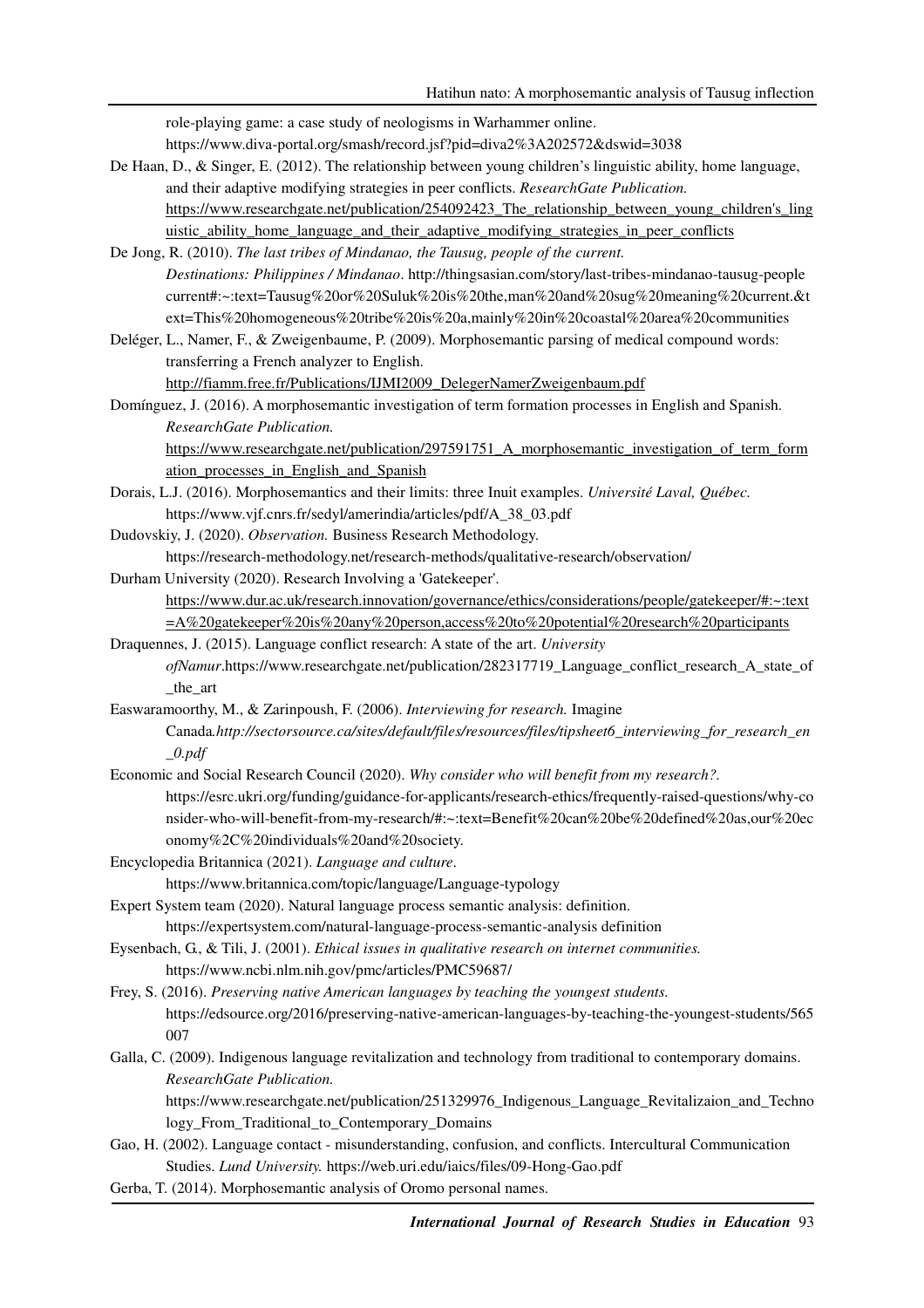| http://citeseerx.ist.psu.edu/viewdoc/download?doi=10.1.1.947.1120&rep=rep1&type=pdf                                                                |
|----------------------------------------------------------------------------------------------------------------------------------------------------|
| Goswami, T. (2019). The importance of preserving native languages.                                                                                 |
| https://byjus.com/the-learning-tree/importance-preserving-native-languages/                                                                        |
| HERD Publication (2016). Focus group discussion.                                                                                                   |
| https://www.herd.org.np/uploads/frontend/Publications/PublicationsAttachments1/1485497050-Focus%                                                   |
| 20Group%20Discussion_0.pdf                                                                                                                         |
| Huss, L. (2016). Language learning & technology.                                                                                                   |
| https://link.springer.com/referenceworkentry/10.1007%2F978-3-319-02329-8_7-1                                                                       |
| Hussein, B. (2012). The Sapir-Whorf Hypothesis Today. Department of English Language and Literature,                                               |
| Al-Zaytoonah Private University of Jordan, Amman, Jordan.                                                                                          |
| http://www.academypublication.com/issues/past/tpls/vol02/03/30.pdf                                                                                 |
| Intercultural Developmental Research Association (2000). Why is it important to maintain the native language?                                      |
| https://www.idra.org/resource-center/why-is-it-important-to-maintain-the-native-language/                                                          |
| Klapuri, A. (2007). Semantic analysis of text and speech. Institute of Signal Processing, Tampere University of                                    |
| Technology, Finland. https://www.cs.tut.fi/sgn/arg/klap/introduction-semantics.pdf                                                                 |
| Kithulagoda, H. (2019). Semantic analysis in natural language processing.                                                                          |
| https://medium.com/voice-tech-podcast/semantic-analysis-in-natural-language-processing-eb9f76b7d20<br>3                                            |
| Klessa, K. (2021). Language documentation.                                                                                                         |
| http://languagesindanger.eu/book-of-knowledge/language-documentation/                                                                              |
| Ladusaw, W. (2020). Meaning (semantics and pragmatics).                                                                                            |
| https://www.linguisticsociety.org/resource/meaning-semantics-and-pragmatics                                                                        |
| Lavrakas, P. (2008). Voluntary participation. SAGE Research Methods.                                                                               |
| https://methods.sagepub.com/reference/encyclopedia-of-survey-research                                                                              |
| methods/n629.xml#:~:text=Voluntary%20participation%20refers%20to%20a,scientific%20communitie                                                       |
| s%20protect%20this%20right.                                                                                                                        |
| Lester, S. (1999). An introduction to phenomenological research.                                                                                   |
| https://www.rgs.org/CMSPages/GetFile.aspx?nodeguid=7ad9b8d4-6a93-4269-94d2-585983364b51&la                                                         |
| ng=en-GB                                                                                                                                           |
| Leveridge, A. (2001). The relationship between language & culture and the implications for language teaching.                                      |
| https://www.tefl.net/elt/articles/teacher-technique/language-culture/                                                                              |
| Literature Review (2020). Morphological analysis.                                                                                                  |
| https://sg.inflibnet.ac.in/bitstream/10603/210232/2/11_morphiological%20analyser%202.pdf                                                           |
| Living In the Philippines (2020). Tausug culture, customs, and traditions.<br>https://www.livinginthephilippines.com/culture-and-people/philippine |
| culture/culture-and-traditions/1289-tausugs-culture-customs-and-traditions                                                                         |
| Maduay, J. (2017). Kalainan itanding: a linguistic comparative of the morphological features of Mandaya and                                        |
| Kalagan languages. Master of Arts in Education Major in English. The Thesis Committee, Graduate                                                    |
| School. University of Mindanao, Tagum College                                                                                                      |
| Matthewson, L. (2017). Semantics in indigenous American languages. University of British Columbia.                                                 |
| http://linguistics.sites.olt.ubc.ca/files/2016/09/MatthewsonIJALis100proof.pdf                                                                     |
| Mercuri, S.P. (2012). Understanding the interconnectedness between language choices, cultural identity                                             |
| construction and school practices in the life of a Latina educator.                                                                                |
| https://files.eric.ed.gov/fulltext/EJ1062590.pdf                                                                                                   |
| Moran, M. (2013). Qualitative sample size. https://www.statisticssolutions.com/wp-content/uploads/kalins                                           |
| pdf/singles/qualitative-sample-size.pdf                                                                                                            |
| National Academy of Sciences (2009). On being a scientist: a guide to responsible conduct in research: third<br>edition.                           |
| https://www.ncbi.nlm.nih.gov/books/NBK214564/#:~:text=Falsification%20is%20%E2%80%9Cmanip                                                          |
|                                                                                                                                                    |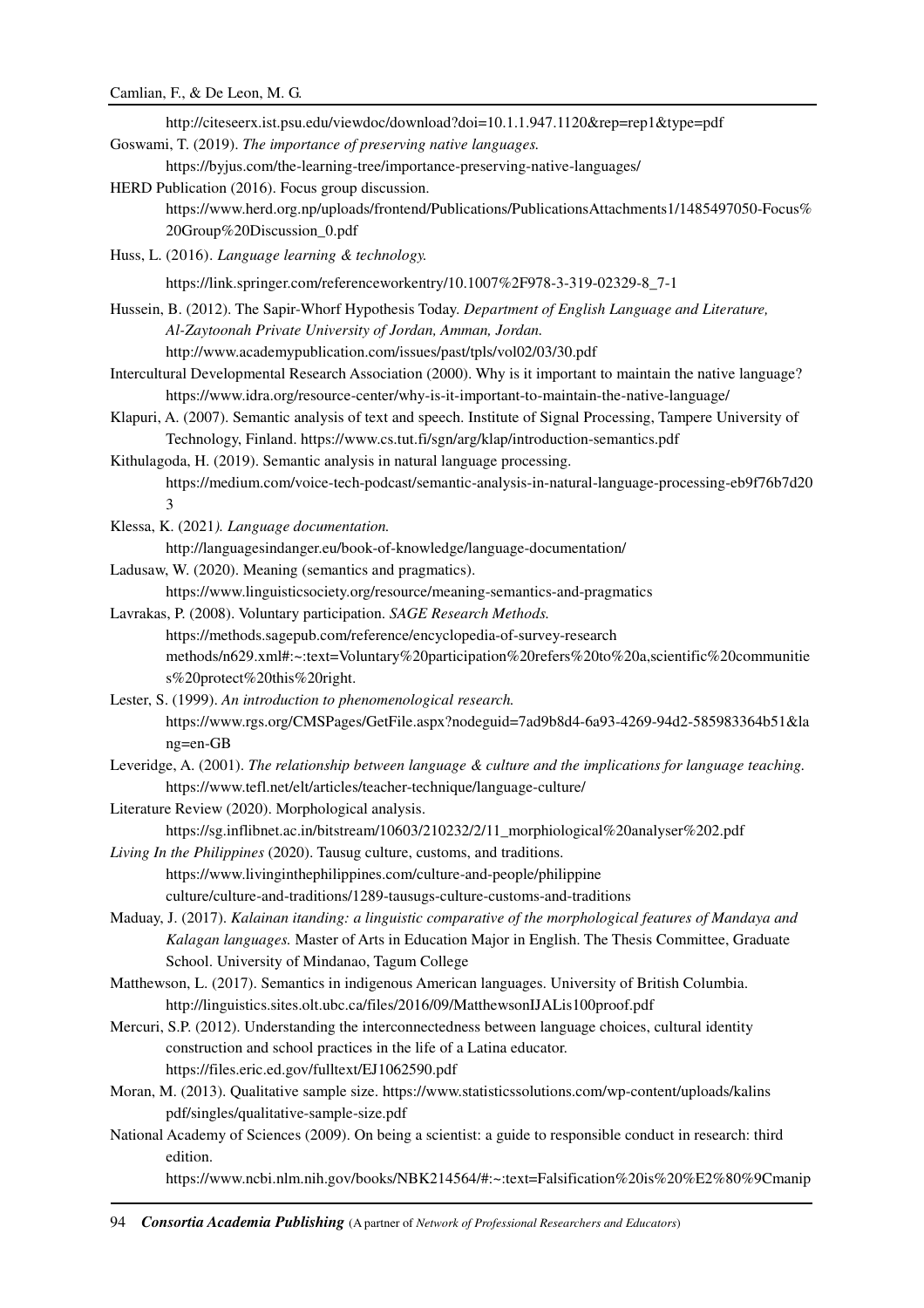ulating%20research%20materials,words%20without%20giving%20appropriate%20credit.%E2%80%9 D

Newnum, G. (2018). *Why language preservation matters (according to experts).*

http://blog.cyracom.com/why-language-preservation-matters-according-to-experts

Nordquist, R. (May 2020). *An introduction to semantics.* https://www.thoughtco.com/semantics-linguistics-1692080

Presse, A., & Lavalee, G. (2012). A long fight begins to save Philippine languages. Rappler News. https://rappler.com/nation/a-long-fight-begins-to-save-philippine-languages

Oficiar, J.E. (2019). Language of homosexuality: a morpho-semantic analysis. *European-American Journals.* https://www.eajournals.org/journals/international-journal-of-english-language-and-linguistics-research-i jellr/vol-7-issue-5-october-2019/language-of-homosexuality-a-morpho-semantic-analysis/

Ofoegbu, C., & Usar, I. (2018). A morpho-semantic analysis of lexical creativity of political speech of Nigeria's independence anniversary 2015*. Journal of Linguistics, Language, and Igbo studies (JoLLIS).* https://www.nigerianjournalsonline.com/index.php/jollis/article/view/94

Omoregbe M. & Aigbedo, W. (2015). A morpho-semantic analysis of verbs as lexical. https://www.academia.edu/19558804/A\_MorphoSemantic\_Analysisof\_Verbs\_as\_Lexical\_Categories\_ Mercy %E1%BB%8Cmo\_re\_gbe\_and\_William\_Ighasere\_Aigbedo\_ Categories

Oregon State University (2020). Research involving deception. https://research.oregonstate.edu/irb/policies-and guidance/guidance/researchinvolvingdeception#:~:text=Overview,manipulation%20of%20one's%20self %2Dconcept

O'Grady, W. (2006). The problem of verbal inflection in second language acquisition. http://www.ling.hawaii.edu/faculty/ogrady/Verbal\_inflection\_in\_SLA.pdf

- Öz, H. (2014). Morphology and implications for English language teaching. *ResearchGate Publication.* https://www.researchgate.net/publication/266731962\_Morphology\_and\_Implications\_for\_English\_Lan guage\_Teaching
- Pathak, V., Jena, B., & Kalra, S. (2013). Qualitative research. https://www.ncbi.nlm.nih.gov/pmc/articles/PMC3757586/
- Rastle, K. (2018). The place of morphology in learning to read in English. https://www.sciencedirect.com/science/article/pii/S0010945218300571
- Riehl, A. (2019). *Why are languages worth preserving?*  https://www.sapiens.org/language/endangered-languages/

Rogers, N. (2020). *S*aving a language, preserving a culture: new translations of Jicarilla Apache texts. http://news.unm.edu/news/saving-a-language-preserving-a-culture

Rovira, L. (2008). The relationship between language and identity: the use of the home language as a human right of the immigrant. https://www.redalyc.org/pdf/4070/407042009004.pdf

Salkind, N. (2010). Triangulation. *Sage Publication*.

https://methods.sagepub.com/reference/encyc-of-research-design/n469.xml

Sage Publication (2004). Ethical considerations.

https://www.sagepub.com/sites/default/files/upmbinaries/4999\_Polonski\_Chapter\_5.pdf Sage Publication (2020). Participants in a focus group.

https://www.sagepub.com/sites/default/files/upm-binaries/24056\_Chapter4.pdf

Scott, M. (2009*). Semantic analysis.* https://www.sciencedirect.com/topics/computer-science/semantic-analysis

Shahnazarian, D., Hagemann, J., Aburto, M., & Rose, S. (2009). Informed consent in human subjects' research. *University of Southern California.* 

https://oprs.usc.edu/files/2017/04/Informed-Consent-Booklet-4.4.13.pdf

Shashkevich A. (2019). *The power of language: how words shape people, culture.*

https://news.stanford.edu/2019/08/22/the-power-of-language-how-words-shape-people-culture/

Sim, J., & Waterfield J. (2019). Focus group methodology: some ethical challenges.

https://link.springer.com/article/10.1007/s11135-019-00914-5#:~:text=Focus%20group%20methodolog y%20generates%20distinct,anonymity%3B%20and%20risk%20of%20harm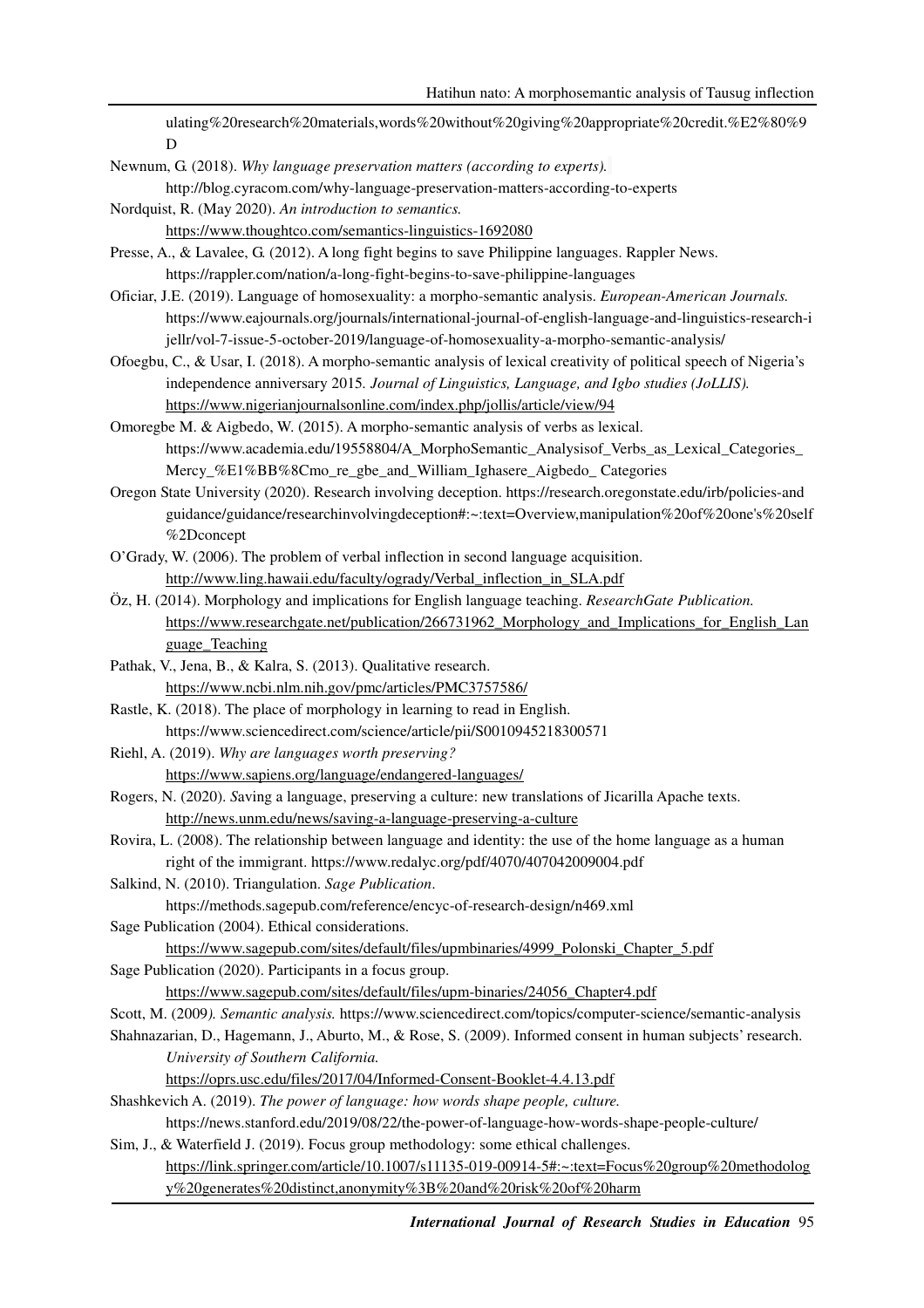# Camlian, F., & De Leon, M. G.

| Soto, L. (2021). Preserving language & culture.                                                                   |
|-------------------------------------------------------------------------------------------------------------------|
| https://www.scholastic.com/teachers/articles/teaching-content/preserving-language-culture/                        |
| Stowe, M. (2020). Teaching morphology: enhancing vocabulary development and reading comprehension.                |
| https://education.wm.edu/centers/ttac/resources/articles/teachtechnique/teachingmorphology/index.php              |
| Talking is Teaching Organization (2020). Tips for using language at home and in the community.                    |
| https://www2.ed.gov/documents/early-learning/talk-read-sing/language-en.pdf                                       |
| Tan, E. (1967) The phonology of Tausug.                                                                           |
| https://open.library.ubc.ca/cIRcle/collections/ubctheses/831/items/1.0105420                                      |
| Tausug Familiarization Course (2020). http://jblmflc.com/Tausug/PDF/Introduction.pdf                              |
| The Editors of Encyclopedia Britannica (2021). Tausug people. https://www.britannica.com/topic/Tausug             |
| The Editors of Encyclopedia Britannica (2021). Inflection. https://www.britannica.com/topic/inflection            |
| The Pennsylvania State University (2020). Falsification, fabrication, plagiarism.                                 |
| https://www.e-education.psu.edu/bioet533/node/654                                                                 |
| The Regents of the University of California (2013). Conflict of interest in research.                             |
| https://coi.ucsf.edu/#:~:text=The%20term%20%E2%80%9Cconflict%20of%20interest,in%20conductin                       |
| g%20or%20reporting%20research                                                                                     |
| The University of Auckland (2019). Thematic analysis   a reflexive approach.                                      |
| https://www.psych.auckland.ac.nz/en/about/thematic-analysis.html                                                  |
| Tomblin, B. (2019). The importance of mother tongue in education.                                                 |
| https://ie-today.co.uk/people-policy-politics/the-importance-of-mother-tongue-in-education/                       |
| Tutorial Point (2020). Natural language processing - semantic analysis.                                           |
| https://www.tutorialspoint.com/natural_language_processing/natural_language_processing_semantic_a                 |
| nalysis.htm                                                                                                       |
| United Language Group (2021). The preservation of culture one language at a time.                                 |
| https://www.unitedlanguagegroup.com/blog/the-preservation-of-culture-one-language-at-a-time                       |
| University of Oregon (2020). Examples of potential risks to subjects.                                             |
| https://research.uoregon.edu/manage/research-integrity-compliance/human-subjects-research/examples-               |
| potential-risks-subjects                                                                                          |
| University of Oxford (2020). Plagiarism.                                                                          |
| https://www.ox.ac.uk/students/academic/guidance/skills/plagiarism#:~:text=Plagiarism%20is%20prese                 |
| nting%20someone%20else's,is%20covered%20under%20this%20definition.                                                |
| University of Southern California (2020). Office for the protection of research subjects.                         |
| https://oprs.usc.edu/irb-review/recruitment-of-research                                                           |
| participants/#:~:text=Recruitment%20involves%20attracting%20and%20selecting,soliciting%20volunt                   |
| eers%20in%20public%20spaces.                                                                                      |
| Viramdami, I., & Himmawati, D. (2017). Morpho-semantic analysis in electronic product Brands. State               |
| University of Surabaya. https://core.ac.uk/download/pdf/230652201.pdf                                             |
| Villa, D. (2002). Integrating technology into minority language preservation and teaching efforts: an inside job. |
| https://scholarspace.manoa.hawaii.edu/bitstream/10125/25163/1/06_02_villa.pdf                                     |
| Wahlström, M. (2017). Loss of case inflection in Bulgarian and Macedonian.                                        |
| https://researchportal.helsinki.fi/en/publications/loss-of-case-inflection-in-bulgarian-and-acedonian             |
| Wakweya, G. (2017). Inflectional morphology in Mecha Oromo.                                                       |
| https://academicjournals.org/journal/JLC/article-abstract/47DCAA765496                                            |
| Willig, C. (2017). Interpretation in qualitative research. Sage Publication.                                      |
| https://in.sagepub.com/sites/default/files/upmassets/82114_book_item_82114.pdf                                    |
| Williams, C. (2007) Research methods. Grand Canyon University Journal of Business & Economic Research.            |
| Volume 5, Number 3                                                                                                |
| Wolter, J., D'zatko, K., & Wood, A. (2009). The influence of morphological awareness on the literacy              |
| development of first-grade children. ResearchGate Publication.                                                    |
| https://www.researchgate.net/publication/26328465_The_Influence_of_Morphological_Awareness_on_                    |